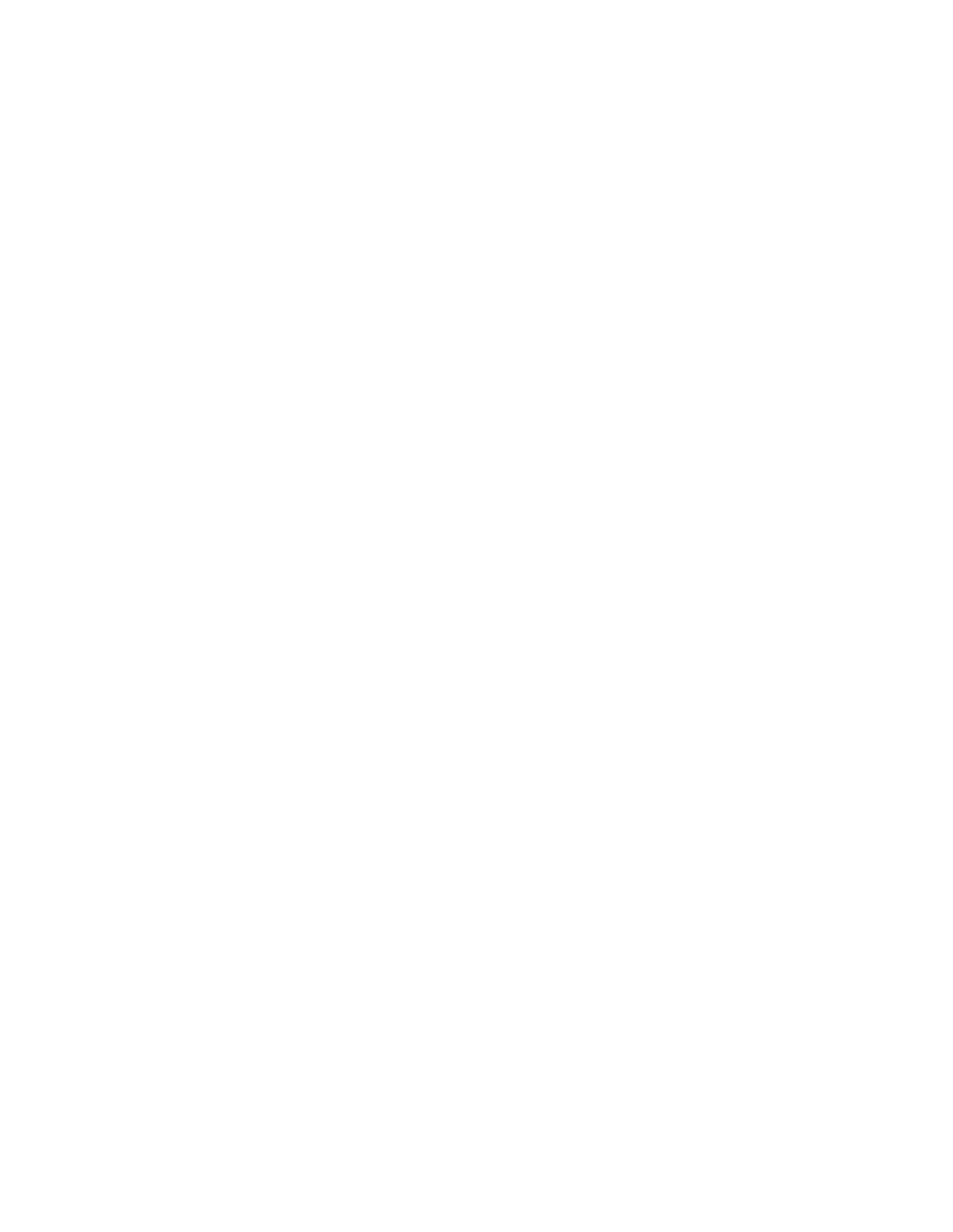

# **Table of Contents**

| 1. |     |                                                                               |  |  |  |
|----|-----|-------------------------------------------------------------------------------|--|--|--|
| 2. |     |                                                                               |  |  |  |
|    | 2.1 |                                                                               |  |  |  |
|    | 2.2 |                                                                               |  |  |  |
|    | 2.3 | Fuel Switching and Cogeneration/Combined Heat and Power  10                   |  |  |  |
|    | 2.4 |                                                                               |  |  |  |
|    | 2.5 |                                                                               |  |  |  |
| 3. |     |                                                                               |  |  |  |
|    | 3.1 |                                                                               |  |  |  |
|    | 3.2 |                                                                               |  |  |  |
|    | 3.3 |                                                                               |  |  |  |
|    | 3.4 | Summaries of Major Water and Wastewater Utilities in PG&E and SCE Territory24 |  |  |  |
|    | 3.5 |                                                                               |  |  |  |
|    | 3.6 |                                                                               |  |  |  |
|    | 3.7 |                                                                               |  |  |  |
|    | 3.8 |                                                                               |  |  |  |
| 4. |     |                                                                               |  |  |  |
|    | 4.1 |                                                                               |  |  |  |
| 5. |     |                                                                               |  |  |  |
|    | 5.1 |                                                                               |  |  |  |
|    | 5.2 |                                                                               |  |  |  |
|    | 5.3 |                                                                               |  |  |  |
|    | 5.4 |                                                                               |  |  |  |
| 6. |     |                                                                               |  |  |  |
|    |     |                                                                               |  |  |  |
| Α. |     |                                                                               |  |  |  |
| В. |     |                                                                               |  |  |  |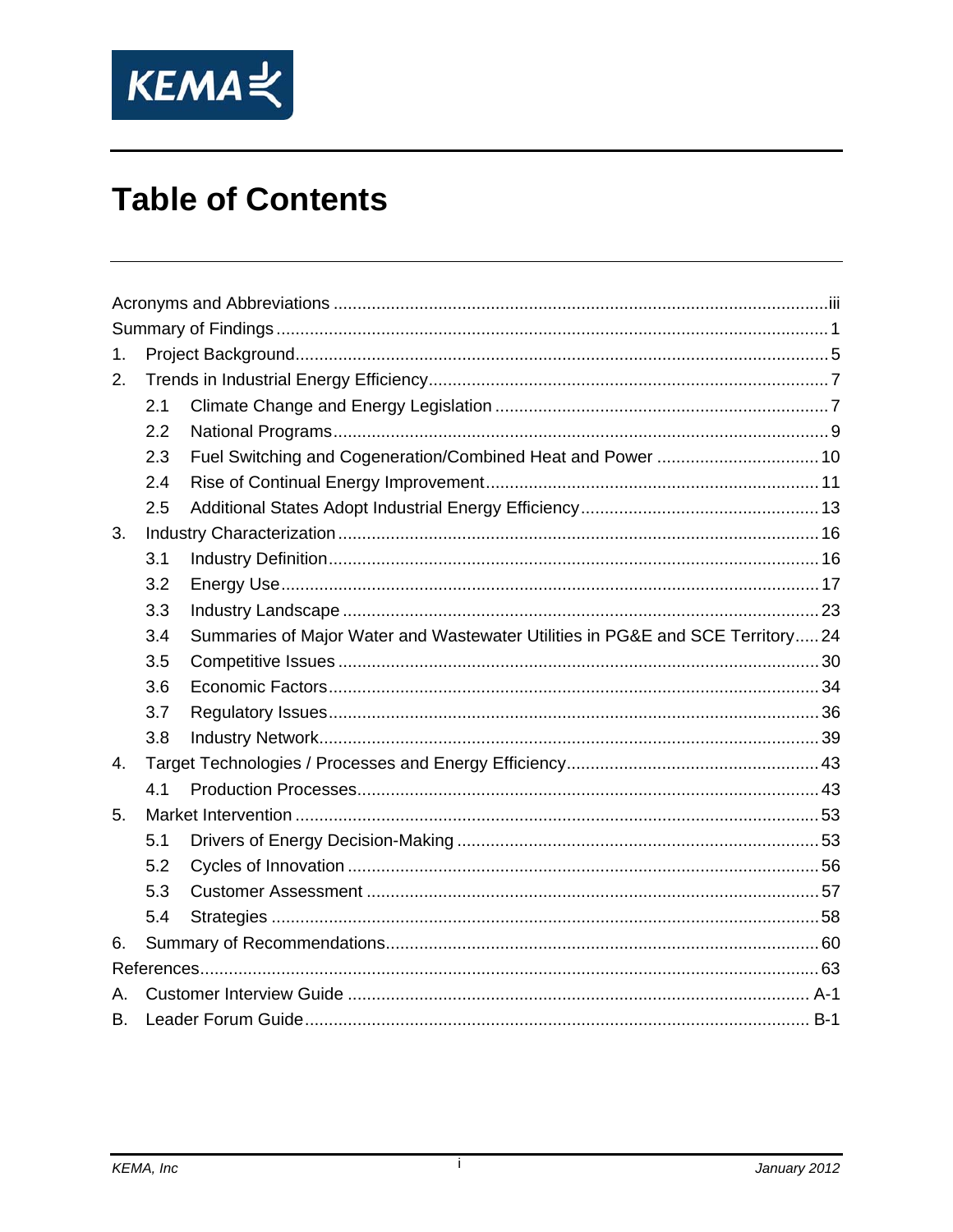

# **Table of Contents**

#### **List of Figures**

| Figure 4: Utility Energy Efficiency Policies and Programs, 2006 vs. 2007+ 14 |  |
|------------------------------------------------------------------------------|--|
|                                                                              |  |
|                                                                              |  |
|                                                                              |  |
|                                                                              |  |
|                                                                              |  |
|                                                                              |  |

#### **List of Tables**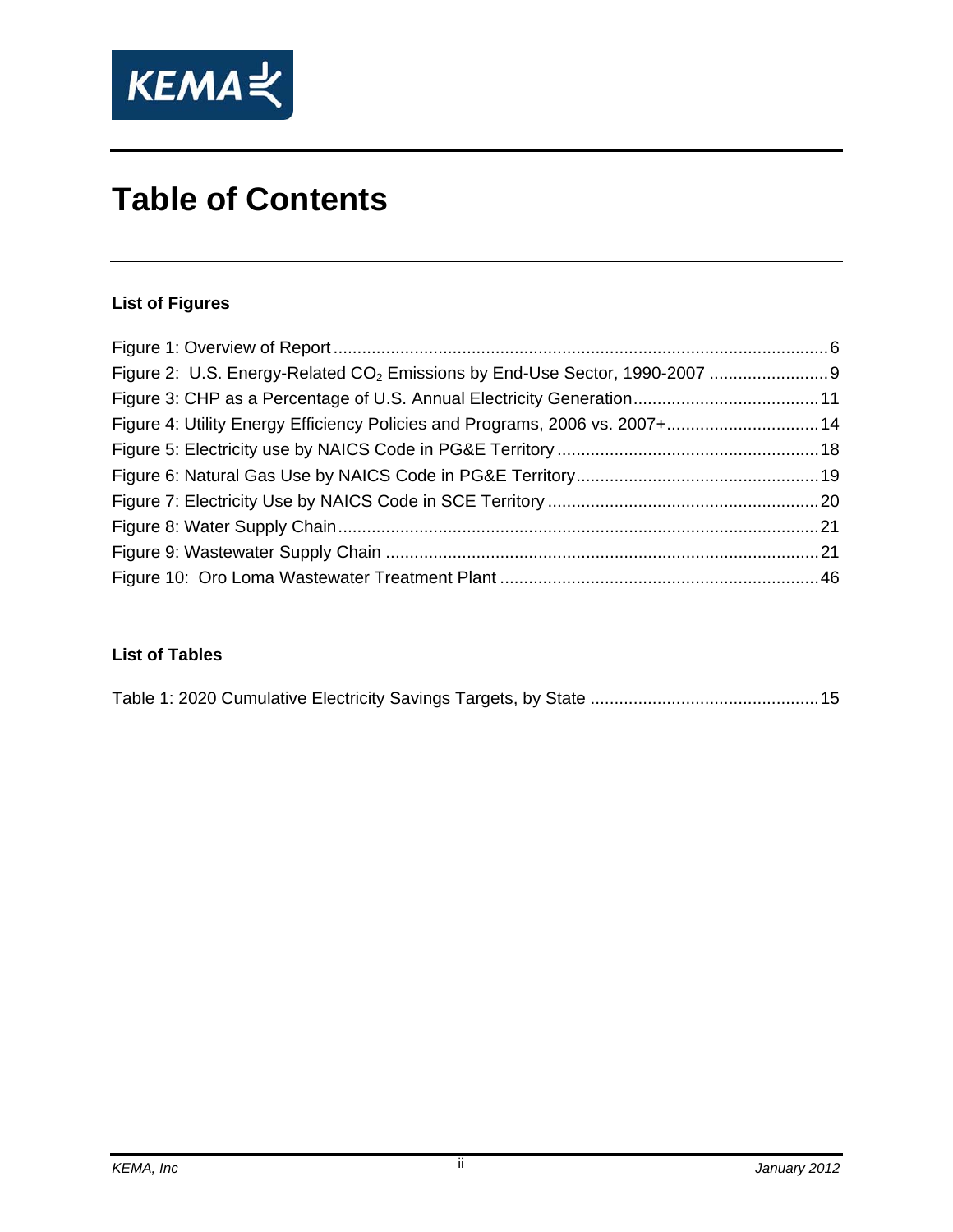

#### **Acronyms and Abbreviations**

| AB32              | Assembly Bill 32 the Global Warming Solutions Act |
|-------------------|---------------------------------------------------|
| <b>ACEEE</b>      | Americans for an Energy Efficient Economy         |
| <b>ACWA</b>       | Association of California Water Agencies          |
| <b>AMO</b>        | <b>Advanced Manufacturing Office</b>              |
| <b>ANSI</b>       | American National Standards Institute             |
| <b>ARB</b>        | California Air Resources Board                    |
| <b>ARRA</b>       | American Recovery and Reinvestment Act            |
| <b>ASCE</b>       | <b>American Society of Civil Engineers</b>        |
| <b>AWWA</b>       | American Water Works Association                  |
| <b>CCCSD</b>      | <b>Contra Costa County Sanitation District</b>    |
| <b>CHP</b>        | combined heat and power                           |
| CO <sub>2</sub>   | carbon dioxide                                    |
| CO <sub>2</sub> e | carbon dioxide equivalent                         |
| <b>CPUC</b>       | <b>California Public Utilities Commission</b>     |
| <b>CWEA</b>       | California Water Environmental Association        |
| <b>DOE</b>        | U.S. Department of Energy                         |
| <b>EBMUD</b>      | <b>East Bay Municipal Utility District</b>        |
| <b>EEPS</b>       | <b>Energy Efficiency Portfolio Standards</b>      |
| <b>EITE</b>       | <b>Energy Intensive Trade Exposed</b>             |
| <b>GHG</b>        | greenhouse gas                                    |
| <b>ITP</b>        | <b>Industrial Technologies Program</b>            |
| <b>kWh</b>        | kilowatt-hour                                     |
| <b>MID</b>        | <b>Modesto Irrigation District</b>                |
| <b>MMBtu</b>      | million British thermal unit                      |
| <b>NAICS</b>      | North American Industry Classification System     |
| <b>NAWC</b>       | National Association of Water Companies           |
| <b>NPDES</b>      | National Pollutant Discharge Elimination System   |
| O&M               | operations and maintenance                        |
| PG&E              | Pacific Gas and Electric Company                  |
| <b>RCRA</b>       | <b>Resource Conservation and Recovery Act</b>     |
| <b>RPS</b>        | Renewable Portfolio Standards                     |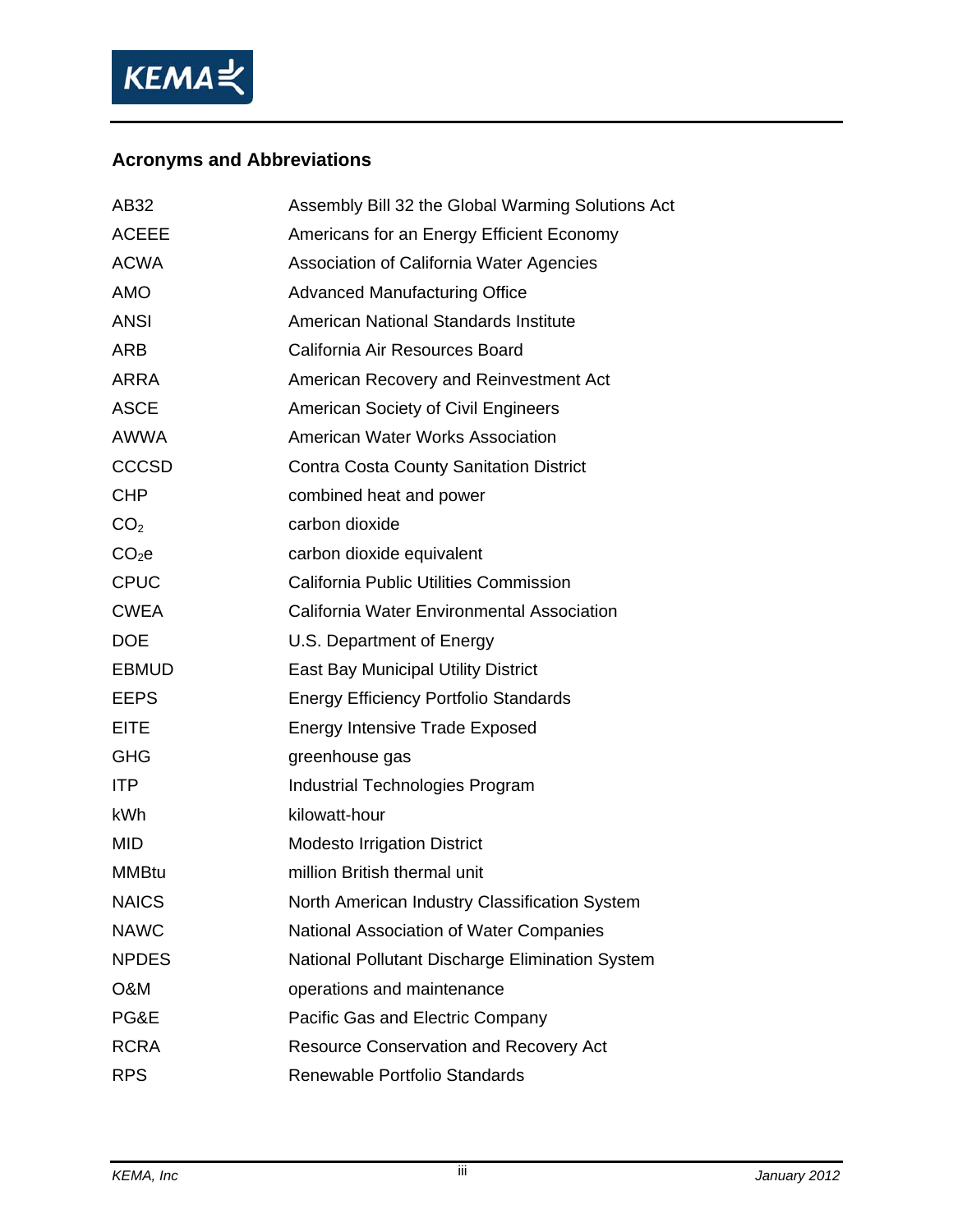

| <b>SCADA</b> | <b>Supervisory Control Data Acquisition</b> |
|--------------|---------------------------------------------|
| <b>SDWA</b>  | Safe Drinking Water Act                     |
| <b>SEP</b>   | <b>Superior Energy Performance</b>          |
| <b>TID</b>   | <b>Turlock Irrigation District</b>          |
| U.S.         | <b>United States</b>                        |
| U.S. EPA     | U.S. Environmental Protection Agency        |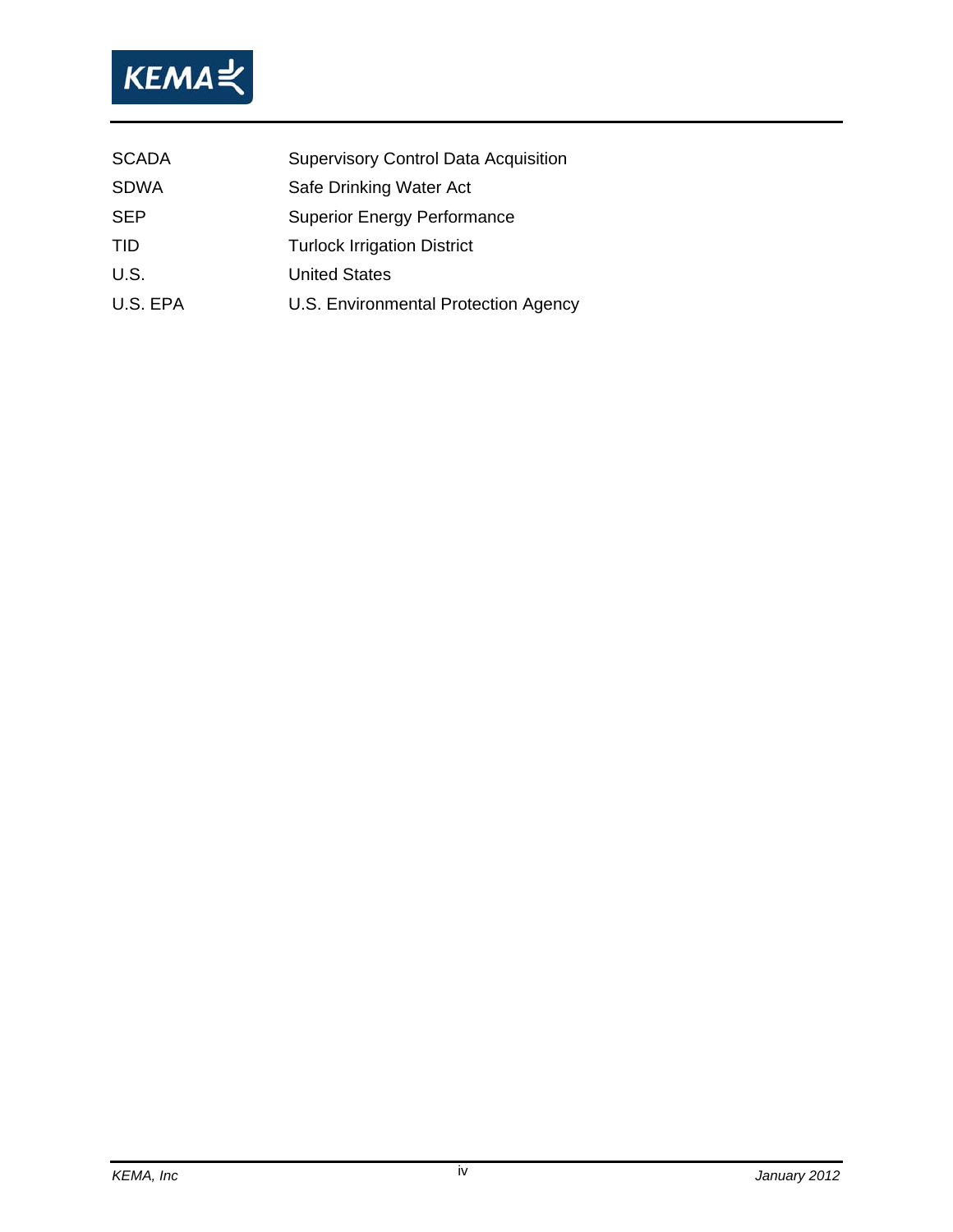

# **Summary of Findings**

The water and wastewater industry (North American Industry Classification System prefix 221) collects surface water or groundwater, treats water to agricultural or potable standards, transports water to local distribution networks, delivers water to end users, and finally, collects and treats wastewater for discharge into the environment. PG&E and SCE customers in this sector include large public agencies and private water supply utilities, wastewater treatment districts, and integrated water and wastewater utilities. Irrigation and power districts located in California's Central Valley are also large users of electricity and natural gas.

#### **Industry Landscape and Operational Models**

Forty thousand out of 53,000 water supply systems nationwide are owned and operated by local or regional governments. Investor-owned utilities operated the remaining water systems. Municipalities also own and operate about 98 percent of wastewater systems. There is no competition between firms or other market forces (such as international competition) within the water and wastewater sectors. Due to the infeasibility of competing infrastructure systems, water and wastewater service is divided into exclusive service territories. Publicly owned municipal utilities tend to operate under a board of director model where an elected board sets utility policies and make decisions on investments. For investor-owned utilities, service rates are set by a public utility commission through the rate-case process.

The water supply and wastewater treatment industries are highly capital intensive due to required investments in costly infrastructure such as dams, pumping stations, treatment plants, and extensive pipe networks. Depreciation absorbs a relatively large share of revenue. Operational expenses for water supply and treatment consist primarily of purchases such as chemicals, energy, and purchased water, as well as wages and professional services. Wastewater treatment plants spend as much as 30 percent of their operations cost on energy. Raising funds for capital expenditures is challenging for municipal water utilities. Capital expenditures are typically funded by water and wastewater rates, taxes and/or the issuance of bonds. For investor-owned utilities, the regulatory rate setting process is time-consuming. Lengthy budgeting cycles and regulatory lag can be barriers to implementing energy efficiency projects.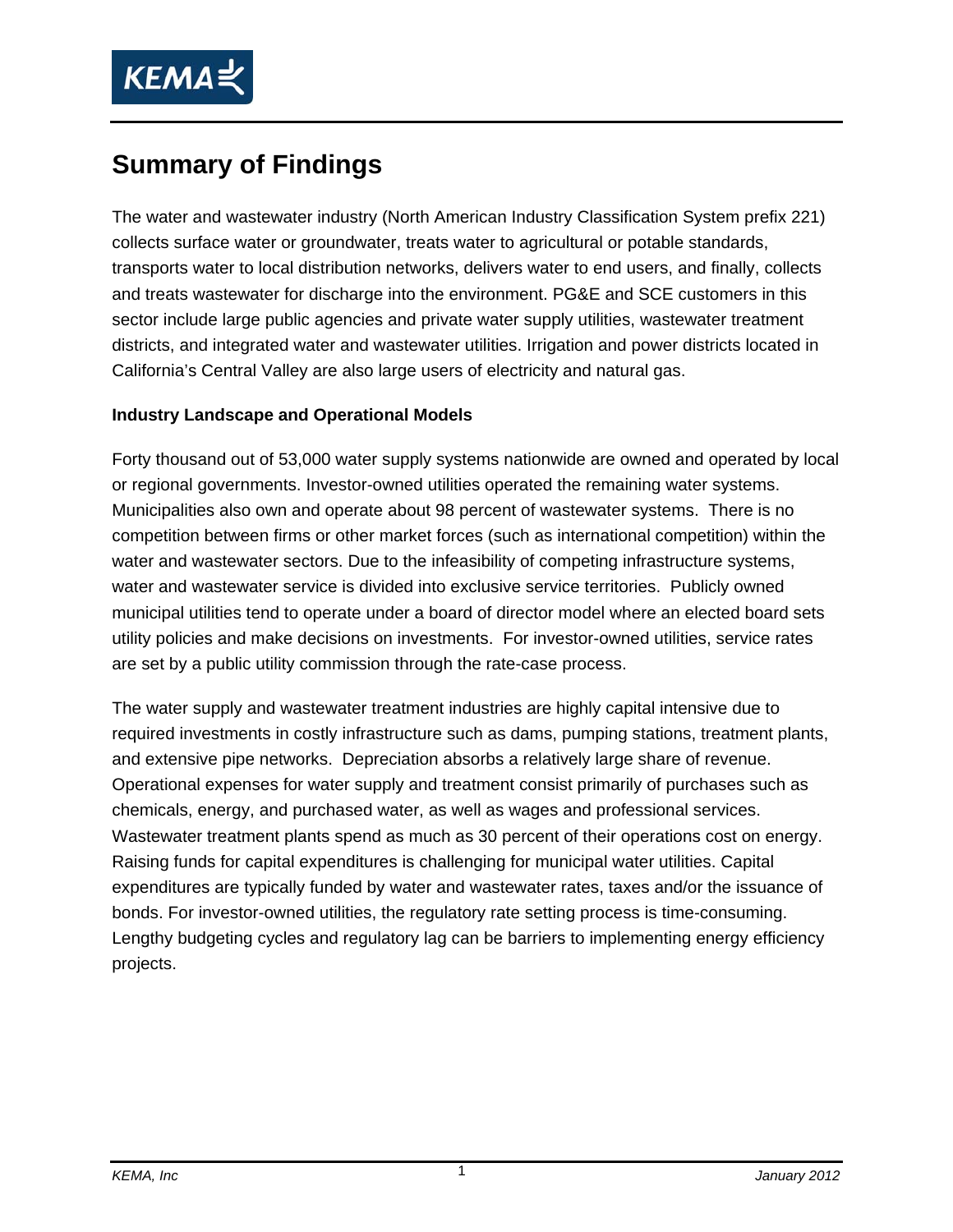

#### **Energy Use in the Industry**

Californians use approximately 43 million acre-feet (about 14 trillion gallons) per year. Seventynine percent of that water goes to agricultural uses and 21 percent goes to the urban sector.<sup>1</sup> The relationship between water and energy resources is linked since energy is needed to pump, treat, transport, heat, cool, and recycle water. Pumping and treatment of water are the major drivers of energy consumption. Water also generates electricity in hydroelectric dams found throughout the state.

Electric loads at water and wastewater treatment plants consist primarily of air blowers for aeration; but also include pump motors; drying of solids; and in some cases ultraviolet light disinfection and ozonation. The energy intensity of water treatment and wastewater plants has risen in recent decades in response to increasingly stringent water quality regulatory requirements. However, there are ample opportunities for water and wastewater plants to achieve significant energy savings. Some of the best options for energy efficiency in the wastewater sector include reducing aeration energy for secondary treatment**,** process optimization, and improving controls such as Supervisory Control and Data Acquisition (SCADA). Wastewater treatment plants often use anaerobic digesters to generate biogas for electricity generation and process heating. As such, digesters reduce energy consumption from pipeline natural gas and electricity from the grid. Water agencies and utilities can also promote water conservation in their service territories and communities to reduce the amount of volume consumed and treated.

#### **Drivers, Barriers, and Decision Making**

Water agencies and wastewater utilities are highly regulated by the state of California for potable water quality and environmental protection for wastewater treatment. Because failures to achieve water quality or environmental standards can result in serious penalties, water and wastewater utilities tend to be highly risk averse to changes in their processes. Managers are generally resistant to changing equipment or processes that may risk the functionality of the system for the sake of saving energy. Risk aversion can be eased through education and outreach. Management and operators would benefit from exposure to case studies showing how other utilities have saved energy through operational changes and through technology upgrades.

<sup>1</sup> Department of Water Resources, *California Water Plan Update 2005.* Volume 1, Table 3-1. http://www.waterplan.water.ca.gov/previous/cwpu2005/index.cfm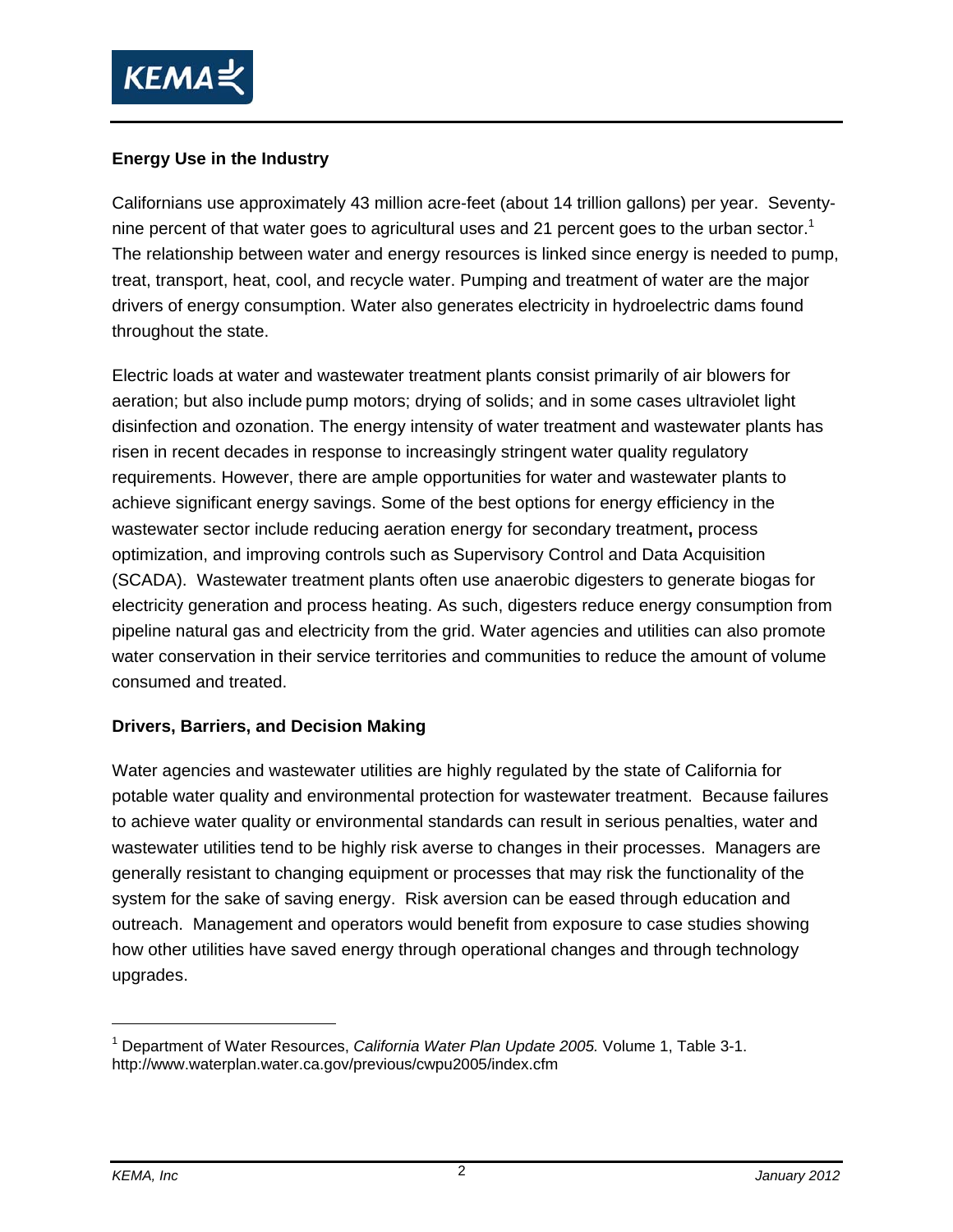

Water agencies and wastewater utilities face funding challenges both in the approval process and in tolerance for finding measures with a short enough payback periods. Board of directors' approval may be required for projects over \$100,000. State and federal grants and utility incentives also provide needed funding. When purchasing new equipment, low cost loans are often more attractive than incentives because internal approvals are easier. Typically, investments in efficiency are paid for through rate payer receipts; however, with the approval of Proposition 218 in 1996 California government agencies are restricted to increasing tax rates without the consent of tax payers. $2$ 

Environmental stewardship is a significant driver for water and wastewater utilities to invest in energy efficiency. In certain locations, customers are willing to pay more in water rates for environmental benefits. However, other utilities are driven more by rate protection, meaning they will only tolerate short payback period requirements for capital investments. Electrical utilities should understand which customers are driven by environmental concerns over cost concerns, and tailor their programs accordingly. Utilities should focus on low cost/no cost and short payback measures for water customers with less of an environmental driver and lower tolerance of long payback periods.

Due to risk aversion to modifications of existing systems, renewable energy projects are a much easier sell than modifications to water treatment infrastructure. Power Purchase Agreement (PPA) leasing agreements have worked well for renewable energy, as there is no need for going through the difficult funding process or assuming the ownership risk.

Due to their unique nature, custom energy efficiency programs work best with water and wastewater utilities. Utilities should work with the customers to understand their maintenance and upgrade needs over the next ten years and work with them during the planning process. These are the best times to upgrade to efficient equipment.

#### **Overall Findings**

The following findings regarding improving the adoption of energy efficiency measures in the water and wastewater industry are based on the research presented in this report.

• Given that water utilities' primary responsibility is to provide adequate supplies of clean water to ratepayers that meet local and federal regulatory standards, efforts to

<sup>2</sup> California Tax Data. 2011. *Property Tax Information, Factsheet: What is Proposition 218?* http://www.californiataxdata.com/pdf/Proposition218.PDF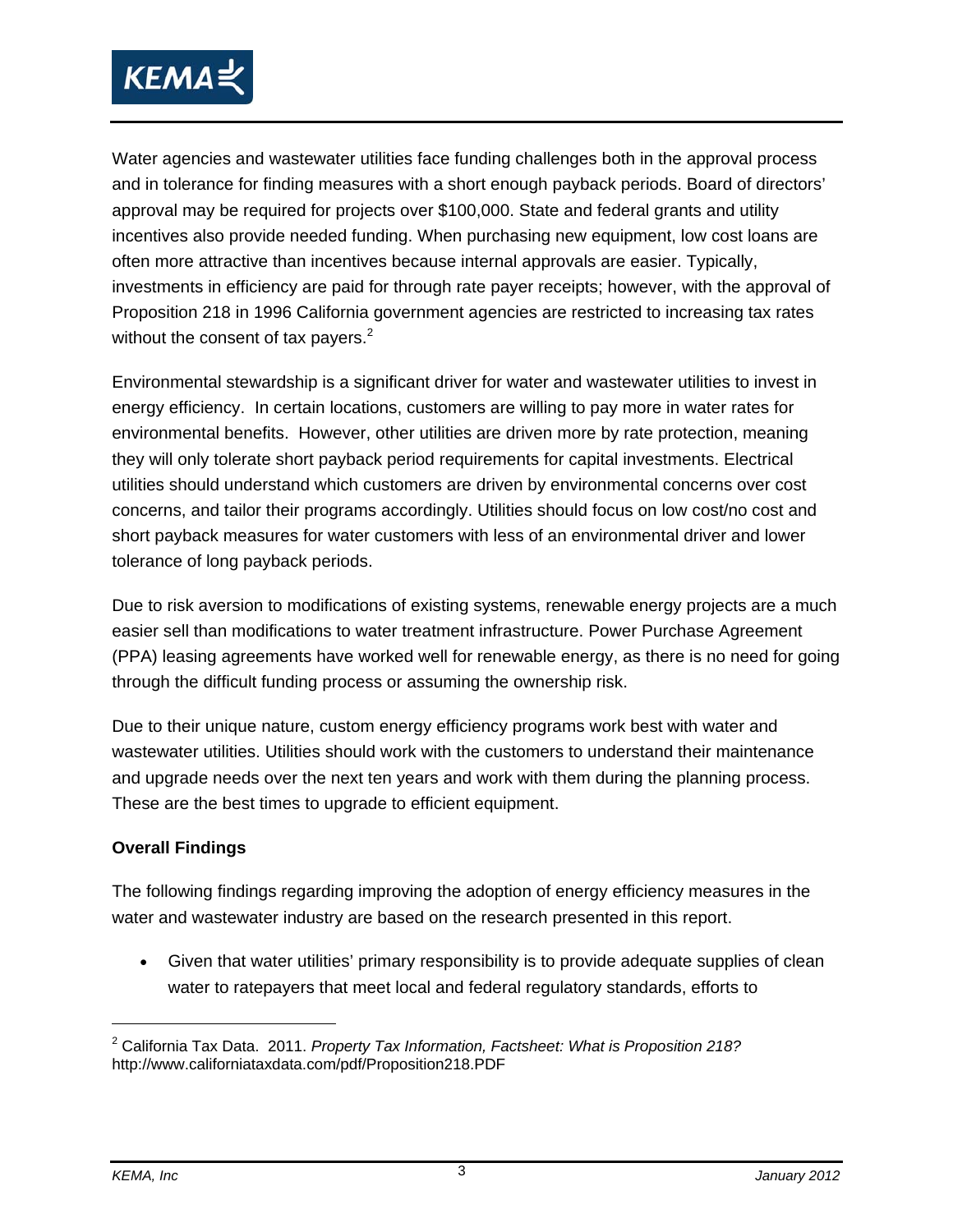

implement energy efficiency measures are often met with ambivalence by plant managers who either rank it low on the priority list or are worried that major modifications may have negative consequences for water quality compliance.

- Energy efficiency programs should be designed to address the culture of risk aversion in the water sector. One approach to mitigate concern about energy-saving technologies is to support and promote demonstration and pilot projects and case studies.
- Water and wastewater utilities appreciate positive public recognition, as they operate in a very public and sometimes political arena. Utility offerings that provide recognition of goals achieved or energy saved are valued.
- Larger water utilities that are more sophisticated in their approach to energy efficiency may be open to comprehensive energy systems management approaches. A short-term goal-based program that includes developing an action plan, a detailed audit/technical assessment, measurement of success in meeting goals, and positive public recognition may be successful.
- Understanding water utilities' funding cycles is critical to program success; especially given their regulatory requirements to justify capital expenditures to ratepayers and/or public utilities commissions. It is also important to understand the measure payback period requirements and investment hurdle rates to overcome energy efficiency funding adoption hurdles.
- Creative financing options, such as on-bill financing and low-cost loans, rather than rebates and incentives, can help overcome the funding cycle barriers. .
- Process changes and behavior modification without capital investment, such as reducing needlessly redundant systems, can yield significant low cost energy savings.
- Collaboration between the electric utilities and the water industry is critical and should continue. Energy management is a high priority interest for water and wastewater utilities, as they are engaged and involved in promoting efficiency and conservation in their industry. This conversation started by the research efforts in this study should be continued as an ongoing dialogue between utilities and the industry in order to develop effective efficiency programs.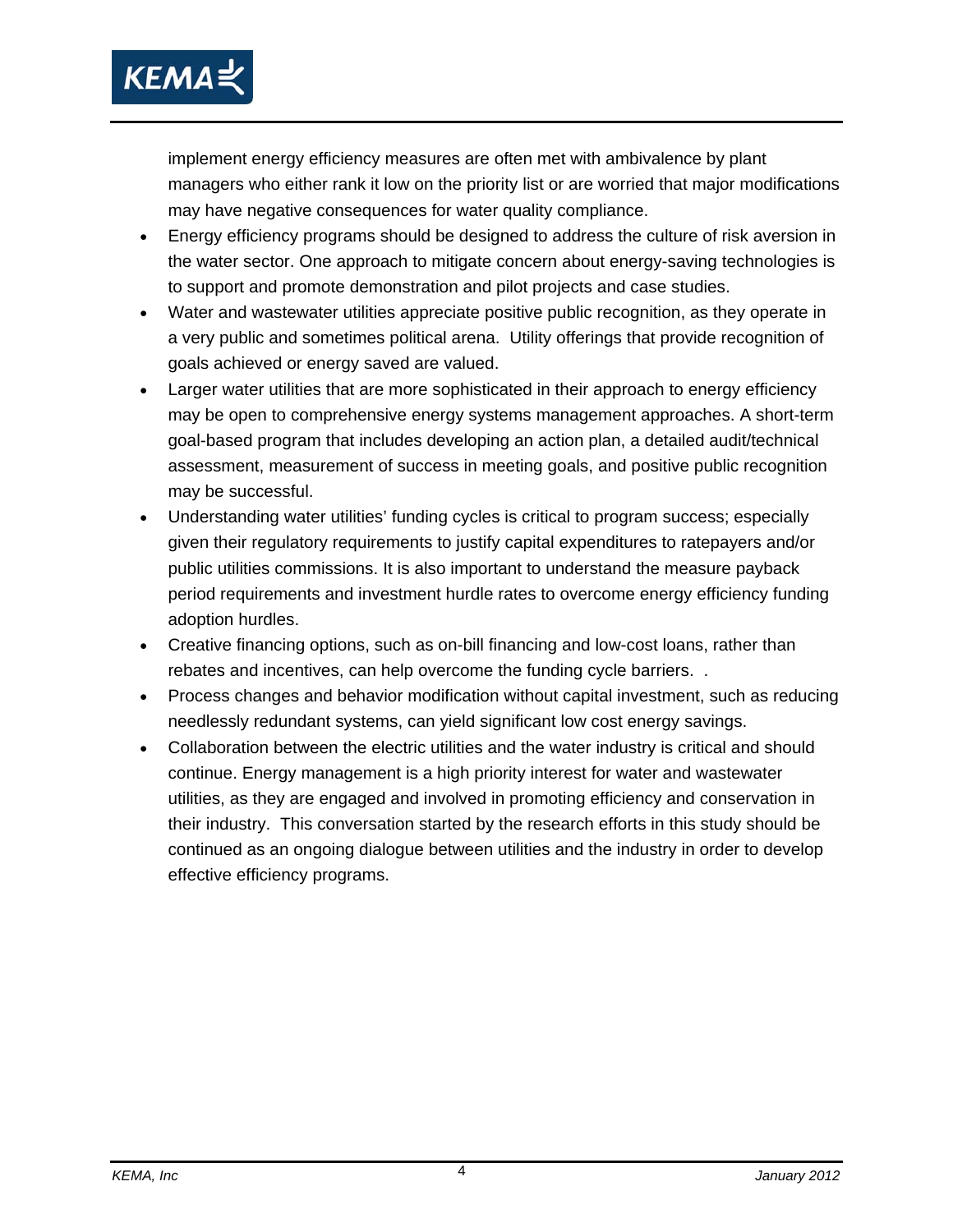

## **1. Project Background**

The industrial sector consumes over 30 percent of the nation's energy,  $3$  presenting enormous opportunities for energy efficiency.<sup>4</sup> Many market forces beyond simple energy cost drive industrial customer decision making. Attaining a better understanding of the customer's world will assist Pacific Gas and Electric Company (PG&E) and Southern California Edison Company (SCE) in their design and implementation of industrial energy efficiency programs. PG&E and SCE engaged KEMA, Inc. to prepare market intelligence on nine key energy-intensive industrial sectors, including the water and wastewater sector.

The research objective of this project is to provide critical industry information to assist PG&E and SCE staff with marketing of energy efficiency products and support face-to-face engagement with industrial customers. More generally, this study identifies key barriers to greater uptake of energy efficient equipment and practices and recommends solutions to overcome those barriers.

To address the objective of this study, the work was organized into four key elements. These include:

- Perspectives about broad trends affecting California and the nation's industrial sectors (section 2)
- Detailed in-depth, industry-specific analysis of business and process drivers developed from secondary research (section 3)
- Energy usage, target technologies and process, and energy efficiency opportunities (section 4)
- Real-time perspectives and intelligence gained from key industry insiders through interviews and Webinar/Forum group discussions (section 5)
- Recommendations (section 6)
- Attachments containing interview and forum guides
- Utility-specific appendices containing proprietary data and customer information.

<sup>3</sup> Quinn, Jim. 2009. *Introduction to the Industrial Technologies Program*. Save Energy Now Series Webinar. January 15.

http://www1.eere.energy.gov/industry/pdfs/webcast\_2009-0115\_introtoitp.PDF

<sup>4</sup> U.S. Census Bureau, 2008. *Energy Consumption, by End-Use Sector*. http://www.census.gov/compendia/statab/2010/tables/10s0892.xls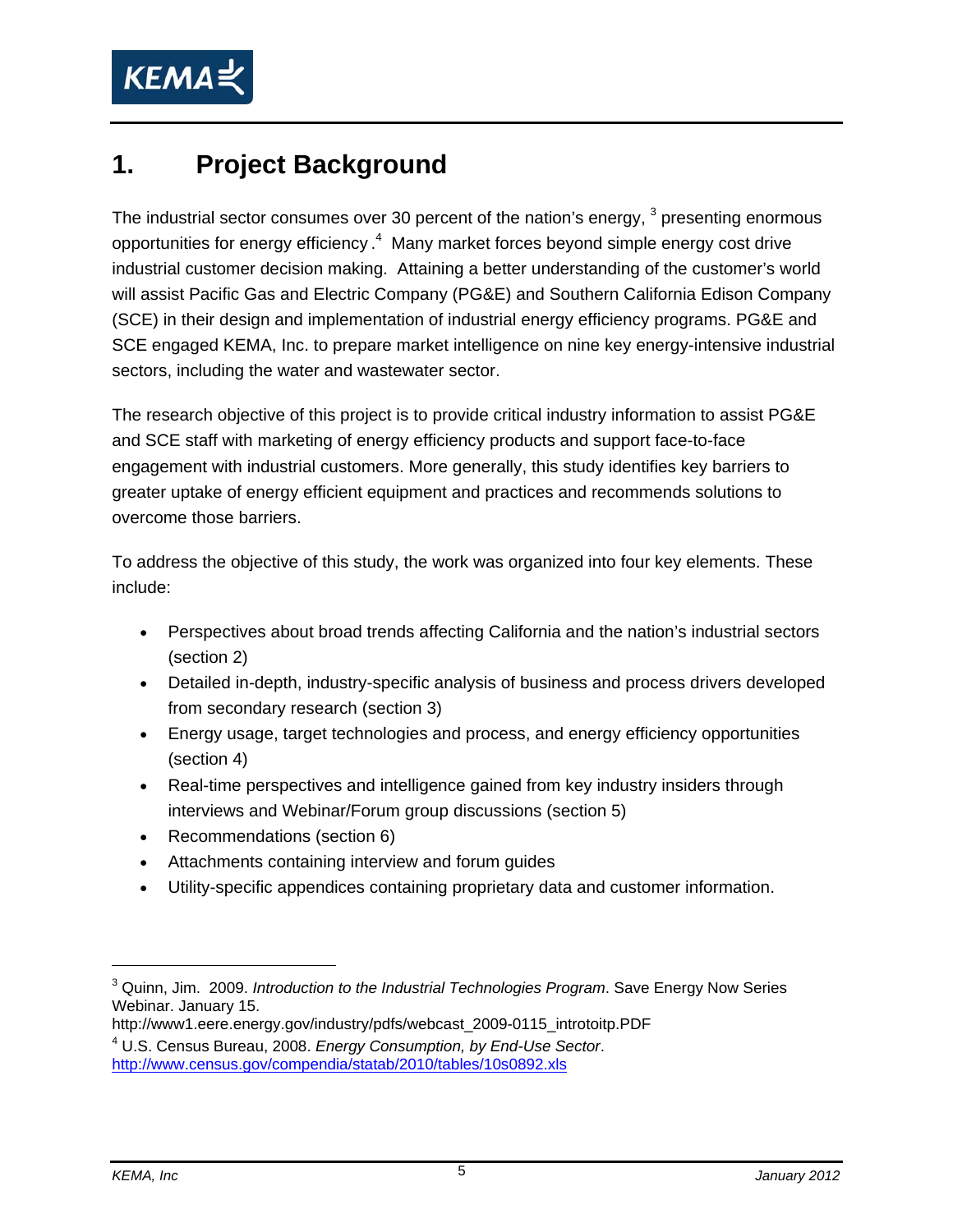

In practice, these report elements are built stepwise—broad national trends inform industryspecific secondary research and industry-specific analysis informs the primary interviews and roundtable discussions. The outcome is a thorough research report intended to provide PG&E and SCE staff members the breadth necessary to position their industrial energy efficiency products optimally and the depth necessary to knowledgeably engage their customers.

Figure 1 below provides a graphic overview of the report.



#### **Figure 1: Overview of Report**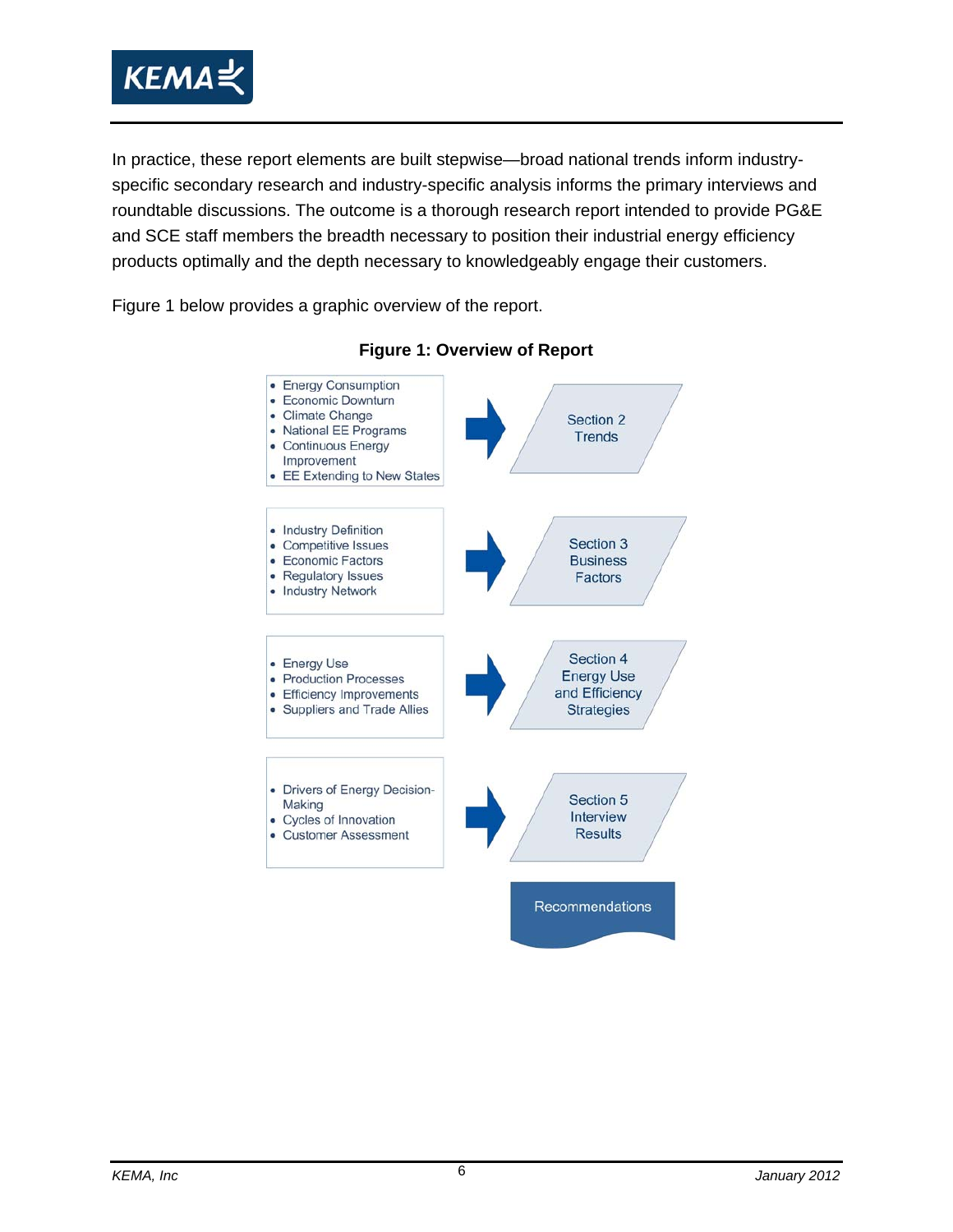

# **2. Trends in Industrial Energy Efficiency**

The industrial sector consumes an immense amount of energy, nearly 32 percent of total U.S. consumption in 2008,<sup>5</sup> to produce goods and materials for wholesale and retail sales. In the past three decades, the overall energy efficiency of the industrial sector in the U.S. has increased dramatically. Energy efficiency potential savings have been estimated at 20 percent or more by 2020, both nationally<sup>6</sup> and in California.<sup>7</sup> It has thus been an attractive target sector for utilities and government looking to reach new levels of energy savings through efficiency.

In the water and wastewater industry, up to one third of a municipality's energy bill can be attributed to wastewater plants and drinking water systems.<sup>8</sup> In many cases, facilities were built at a time when energy costs were not a significant concern, and were not designed with regard for wasted energy.<sup>9</sup> In addition to the treatment facilities, improving pumping efficiency throughout the distribution and collection systems represent a significant opportunity.

Changing energy markets and climate change policies are driving greater interest in energy efficiency technologies. Key trends discussed include climate change and energy legislation; national energy efficiency programs; combined heat and power, the rise of continuous energy improvement; and energy efficiency adoption outside California. These trends are discussed in more detail below.

### **2.1 Climate Change and Energy Legislation**

Industry's energy-related carbon dioxide emissions have decreased in the last decade, while rising more dramatically in other sectors, as shown in Figure 2. In the water and wastewater sector, some local governments are establishing plans and programs to reduce their carbon footprint. For example, the City of San Jose's Green Vision<sup>10</sup> seeks to beneficially reuse 100

<sup>5</sup> U.S. Census Bureau, 2008. *Energy Consumption, by End-Use Sector*. http://www.census.gov/compendia/statab/2010/tables/10s0892.xls

<sup>6</sup> McKinsey & Co. 2009. *Unlocking Energy Efficiency in the U.S. Economy.* July.

http://www.mckinsey.com/clientservice/electricpowernaturalgas/downloads/US\_energy\_efficiency\_exc\_su mmary.PDF

<sup>7</sup> KEMA. 2008. *Strategic Industrial Report for PG&E.*

<sup>8</sup> U.S. Environmental Protection Agency. 2009. *Clean Energy Lead by Example Guide: Strategies, Resources, and Action Steps for State Program.* Washington, D.C.

<sup>&</sup>lt;sup>9</sup> American Council for an Energy Efficient Economy. 2010. Local Technical Assistance Toolkit: Energy Efficiency in Water and Wastewater Facilities. http://www.aceee.org/sector/local-policy/toolkit/water<br><sup>10</sup> City of San Jose, Green Vision website. http://greenvision.sanjoseca.gov/RecycledWater.aspx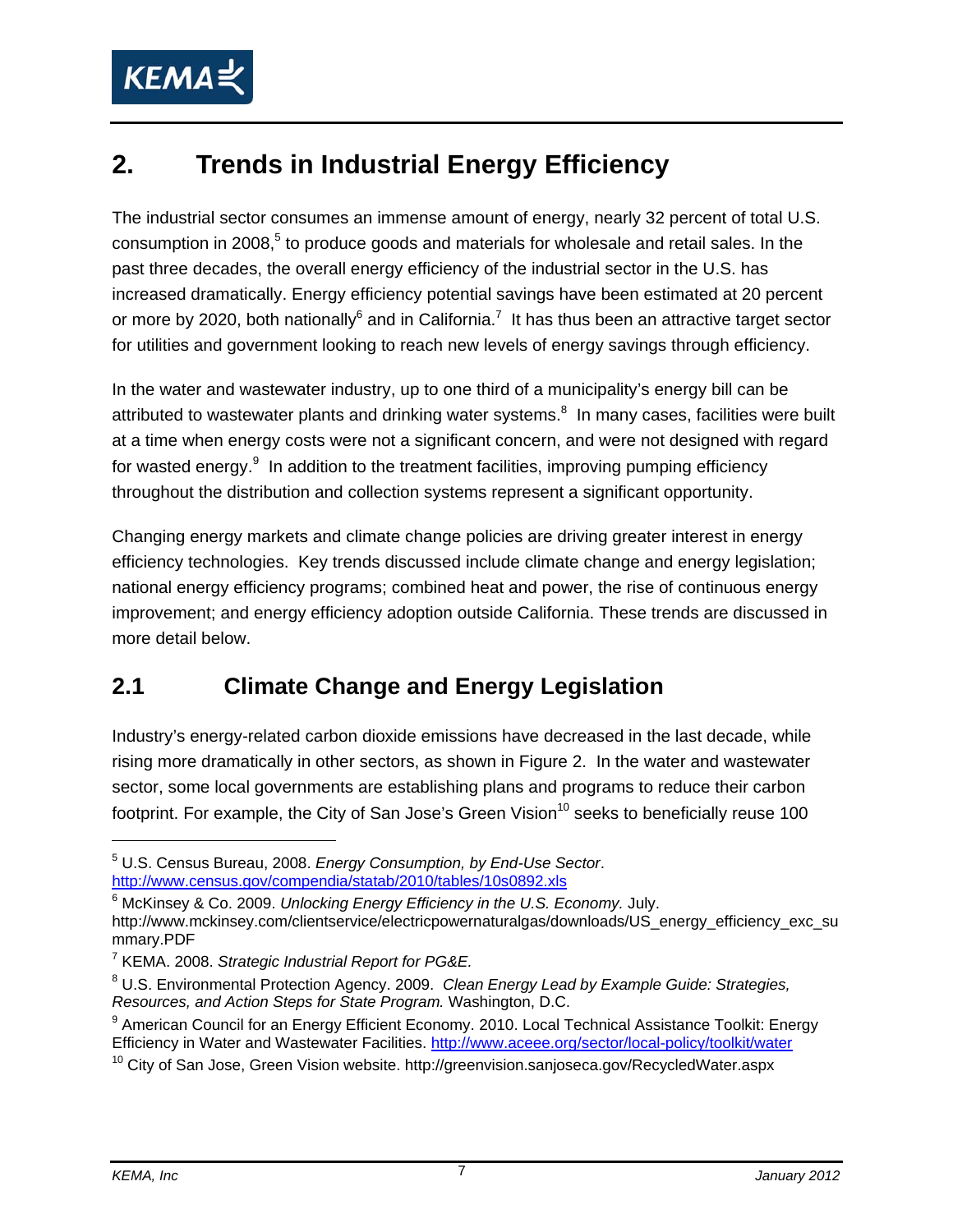

percent of wastewater that would have otherwise been lost to the Bay— 100 million gallons per day—through a combination of water conservation, expanded use of recycled water, and habitat protection. Many municipal climate action plans in California include measures for more efficient use of water systems and installation or optimization of anaerobic digester gas energy generation. For example, the Marin County Sanitation district is currently planning to install an additional digester and mix food waste and wastewater in an anaerobic digester to boost the production of renewable energy.

Greater energy efficiency will almost certainly be an important component in local, national and global—strategies for managing energy resources and climate change in the future. Energy efficiency is generally acknowledged to be the lowest-cost and fastest-to-deploy resource to slow the growth of carbon dioxide emissions, and it also results in positive economic impacts. Congress is not expected to approve any policy mechanisms to reduce  $CO<sub>2</sub>$  emissions in the short term although legislation encouraging greater energy efficiency is possible.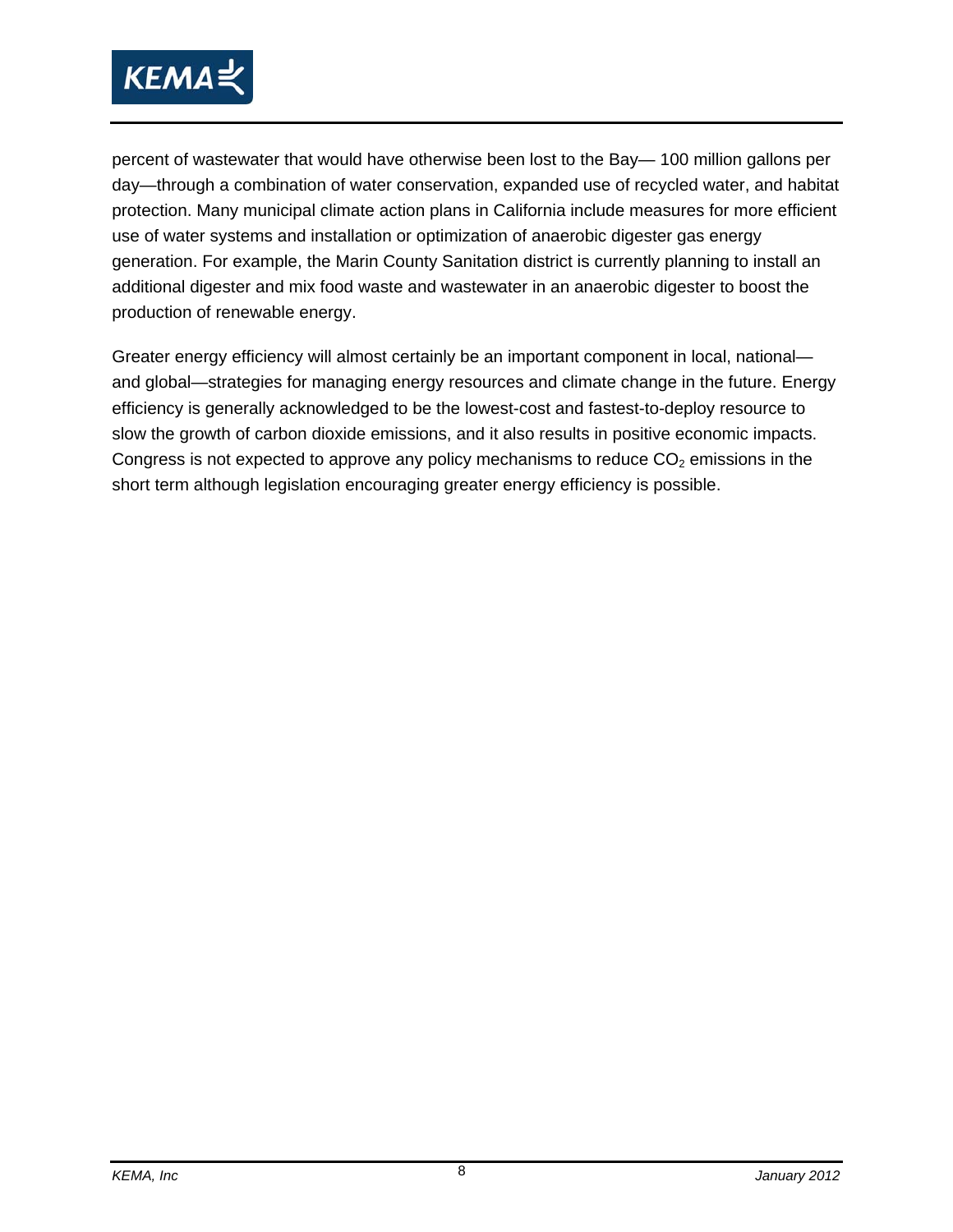



Figure 2: U.S. Energy-Related CO<sub>2</sub> Emissions by End-Use Sector, 1990-2007

#### **2.2 National Programs**

Typical utility programs address only a subset of the energy efficiency improvement opportunities, focusing primarily on retrofits and capital improvements. Less attention is given to behavior or maintenance. Federal, regional, and state government agencies, utilities, and others have developed a range of programs to improve industrial energy efficiency. These include providing incentives, audits and technical assistance, and continuous improvement programs.

Many of PG&E and SCE's customers participate in these programs which can yield insights and best practices to inform utility programs, such as energy assessments offered by the Department of Energy's (DOE) Advance Manufacturing Office (AMO), formerly the Industrial Technologies Program.

In addition to performing audits, the Industrial Assessment Center (IAC), also trains the next generation of industrial energy engineers. Twenty-six centers at U.S. engineering universities

<sup>11</sup>American Council for an Energy Efficient Economy. *Trends in Industrial Energy Efficiency Programs: Today's Leaders and Directions for the Future*. September 2009.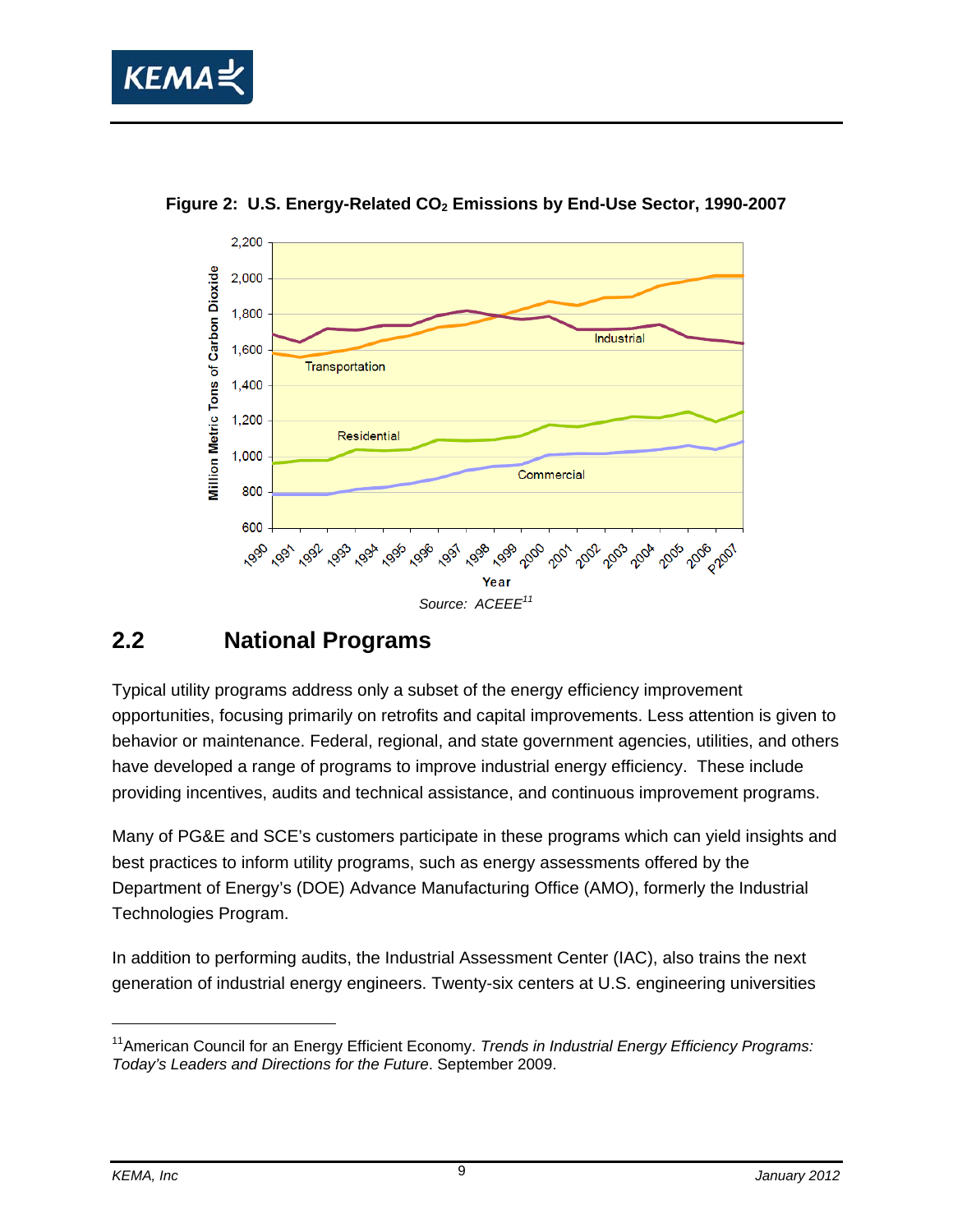

train students to identify energy savings opportunities and perform no-cost assessments for small and medium industrial customers. In California, the San Francisco State University and San Diego State University run IAC programs. The IAC program has a public database of recommendations dating back to 1981, a resource for customers on industrial energy efficiency improvements. In California, 49 assessments were completed for small and medium facilities in 2009 through 2011 and 38 assessments for large facilities between 2006 and 2011. Two of these assessments were wastewater treatment facilities.<sup>12</sup>

## **2.3 Fuel Switching and Cogeneration/Combined Heat and Power**

Combined heat and power, or cogeneration, is a significant and growing share of United States generation (see

 $12$  U.S. Department of Energy, Energy Efficiency and Renewable Energy, Advanced Manufacturing Office Activities in California website

http://www1.eere.energy.gov/industry/states/state\_activities/map\_new.asp?stid=CA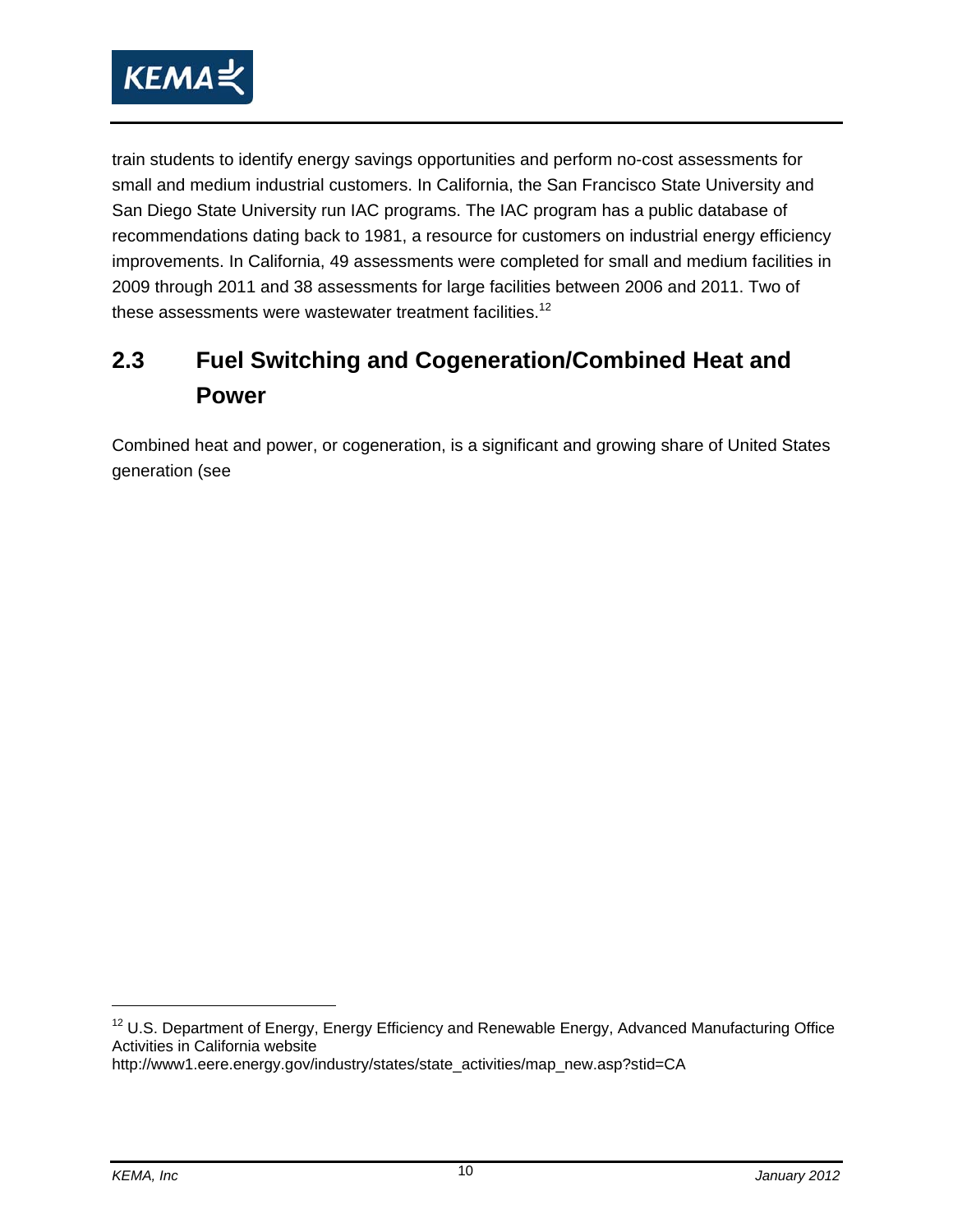

Figure 3). CHP is the concurrent production of electricity or mechanical power and useful thermal energy (heating and/or cooling) from a single source of energy. This technology is first and foremost an energy efficiency resource that allows users to produce needed electricity, heat, and mechanical energy while using as little fuel as possible.

Natural gas continues to be the preferred fuel for CHP systems, representing 50–80 percent of annual CHP capacity additions since 1990. This is primarily because natural gas is readily available at most industrial sites, is clean burning, and has historically been relatively plentiful and affordable. California maintains effective policies that encourage adoption of CHP.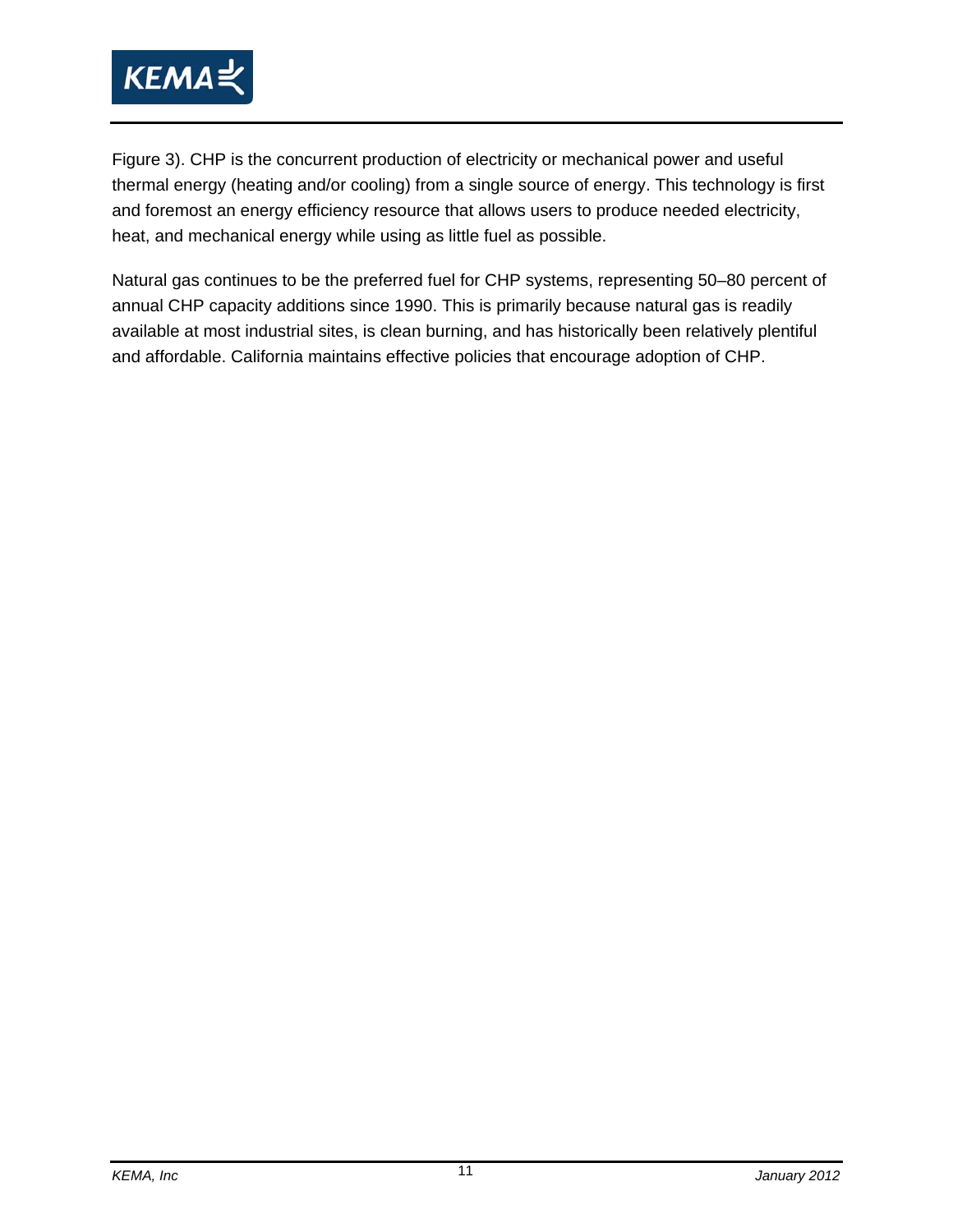



**Figure 3: CHP as a Percentage of U.S. Annual Electricity Generation** 

*Source: ORNL13 Combined Heat and Power: Effective Solutions for a Sustainable Future, Dec. 1, 2008.* 

In the wastewater industry, CHP is fueled by digester gas, which may be supplemented by natural gas or other waste sources. For example, at East Bay Municipal Utility District, combines digester gas with trucked in food processing waste and wastewater sludge to maximize their CHP capacity.<sup>14</sup>

#### **2.4 Rise of Continual Energy Improvement**

Utilities, private organizations, and governments around the world have developed programs in the last few years that focus on setting goals and targets to achieve continual energy improvement (CEI) in industry. National programs in the United States have been developed by DOE (Superior Energy Performance) and EPA (ENERGY STAR). In the water and wastewater

<sup>13</sup> U.S. Department of Energy. 2008. *Combined Heat and Power: Effective Solutions for a Sustainable Future*. Prepared by Oak Ridge National Laboratory, ORNL/TM-2008/224, December 2008.

<sup>14</sup> Wallis, M., M Ambrose, C. Chan. 2008. *Climate change: charting a water course in an uncertain future.* American Water Works Association Journal 100:6, June 2008.

http://www.ebmud.com/sites/default/files/pdfs/Journal-06-08\_0.PDF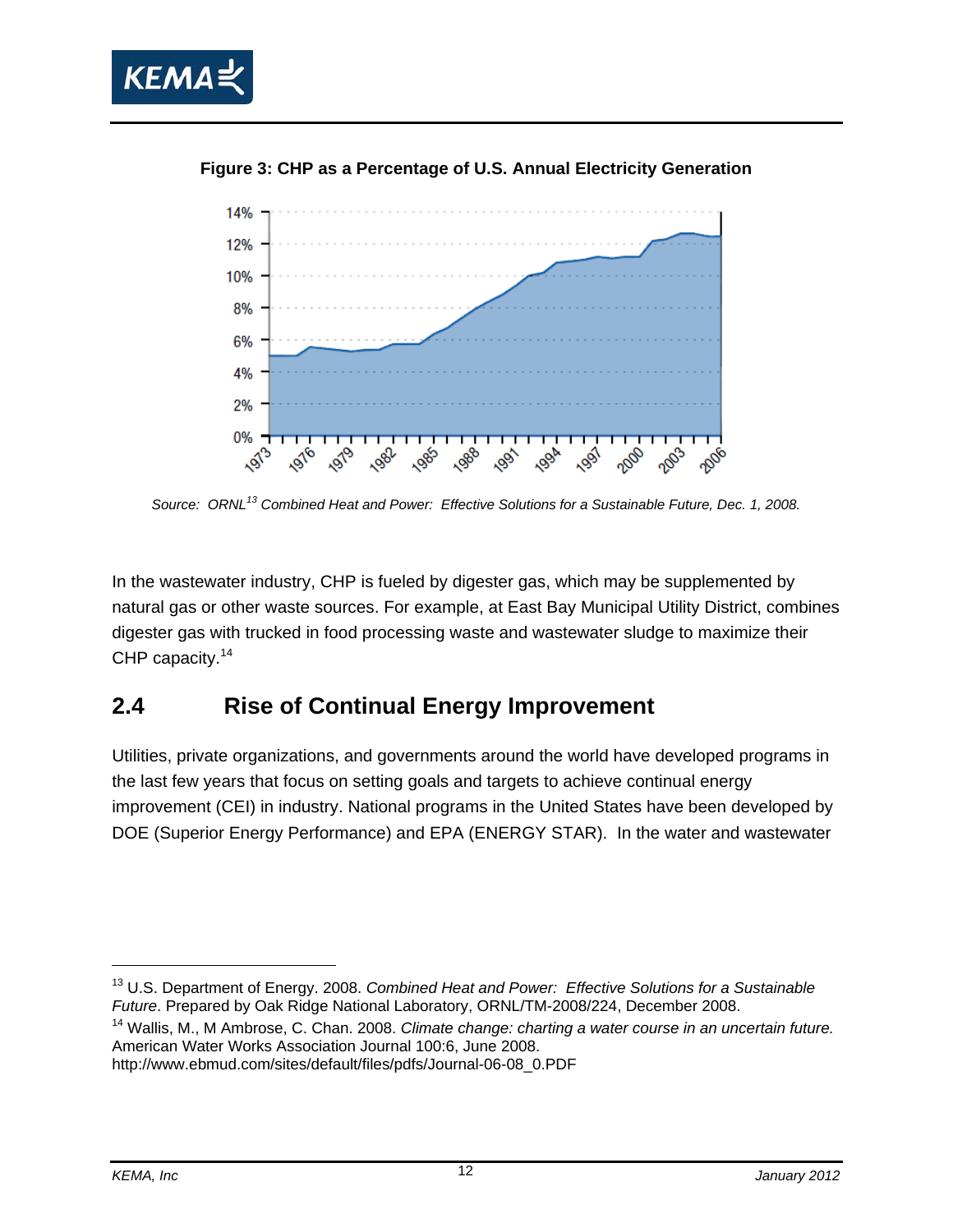

industry, EPA and others provide guidelines for program design that include clearly communicated strategy and measurable goals.15

This year, two important developments are expected to heighten interest and activity around energy management: the release of ISO 50001, a global energy management standard, and the launch of Superior Energy Performance, a national program to support energy intensity reductions for industrial plants and commercial buildings.<sup>16</sup> Although not designed specifically for publicly owned water and wastewater facilities, the rollout of these programs provides relevant concepts that are applicable to this subsector.

The recent work on United States and international energy management standards will have a significant impact on how energy is used in the industrial sector. The International Standards Organization (ISO released an international energy management standard, ISO-50001 in June 2011.

The U.S. Department of Energy is in the process of launching the Superior Energy Performance (SEP) program to promote industrial energy management and increased energy efficiency. This voluntary program will focus on fostering an organizational culture of energy efficiency improvement in U.S. manufacturing facilities, targeting mid to larger sized plants. Large, sophisticated organizations, such as EBMUD, should be considered prime candidates for these programs.

Participants establish an energy management system that complies with ISO 50001 and meets other SEP program requirements, including robust measurement and verification of energy savings. Pilot programs have been launched in Texas and the Pacific Northwest, and the full SEP program is expected to begin in 2013. A California pilot is also planned within the next 2 years. The American National Standards Institute (ANSI) is developing companion standards to support SEP. ANSI MSE 50021 will provide the additional energy performance and management system requirements for SEP certification that goes beyond basic conformance

15 American Council for an Energy Efficient Economy. 2010. *Local Technical Assistance Toolkit: Energy Efficiency in Water and Wastewater Facilities*. http://www.aceee.org/sector/local-policy/toolkit/water <sup>16</sup> McKane, Aimee, Lawrence Berkeley Laboratory, 2011. Presentation at the ACEEE Market Transformation Conference, Piloting Energy Management Standards for the U.S and the Globe.

http://www.aceee.org/conferences/2011/mt/program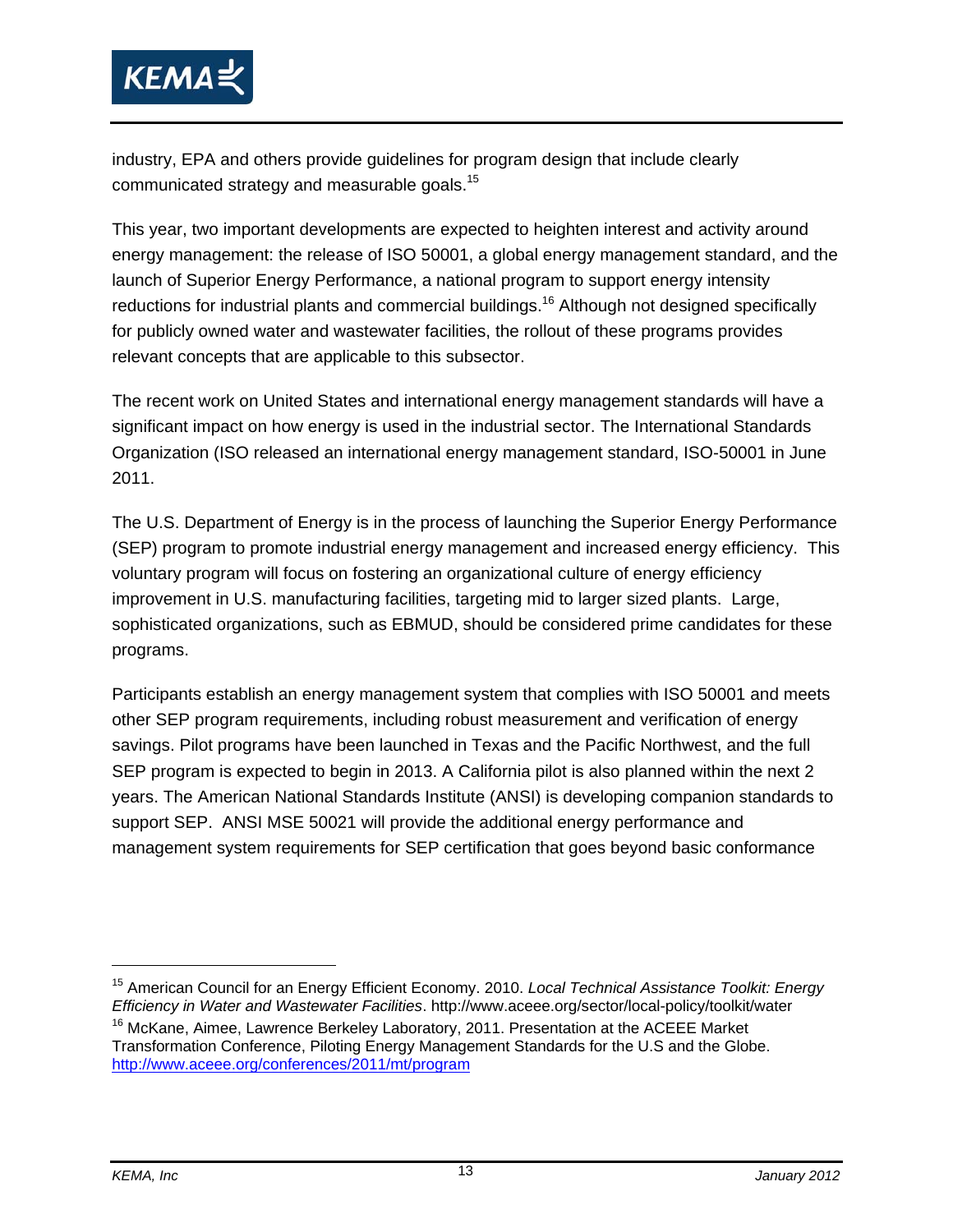

with ISO 5000; and ANSI 50028 will provide the requirements for verification bodies for use in accreditation or other forms of recognition.<sup>17</sup>

Regional CEI programs have been developed under the Northwest Energy Efficiency Alliance,<sup>18</sup> working with the Bonneville Power Administration and the Energy Trust of Oregon. California has identified CEI as an important aspect of its strategic plan.<sup>19</sup> Similarly, Wisconsin's Focus on Energy employs an internally developed tool called Practical Energy Management.<sup>20</sup> CEI is still in its infancy, with few CEI programs beyond the pilot stage.

### **2.5 Additional States Adopt Industrial Energy Efficiency**

California has long been perceived as a leader in energy efficiency programs. Historically, energy efficiency trends and best practices tended to spread from California to other states involved in industrial energy efficiency. More recently, a sizable contingent of states have made significant commitments to energy efficiency programming as shown in **Error! Reference source not found.**6. The flow of information is changing as energy efficiency programs spread to locations in the Midwest and South that typically had provided modest or little ratepayer funding for energy efficiency. Program development efforts in many of the aforementioned states are in their early stages compared to California.

These states have signaled their commitment to energy efficiency by adopting aggressive Energy Efficiency Portfolio Standards<sup>21</sup> (EEPS) policies<sup>22</sup> that exceed those in California. As shown in Figure 4, California ranks number 14 for cumulative electricity savings targets by 2020, below states primarily in the Northeast and Midwest.

 $17$  Superior Energy Performance  $\text{cm}$  Certification Protocol, November 2011. http://www.superiorenergyperformance.net/pdfs/SEP\_Cert\_Framework.PDF

<sup>18</sup> Northwest Energy Efficiency Alliance (NEEA). 2011. *Continuous Improvement for Industry.* February. http://www.energyimprovement.org/index.html

<sup>19</sup> California Public Utilities Commission. 2011. *CA Energy Efficiency Strategic Plan, January 2011 Update*. http://www.cpuc.ca.gov/NR/rdonlyres/A54B59C2-D571-440D-9477- 3363726F573A/0/CAEnergyEfficiencyStrategicPlan\_Jan2011.PDF

<sup>&</sup>lt;sup>20</sup> Wisconsin Focus on Energy. 2011. Practical Energy Management.<br>http://www.wifocusonenergy.com/page.jsp?pageId=368

 $121$  Covers all sectors including residential, commercial and industrial efficiency.

<sup>&</sup>lt;sup>22</sup> These include: Illinois, Maryland, Michigan, New Mexico, Ohio, Pennsylvania, and Virginia (provisionally).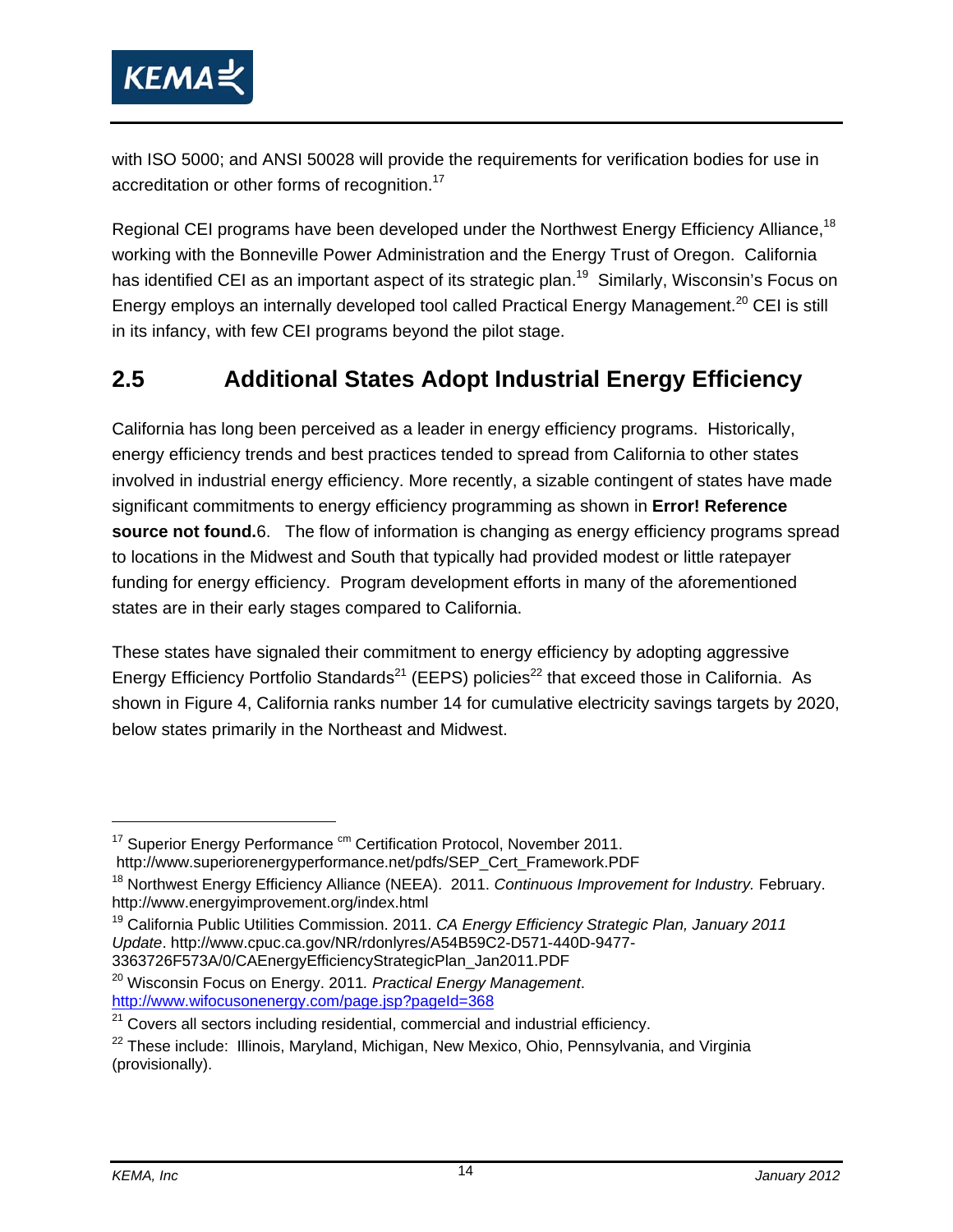



**Figure 4: Utility Energy Efficiency Policies and Programs, 2006 vs. 2007+** 

The electric EEPS targets in most of these states rise to 1-2 percent of retail sales per year within the first 5-10 years of the standard, rivaling the annual savings levels currently being achieved in only a handful of leading states. For example, North Carolina has until recently been relatively inactive in energy efficiency, but has enacted a Renewable Portfolio Standard (RPS). Under this RPS, energy efficiency can meet up to 40 percent of the total requirements of the state's investor-owned utilities (IOUs) and an unlimited amount of the publicly owned utilities' requirements.

The rise of energy efficiency policies and programs indicates that California utilities can increasingly draw on program experience in other states to inform their own experiences.

<sup>23</sup> Nadel, Steven. 2011. *Program Introduction*. (Presentation, ACEEE 2011 National Symposium on Market Transformation, Washington DC, April 10–12, 2011). http://www.aceee.org/files/pdf/conferences/mt/2011/Introduction%20-%20Steve%20Nadel.PDF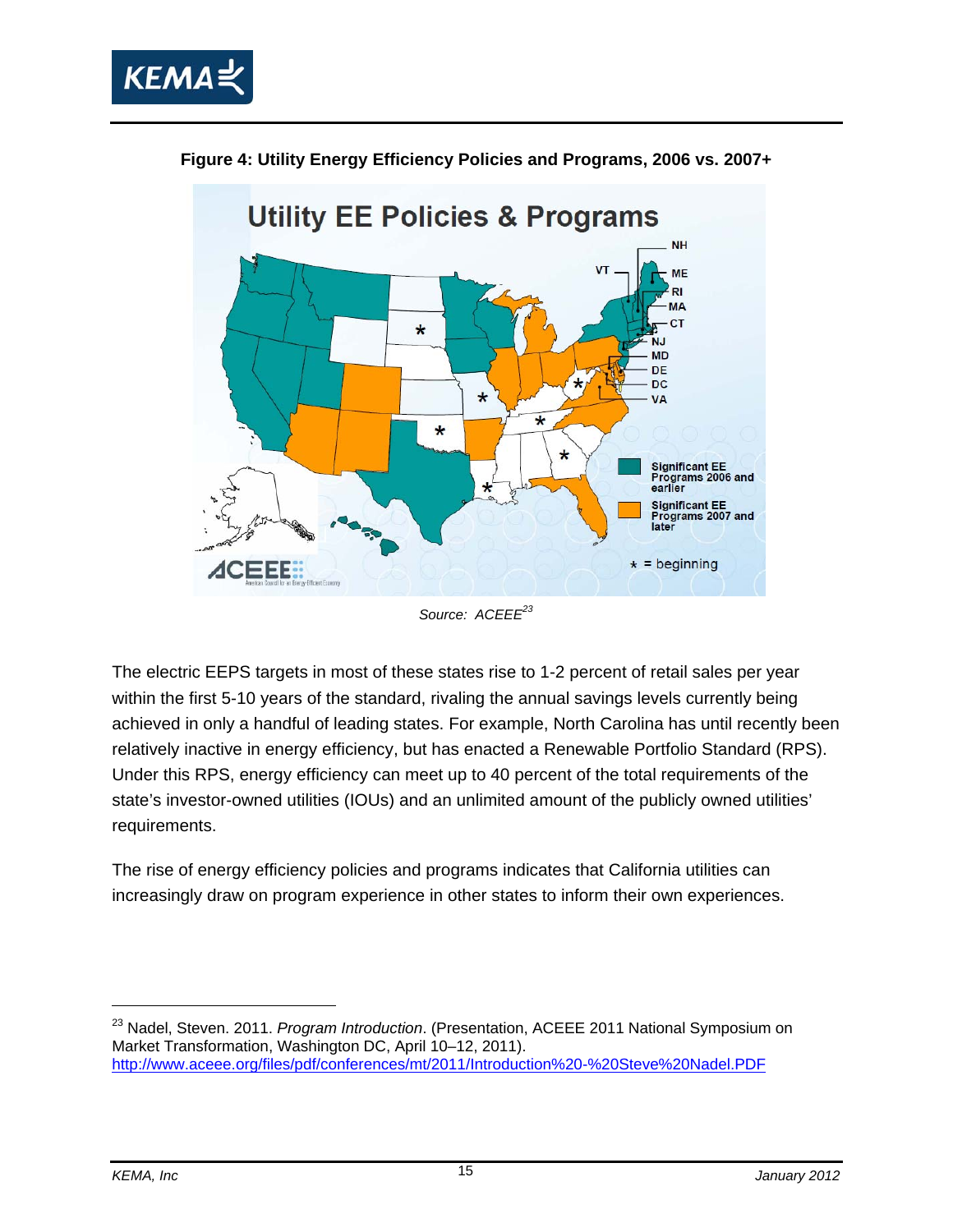

| <b>State</b>         | 2020 EE Target | <b>State</b> | 2020 EE Target |
|----------------------|----------------|--------------|----------------|
| Vermont              | 30%            | Indiana      | 14%            |
| New York             | 26%            | Rhode Island | 14%            |
| <b>Massachusetts</b> | 26%            | Hawaii       | 14%            |
| Maryland             | 25%            | California   | 13%            |
| Delaware             | 25%            | Ohio         | 12%            |
| <b>Illinois</b>      | 18%            | Colorado     | 12%            |
| Connecticut          | 18%            | Utah         | 11%            |
| Minnesota            | 17%            | Michigan     | 11%            |
| lowa                 | 16%            | Pennsylvania | 10%            |
| Arizona              | 15%            | Washington   | 10%            |

Source: ACEEE<sup>25</sup>

 $24$  Includes extensions to 2020 at savings rates that have 26been established.

<sup>25</sup> Nadel, Steven. 2011. *Program Introduction*. (Presentation, ACEEE 2011 National Symposium on Market Transformation, Washington DC, April 10–12, 2011). http://www.aceee.org/files/pdf/conferences/mt/2011/Introduction%20-%20Steve%20Nadel.PDF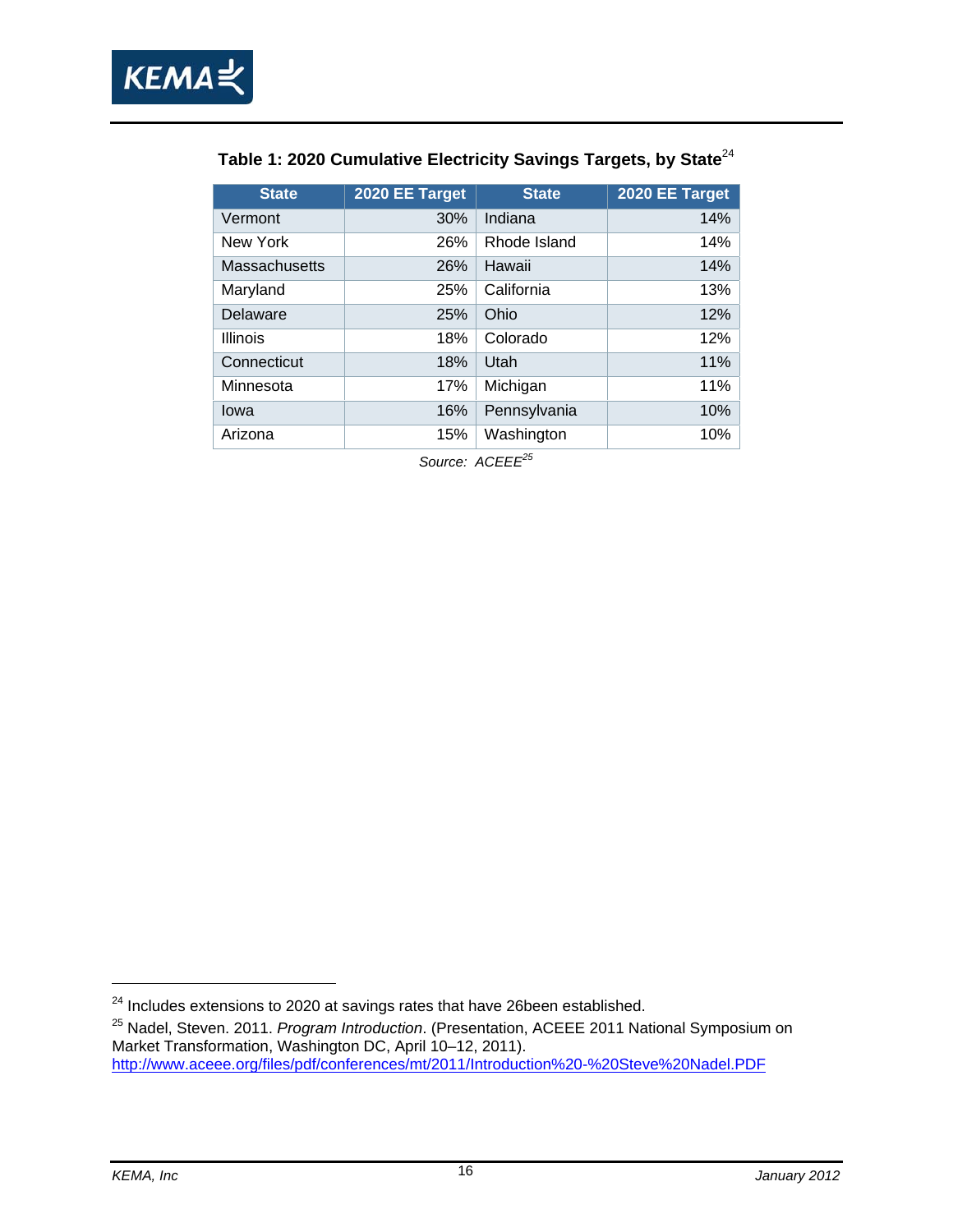

## **3. Industry Characterization**

The following sections describe the water and wastewater industrial sectors, including an industry definition (Section 3.1), a description of primary energy uses (Section 3.2), the industry landscape (Section 3.3), major players in PG&E and SCE territory (Section 3.4), competitive issues (Section 3.5), economic issues (Section 3.6), regulatory issues (Section 3.7), and finally industry network (Section 3.8).

### **3.1 Industry Definition**

The water and wastewater industry collects surface water or groundwater, treats water to agricultural or potable standards, transports water to local distribution networks, delivers water to end users, and finally, collects and treats wastewater for discharge into the environment. Some organizations that provide water to end users also collect and treat the resultant wastewater.

The water and wastewater industry is described by 3 NAICS codes. They are:

- 221310 Water Supply and Irrigation Systems Systems that collect, treat, and distribute water to customers.
- 221320 Sewage treatment facilities Facilities that collect wastewater from homes and businesses to be treated to the standards suitable to be released into the environment.
- 221300 Water, Sewage and Other Systems A catch all designation that includes all other water and or wastewater systems not characterized under 221320 and 221310

Water collection, conveyance, and treatment consume a significant amount of energy in California, according to the California Energy Commission.<sup>26</sup> This large energy consumption is driven by the need to pump water from north to south. Because Northern California has two thirds of the state's precipitation while two-thirds of the population resides in Southern California, water is pumped from north to south through large canal systems such as the Central Valley Project and the State Water Project. Southern California cities such as Los Angeles consume water that has been lifted up over 3,000 ft. through the Tehachapi Mountains.

<sup>26</sup> California Energy Commission, 2005. *California's Water – Energy Relationship.* California Energy Commission, CEC-700-2005-011-SF, November 2005.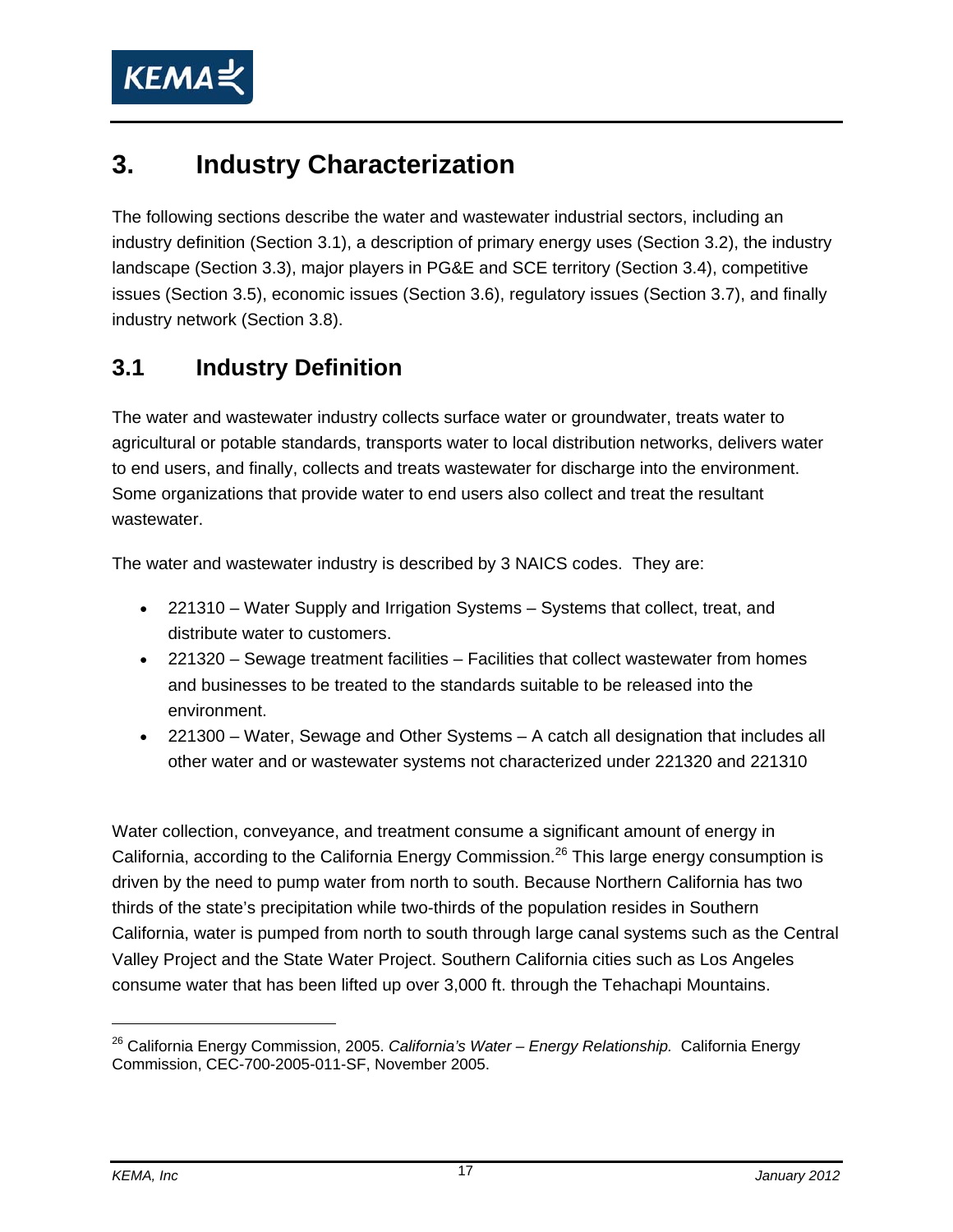

### **3.2 Energy Use**

Californians use approximately 43 million acre-feet (about 14 trillion gallons) per year. Seventynine percent of that water goes to agricultural uses and 21 percent goes to the urban sector. $^{27}$ The relationship between water and energy resources is linked since energy is needed to pump, treat, transport, heat, cool, and recycle water. Water also generates electricity in hydroelectric dams found throughout the state. The U.S. EPA estimates that drinking water and wastewater treatment services account for approximately 3 percent of the electric load in the United States. Furthermore, as populations grow and environmental requirements become more stringent, demand for electricity at such plants is expected to grow by approximately 20 percent over the next 15 years.<sup>28</sup>

The energy use by NAICS code in PG&E and SCE territory is depicted below in

<sup>27</sup> Department of Water Resources. 2005. *California Water Plan Update 2005.* Volume 1, page 3.9, Table 3-1.

<sup>&</sup>lt;sup>28</sup> U.S. Environmental Protection Agency. 2009. EPA's Clean Energy-Enviornment Tech Forum, Clean Energy Opportunities in Water and Wastewater Treatment Facilities. January 15. http://www.epa.gov/statelocalclimate/documents/pdf/background\_paper\_wastewater\_1-15-2009.pdf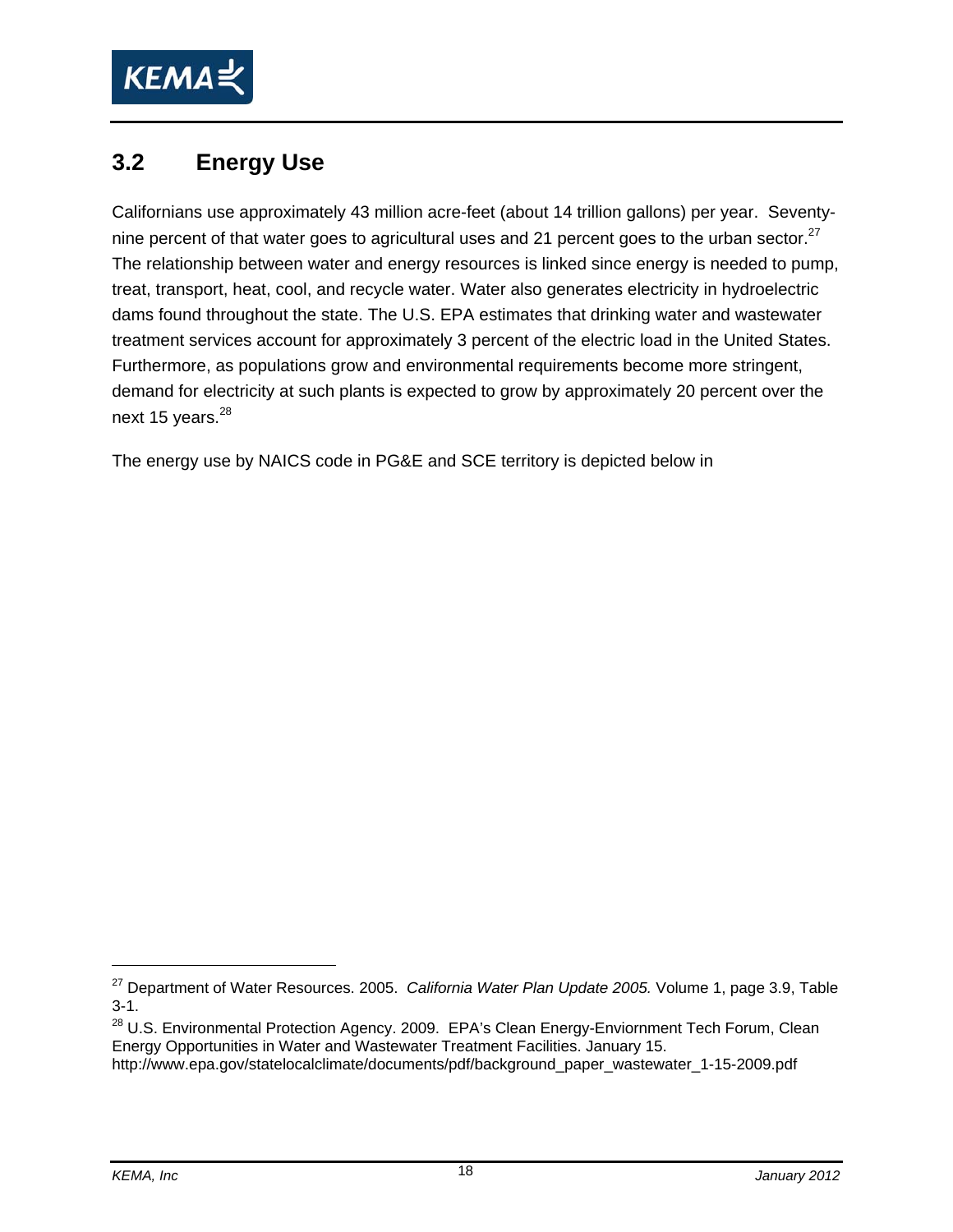

Figure 5, Figure 6, and Figure 7.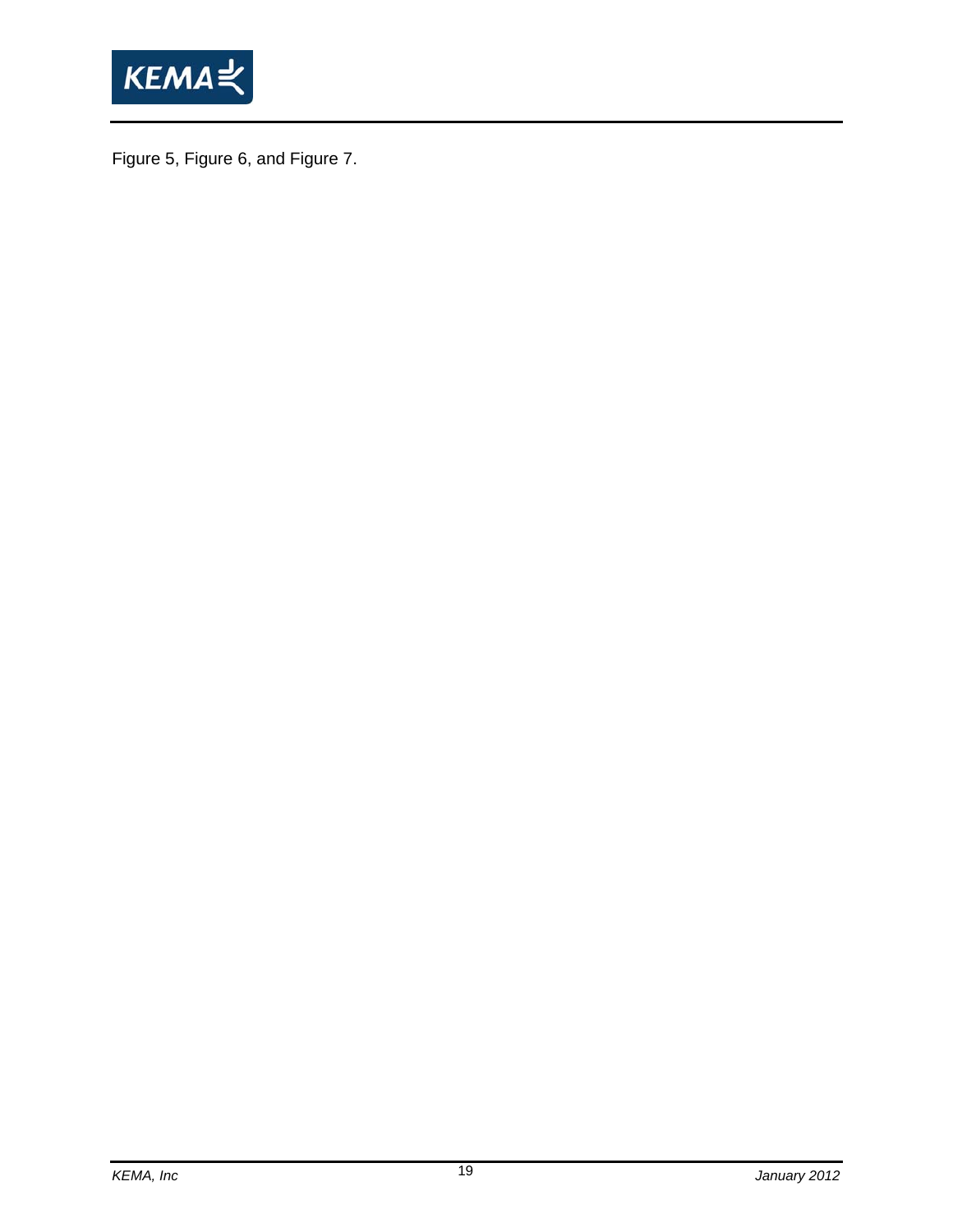



**Figure 5: Electricity use by NAICS Code in PG&E Territory** 

*Source: PG&E data*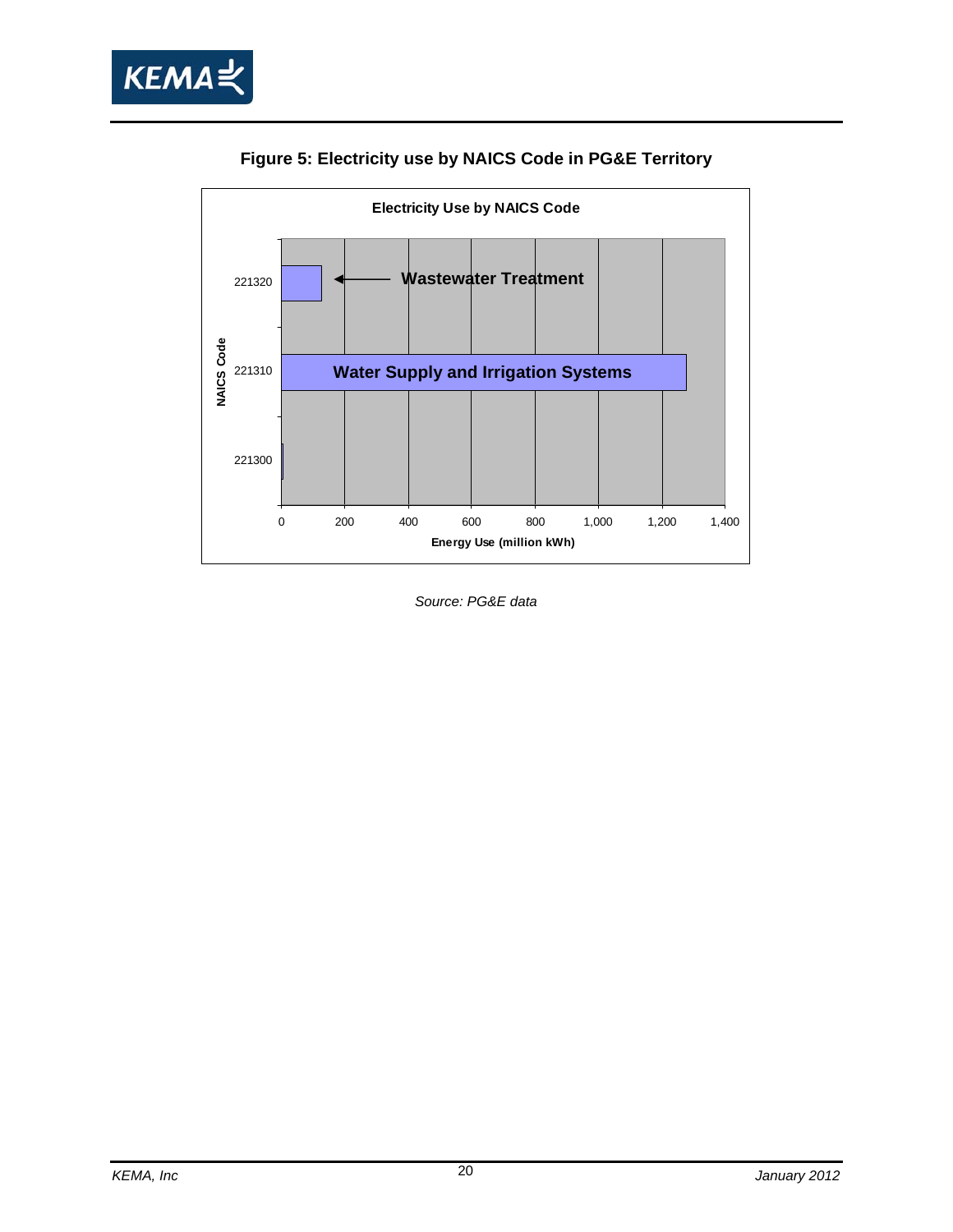



#### **Figure 6: Natural Gas Use by NAICS Code in PG&E Territory**

*Source: PG&E data*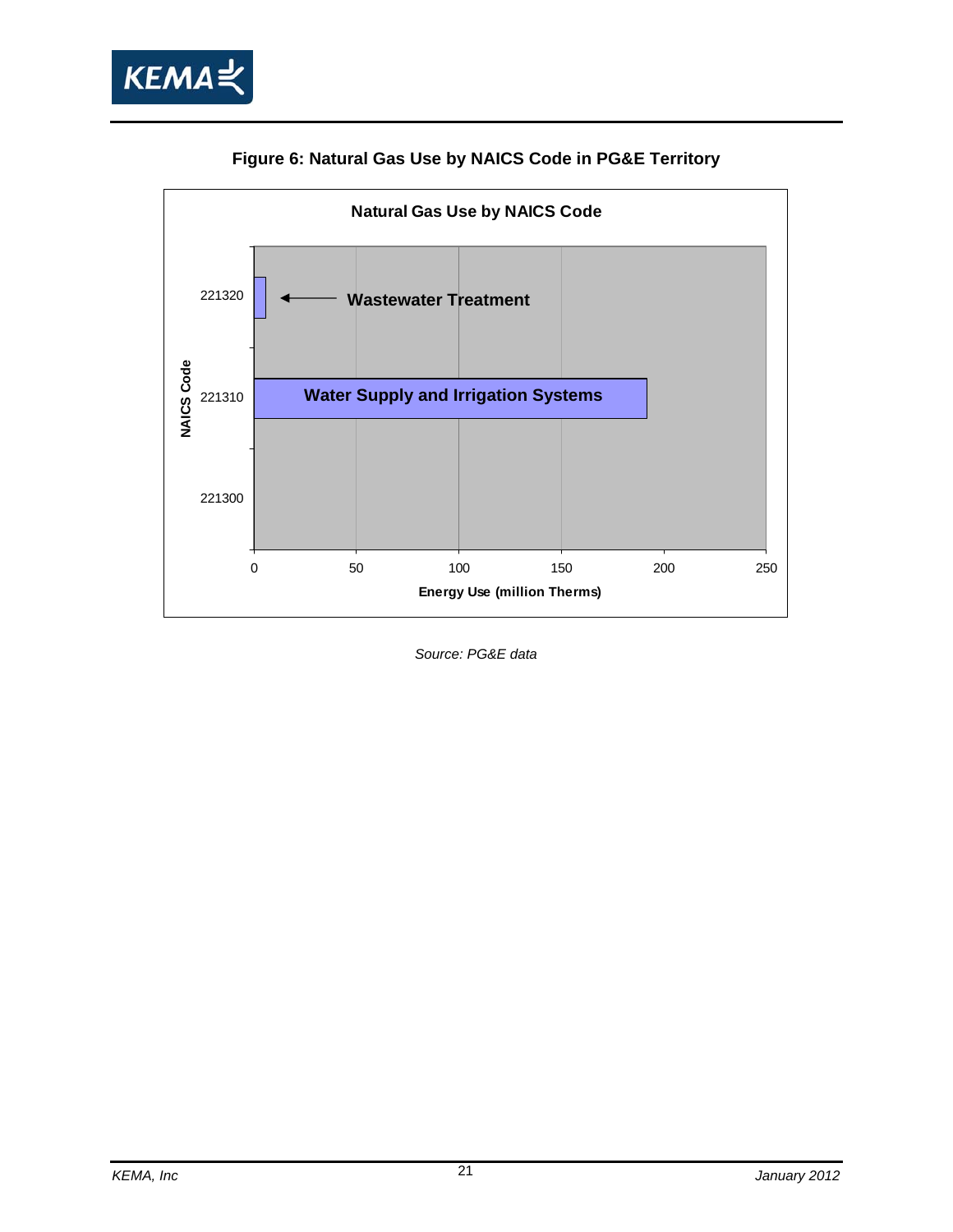



#### **Figure 7: Electricity Use by NAICS Code in SCE Territory**



The charts above show that the vast majority of both natural gas and electricity is consumed by organizations categorized by NAICS code 22310 – Water Supply and Irrigation Systems. These organizations consume large amounts of electrical energy through pumping water to end users. Natural gas use is driven by power generation by water supply entities such as the Turlock Irrigation District, the Modesto Irrigation District, and the Kings River Irrigation District. To a much smaller extent, natural gas may also used in the wastewater treatment process to provide process heating, dry solids and co-fire with biogas for electricity generation.

Each process along the water supply chain has varying energy requirements. The water supply chain is depicted in Figure 8 below.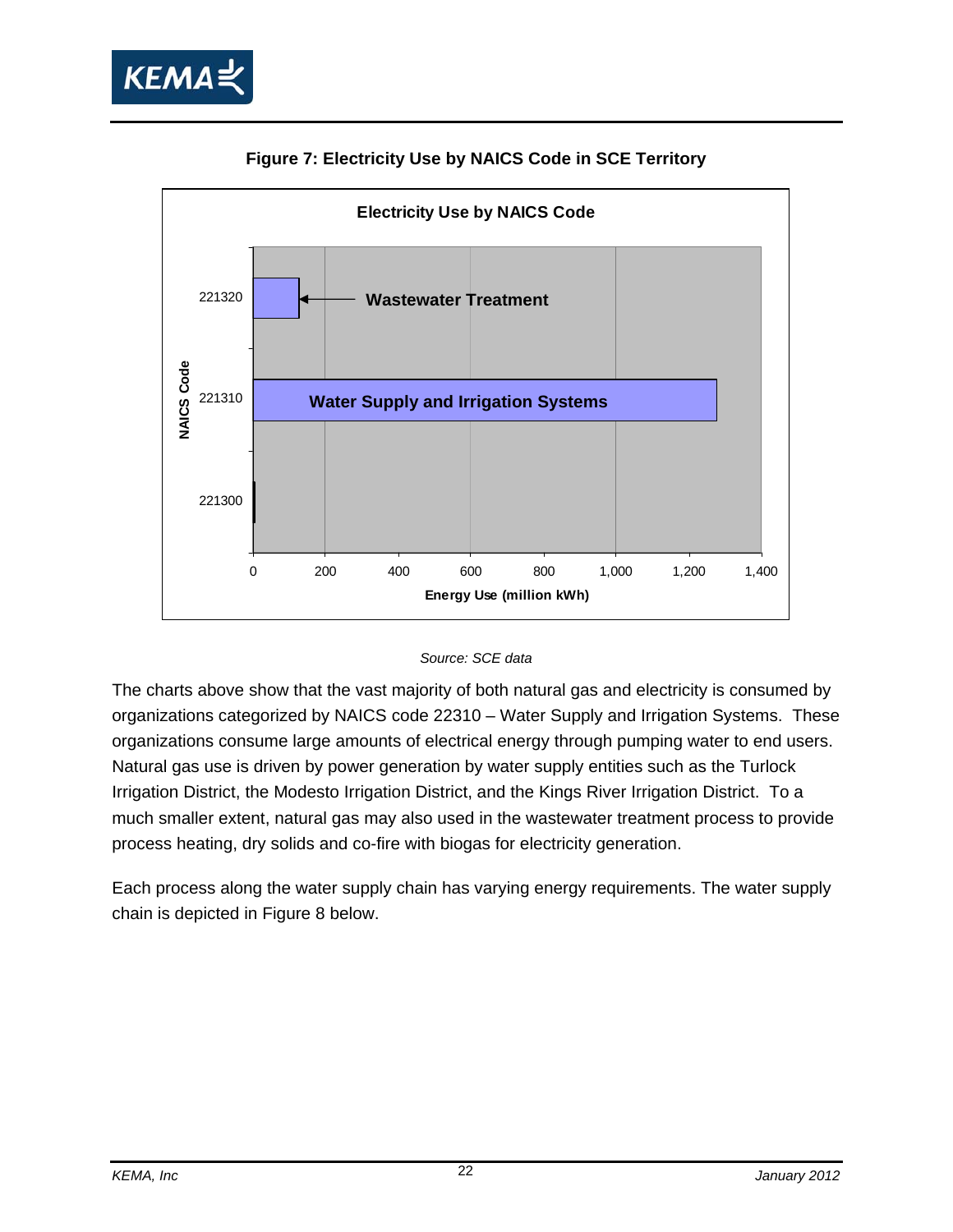





The wastewater supply chain is depicted in Figure 9 below:

**Figure 9: Wastewater Supply Chain** 



The energy used by each of these segments of the water supply chain is discussed below.

**Water Supply and Conveyance –** Pumping water is the primary driver of energy use in this sub-sector. Some systems collect water in the Sierra Nevada Mountains and deliver it to points of need. These systems require very little energy. However other systems transport water long distances on relatively flat valley floors. The State Water Project, the largest state-built multipurpose water project in the world, must pump water more than 3,000 feet over the Tehachapi range to reach end users in Southern California.

The extraction of groundwater supplies about 30 percent of the state's water needs on average<sup>29</sup>, but the use of this resource can increase at times to satisfy as much as 60 percent of

<sup>29</sup> SBW Consulting, 2006. *Municipal Water Treatment Plant Energy Baseline Study.* Pacific Gas and Electric Company, August 2006.

http://www.pge.com/includes/docs/pdfs/mybusiness/energysavingsrebates/incentivesbyindustry/wastewat er/watertreatmentbaselinestudyreport.PDF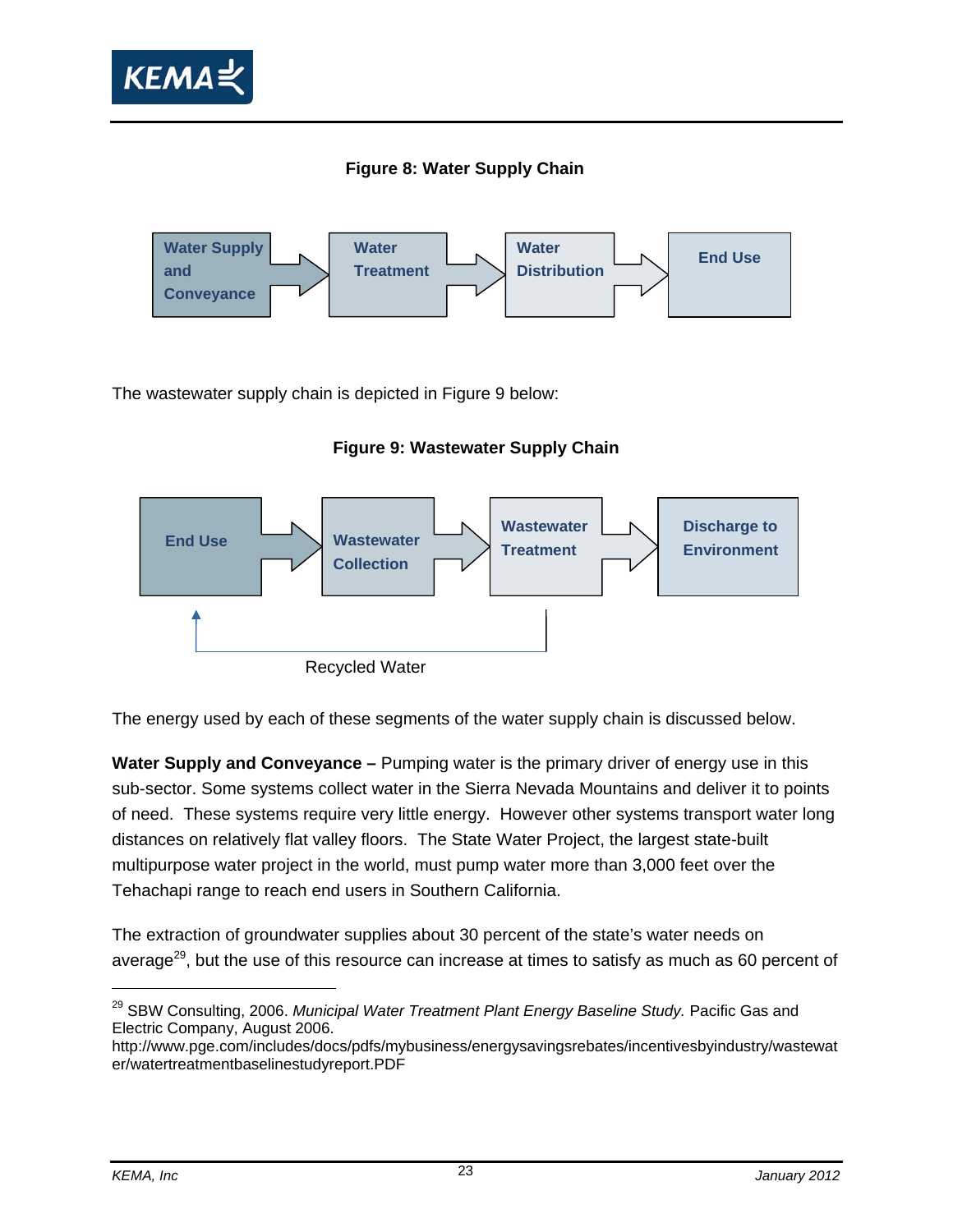

the state's needs during times of severe drought conditions. Several hundred million acre-feet of water are stored in 450 groundwater aquifers in the state. Almost all of the 450 groundwater aquifers are in decline, forcing users of that water to pump from greater and greater depths, requiring more and more energy. The process of artificially storing groundwater for future withdrawal is called aquifer storage and recovery. The Kern Water Bank is one such example. Surplus water is pumped into wells or allowed to percolate into aquifers from ponds and lakes, then pumped from wells when needed. Pumping is the major user of electricity for extracting water from these groundwater sources. Energy intensity varies according to the depth at which the groundwater resides and the efficiency of the pumps and motors used to lift it.

**Water Treatment –** Some sources of water need very little treatment, so their energy intensity is low. Other sources of water, including salt or brackish water, require large amounts of energy to be made potable. Water for urban use requires more energy intensive treatment than water for agricultural uses. Energy intensity for water treatment is increasing due to stricter standards for water quality under the Safe Drinking Water and Clean Water Act.

**Water Distribution –** Some fresh water distribution systems are gravity fed, but most require some pumping. The majority of energy use in this sub-segment comes from pumping water and maintaining sufficient pipe pressure to assure that flows can be made at scheduled rates while maintaining sufficient pressure for fire services.

**Wastewater Collection –** Some wastewater collection systems use gravity to bring the wastewater to a treatment plant. Others need energy to lift or transfer the wastewater.

**Wastewater Treatment –** All wastewater systems require energy, though some require more than others depending on the quality of the waste stream, the level of treatment required, the distance and elevation of the treatment plant in relation to water sources and water distribution systems, and the treatment technologies used. The primary drivers of energy consumption are the level of contaminants of the influent and the level of treatment. Consequently, energy requirements have risen to meet increasingly stringent water quality discharge requirements.

Electric loads at water and wastewater treatment plants consist primarily of pump motors but also include air blowers, injection equipment, controls, lighting, and in some cases ultraviolet light disinfection and ozonation. Wastewater treatment requires much more energy than water treatment for a given volume of water, with each progressive level of treatment requiring still more. In secondary treatment, most of the energy is used for aeration to promote biological activity. Energy is also required for pumping of wastewater, liquid sludge, biosolids and process water; and processing, dewatering, and drying of solids and biosolids. The drying process,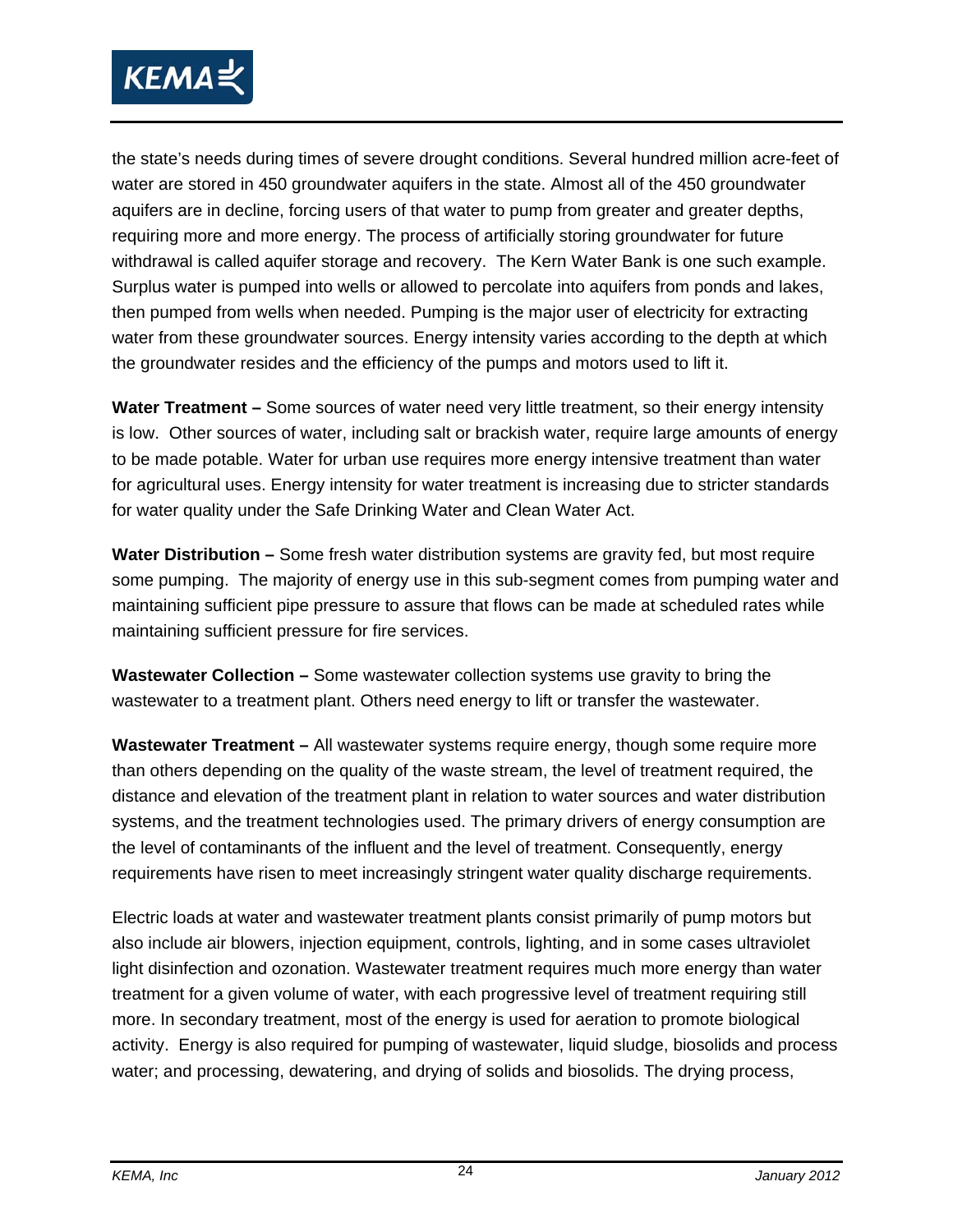

where furnaces generate heat to boil off liquid, is one of the largest users of natural gas in the wastewater treatment process. Tertiary treatment is a filtration process, which requires some additional pumping energy. Wastewater treatment tends to rely heavily on gravity so pumping is not as significant a portion of the load for wastewater as for water.

Wastewater treatment plants often employ anaerobic digesters to generate biogas for electricity generation. Biosolids are added to a heated enclosed tank with an oxygen poor environment where anaerobic microbes can breakdown the solids and produce methane. That methane is captured and burned in an engine that either drives a pump or compressor or runs a generator that produces electricity for on-site use or direct sales to the grid. As such, these companies can reduce their energy consumption from fossil based natural gas and electricity from the grid. It should also be noted that some plants co-fire their engines with pipeline natural gas in order to boost generation.

**Wastewater Discharge –** Many wastewater discharge systems use gravity to return wastewater to the environment. Others need energy to lift or transfer the wastewater to the discharge point.

**Recycled Water and Distribution –** In general, only tertiary treatment, which is primarily filtration, is required to reuse greywater for non-potable uses. More energy is needed if additional treatment is required. Most recycled water distribution systems also require additional energy to pump water to intended users.

### **3.3 Industry Landscape**

With approximately 53,000 systems nationwide, the level of industry concentration is very low. Municipalities own and operate nearly 40,000 of the community water supply systems while investor-owned utilities operate the rest. Of the 53,000 water systems, only about eight percent (4,034) of those systems serve eighty-one percent of the nation's population. While most water systems are small-scale, groundwater based, and located in rural areas; the majority of the population drinks from surface water systems.<sup>30</sup> This is because a relatively small number of water utilities serve the majority of the population. Private sector water/wastewater firms comprise a small but growing segment of the market.

<sup>30</sup> U.S. Environmental Protection Agency. 2006. *FACTOIDS: Drinking Water and Ground Water Statistics for 2005*. Office of Water, EPA 816-K-03-001. December 2006.

http://www.epa.gov/ogwdw/databases/pdfs/statistics\_data\_factoids\_2005.PDF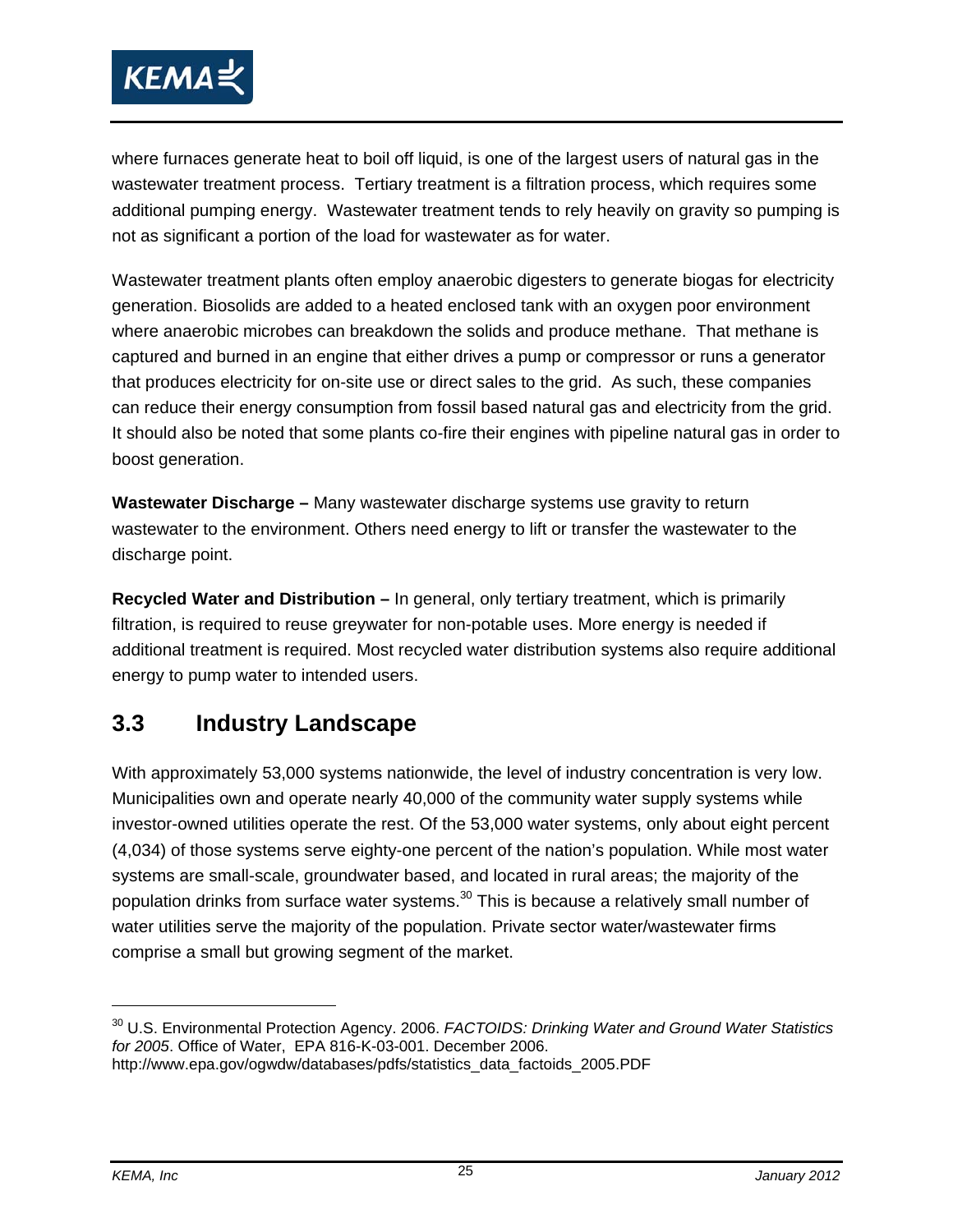

Municipalities own and operate about 98 percent of wastewater systems consisting of 21,000 wastewater collection (pipe) systems and 16,000 public wastewater treatment plants.<sup>31</sup> Each system is the exclusive provider for a designated local area.

## **3.4 Summaries of Major Water and Wastewater Utilities in PG&E and SCE Territory**

Following are brief summaries of major water and wastewater utilities, most of which operate in the PG&E and/or SCE territory. The source of the following information is the websites of these organizations.

#### **3.4.1 Public Sector Water and Wastewater Utilities**

The following paragraphs discuss the varying types of large municipal water and wastewater utilities in PG&E and SCE territory.

• The **East Bay Municipal Utility District** (EBMUD), colloquially referred to as "East Bay MUD", provides over 216 million gallons of water per day to over 1.3 million customers in portions of Alameda County and Contra Costa County in California.<sup>32</sup> EBMUD operates 4,110 miles of water mains, and 160 storage reservoirs. The company also provides recreational services at five of its reservoirs. Ninety percent of EBMUD's water supply comes from the Mokelumne River watershed in the Sierra Nevada. Water is transported west through large steel pipe aqueducts to regional reservoirs located in the hills of the East Bay region. Water is then transported from the regional reservoirs to treatment plants, delivered to local reservoirs and tanks, and distributed by gravity to customers. EBMUD's wastewater system serves only a portion of its water supply service territory, collecting wastewater from 650,000 people in an 88-square-mile area of Alameda and Contra Costa counties along San Francisco Bay's east shore. EBMUD has a sevenmember Board of Directors publicly elected from wards within the service area.

The majority of EBMUD's energy use stems from pumping drinking water. In 2006, the year from which the previous table's data is based, EBMUD's wastewater treatment

<sup>31</sup> U.S. Environmental Protection Agency. 2002. *The Clean Water and Drinking Water Infrastructure Gap Analysis*. Office of Water, EPA-816-R-02-020. September 2002. http://www.epa.gov/ogwdw/gapreport.PDF

<sup>&</sup>lt;sup>32</sup> East Bay Municipal Utility District website. http://www.ebmud.com/about-ebmud/our-story/district-history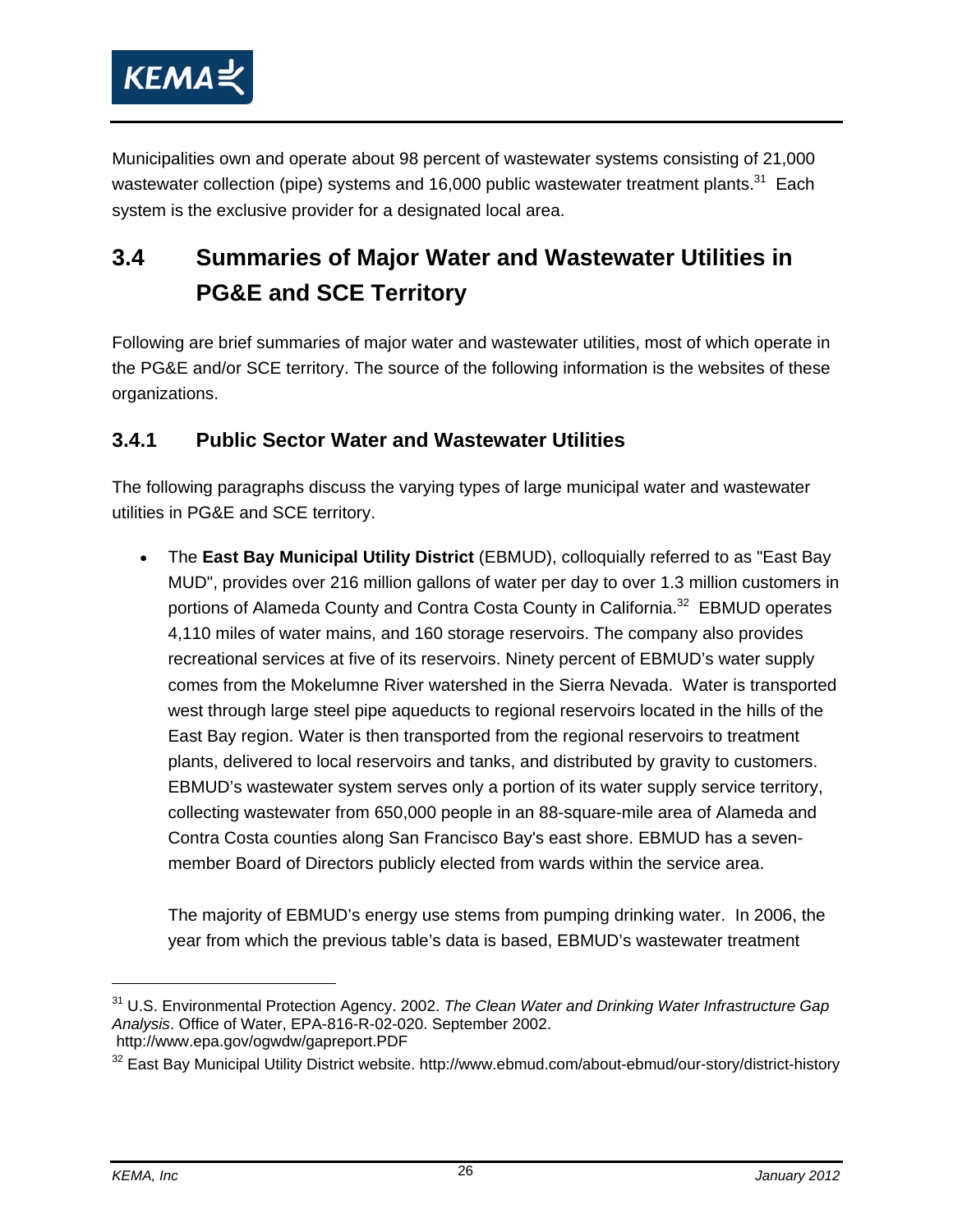

plant used PG&E gas to supplement its supply of anaerobically generated biogas to fuel engines used to cogenerate power and hot water for process heating. However, recent plant upgrades have increased the production of anaerobically generated biogas, which has allowed the EBMUD plant to reduce its purchases of PG&E gas.

- Established in 1887, the **Turlock Irrigation District (TID)** was the first publicly owned irrigation district in the state and is one of only four in California today that also provides electric retail energy directly to homes, farms and businesses. TID supplies electricity to a retail customer base in excess of 98,000 residential, farm, business, industrial and municipal accounts in an electric service area that encompasses 662 square-miles in portions of Stanislaus, Merced, Tuolumne and Mariposa counties. TID provides irrigation water to more than 5,800 growers in a 307 square-mile service area that incorporates 149,500 acres of Central Valley farmland. The Tuolumne River is the District's primary source of water. Water for irrigation and hydroelectric power production is stored at Don Pedro Reservoir about 50 miles east of Turlock in the Sierra Nevada foothills. TID is not a large user of PG&E electricity since it generates its own electricity, mostly through hydropower plants. However, TID does purchase natural gas from PG&E for its three natural gas power plants.
- Like the Turlock Irrigation District, the **Modesto Irrigation District (MID)**, is an independent, publicly owned utility that provides electricity and irrigation and treats surface water for drinking. MID extracts water from the Tuolumne River. Don Pedro Reservoir is the District's primary water storage facility, while Modesto Reservoir is a small holding reservoir. The District's 208 miles of canals operate on a gravity flow system. MID provides irrigation water to approximately 60,000 acres, typically between mid-March and late October each year. MID's electric service area includes the greater Modesto area (north of the Tuolumne River, Waterford, Salida, Mountain House (Northwest of Tracy) and parts of Ripon, Escalon, Oakdale and Riverbank. Like TID, MID generates electricity through natural gas power plants powered by PG&E natural gas.
- The **Kern County Water Agency** was created in 1961 by a special act of the California State Legislature and serves as the local contracting entity for the State Water Project. The Agency participates in a wide scope of water management activities to preserve and enhance Kern County's water supply. The Kern County Water Agency is the second largest participant in the State Water Project, a water storage and delivery system of reservoirs, aqueducts, power plants and pumping plants. The State Water Project, extends for more than 600 miles and was planned, built and is operated by California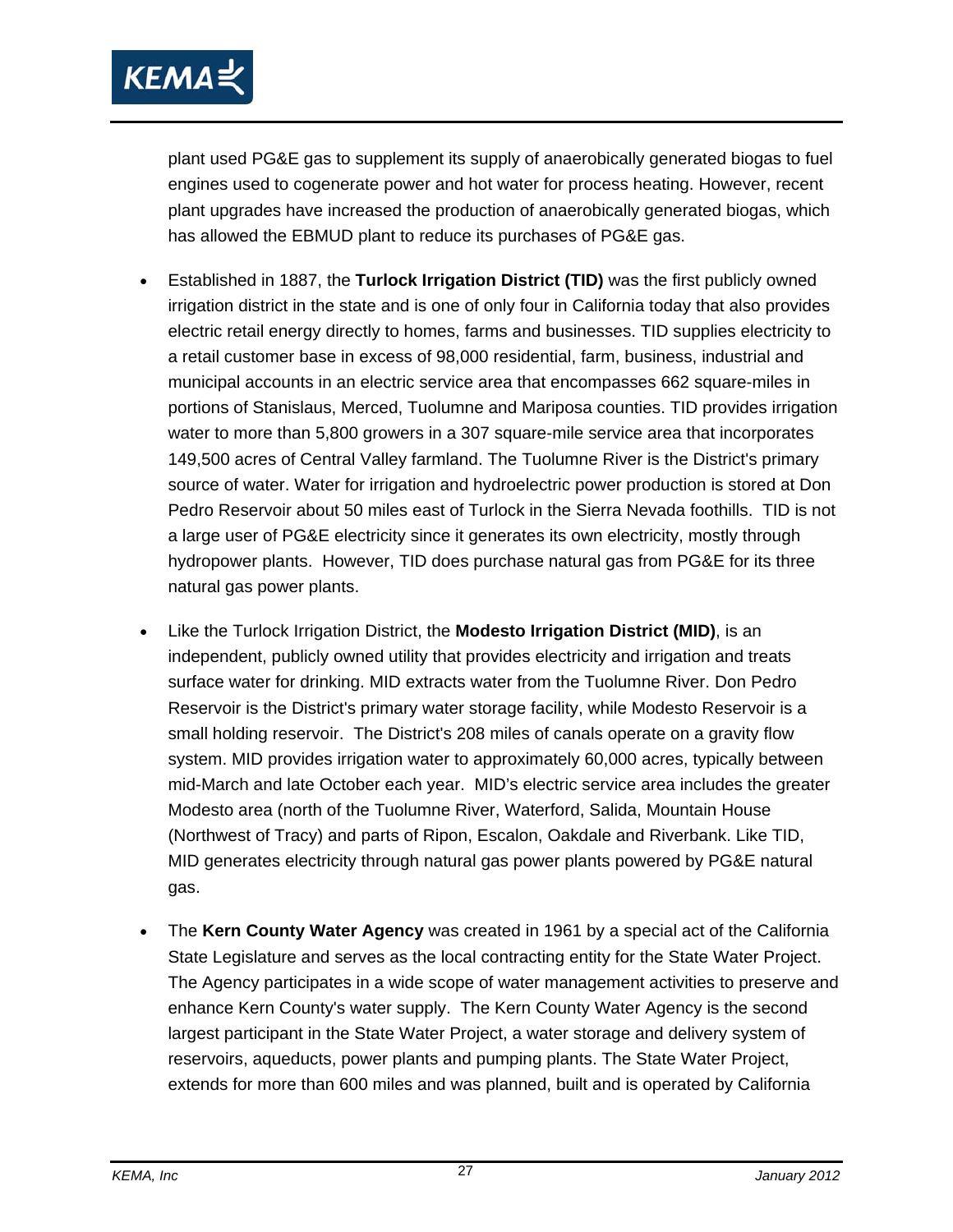

Department of Water Resources. The Agency has long-term contracts with 14 local water districts for SWP water.

The Cross Valley Canal serves as the Kern County Water Agency's primary conduit for water deliveries to and from the California Aqueduct. In the mid-1970s, the Agency contracted with various water districts for the construction and operation of the canal. The first 17 miles of its 21.5-mile length are concrete-lined to minimize seepage losses. The remainder is unlined to facilitate groundwater recharge. The Canal has the ability to deliver up to 1,830 acre-feet of water per day through seven lift stations to a combination of Cross Valley Canal participants and water banking projects. The delivered water is used for agricultural, municipal and water recharge purposes.

- The **Kern Water Bank** is a Joint Powers Authority, formed in October 1995, which owns 20,000 acres in California's southern San Joaquin Valley southwest of the city of Bakersfield. The Joint Powers Authority includes water districts and a mutual water company that form a board of directors to operate the project. The primary purpose of the Kern Water Bank is to provide a local reservoir of water for its participants during periods of drought. Water is withdrawn from the State Water Project during wet years and stored in the groundwater aquifer by adding water to water ponds. During periods of low water supplies, bank stored water is removed using extraction wells for use of the Bank's primarily agricultural participants.
- **Semitropic Water Storage District** Like the Kern Water Bank Authority, Semitropic Water Storage District is one of eight water storage districts in California and is the largest in Kern County. The District delivers water to nearly 300 customers for the irrigation of approximately 140,000 acres for agricultural uses. Semitropic Water Storage District covers an area of more than 220,000 acres. Semitropic currently banks 700,000 acre-feet of water in a groundwater storage bank with a capacity of 1.65 million acrefeet. Semitropic is run by a board of directors staffed by a group of farmers within the district, who are elected by ratepayers to serve four-year terms.
- The **Central Contra Costa Sanitation District (CCCSD)** is a sanitary district providing wastewater collection and treatment services to approximately 450,000 people and 3,000 businesses in 10 cities covering a 146 square mile in the central Contra Costa area. CCCSD's Martinez, California based facility has a treatment capacity of 54 million gallons per day. The plant incinerates 200 tons of sludge removed each day, reducing that volume to only 10-12 tons of sterile ash. Their cogeneration facility uses a combination of methane from a landfill and natural gas to produce approximately 3,200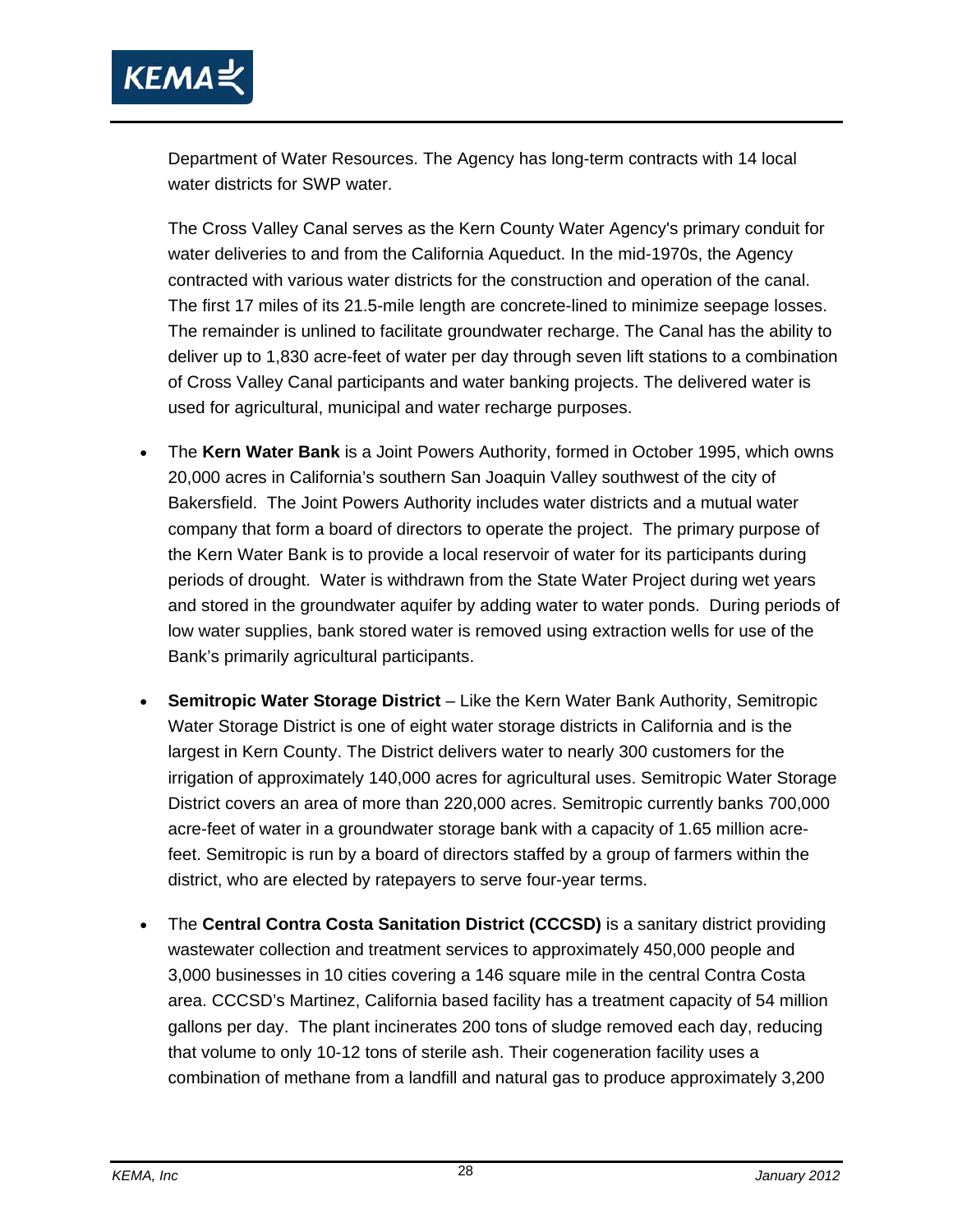

kilowatts of power—more than 90 percent of the plant's daily power needs as well as steam for process uses. The plant produces nearly 600 million gallons of recycled water each year for plant operations, industrial uses, and landscape irrigation.

- The **City of San Jose** provides both water and wastewater services to its residents. Since its inception in 1961, the San Jose Municipal Water System has grown from a relatively small water utility to the fourth largest water retailer in the County of Santa Clara, with almost 27,000 connections serving a growing population currently estimated at over 100,000. The City also operates the San Jose/Santa Clara Water Pollution Control Plant, one of the largest advanced wastewater treatment facilities in California. It treats and cleans the wastewater for over 1,500,000 people that live and work in the 300-square mile area encompassing San Jose, Santa Clara, Milpitas, Campbell, Cupertino, Los Gatos, Saratoga, and Monte Sereno. The Water Pollution Control Plant has the capacity to treat 167,000,000 gallons of wastewater per day. It is located in Alviso, at the southernmost tip of the San Francisco Bay.
- The **Sanitation Districts of Los Angeles County** provides wastewater collection and treatment services for over 5.7 million people in Los Angeles County. In 1923, twentyfour independent districts were created to construct, operate, and maintain facilities that collect, treat, recycle, and dispose of domestic and industrial wastewater. The individual districts operate and maintain their own portions of the collection system. Cities and unincorporated parts of the county are responsible for the collection of wastewater through local sewers and for the collection of solid waste. To maximize efficiency and reduce costs, the districts work cooperatively under a Joint Administration Agreement with one administrative staff headquartered near the City of Whittier. Each Sanitation District has a Board of Directors consisting of the mayor of each city, and the Chair of the Board of Supervisors for unincorporated territory within the District. Each District pays its proportionate share of joint administrative costs.
- The **Coachella Valley Water Department** was formed in 1918, specifically to protect and conserve local water sources. The Department has since has grown into a multifaceted agency with more than 525 employees helping the district deliver irrigation and domestic (drinking) water, collect and recycle wastewater, provide regional stormwater protection and promote water conservation. Its service area covers approximately 1,000 square miles mostly within the Coachella Valley in Riverside County, California. The boundaries also extend into small portions of Imperial and San Diego counties. The Valley delivers drinking water to more than 102,000 customers and comes from a vast underground aquifer which requires little treatment to meet all the state and federal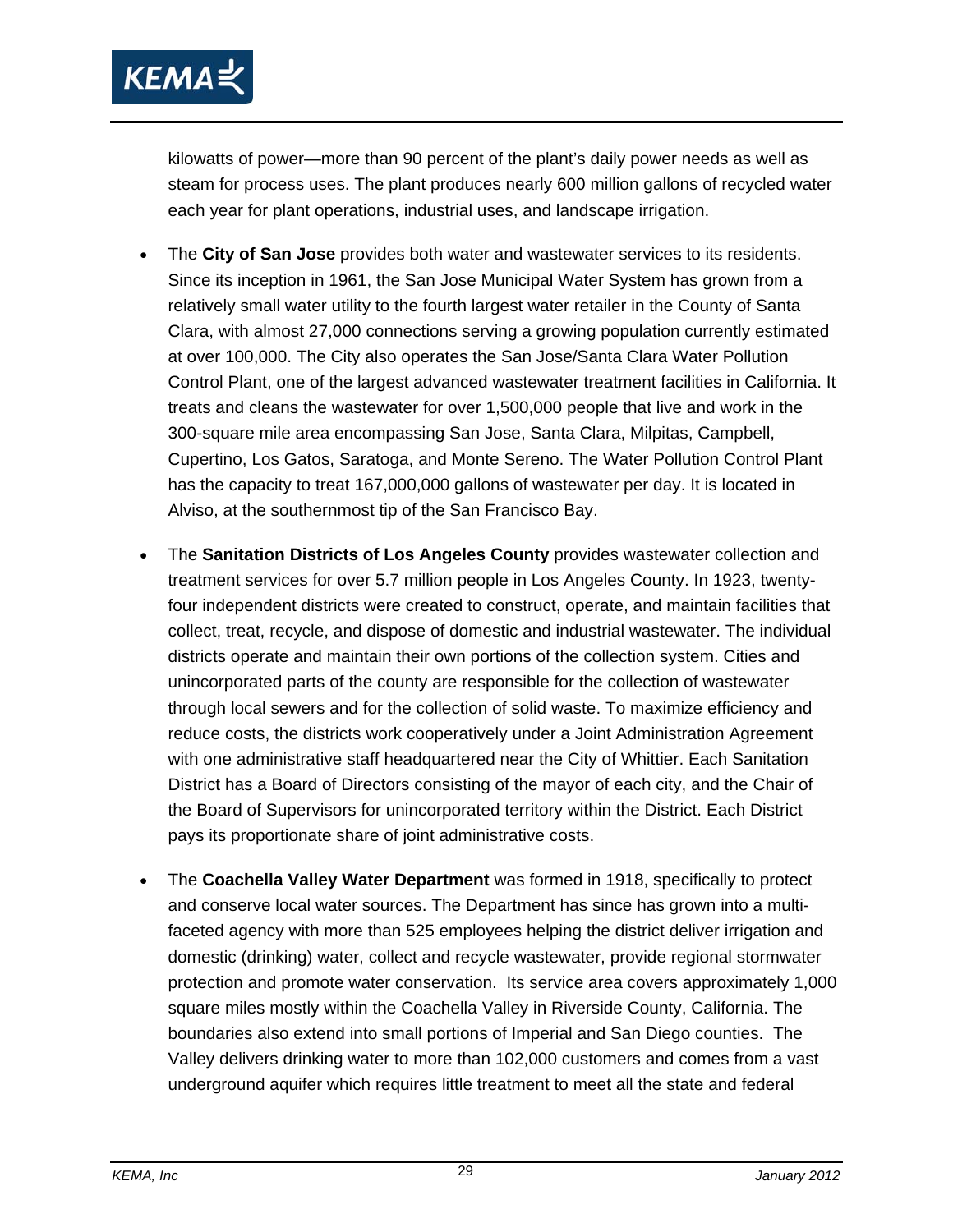

water quality standards. Almost all of the 60,000 acres of farmland in the region is irrigated by water from the Colorado River transported by the Coachella Canal. A fivemember board of directors elected at large for four-year terms runs the CVWD.

- The **Rancho California Water District** is a local, independent Special District organized and operating pursuant to the California Water Code. The District serves the area known as Temecula/Rancho California, which includes the City of Temecula, portions of the City of Murrieta and unincorporated areas of southwest Riverside County. More than 120,000 people are served in the District's service area, which is bounded on the southwest by the Santa Ana Mountains and on the northeast by Gavilan Hills. The District's current service area represents 100,000 acres, containing 940 miles of water mains, 36 storage reservoirs, one surface reservoir (Lake Vail), 47 groundwater wells, and 40,000 service connections. The District's seven-member governing body, the Board of Directors, is directly elected by the voters for a fixed term of four years and is responsible for setting policy and decision-making. Legally a political subdivision of the state, Rancho California Water District operates in an open and public environment.
- Located in Orange County, the **Irvine Ranch Water District** serves the city of Irvine and portions of Costa Mesa, Lake Forest, Newport Beach, Tustin, Santa Ana, Orange and unincorporated Orange County. The District provides potable water to a population of 330,000. The District purchases approximately 35 percent of its drinking water from the Metropolitan Water District of Southern California. Imported water comes from the Colorado River and from Northern California. The remaining 65 percent of the water supply comes from the District's extensive well system from local groundwater sources. The District also collects and treats wastewater through its sewer distribution system. Sewage is conveyed to two treatment plants: the Michelson Water Reclamation Plant in Irvine treats up to 18 million gallons of wastewater per day while the Los Alisos Water Reclamation Plant in Lake Forest treats up to 5.5 million gallons per day. The District's water reclamation plants treat wastewater to tertiary, or advanced levels of treatment. The District uses the majority of recycled water for landscape irrigation in parks, golf courses, school grounds, city street medians, homeowner associations and other public areas. The District also supplies recycled water for use in toilet flushing in over 25 office buildings, for cooling towers and for industrial uses such as carpet dyeing. As an independent public agency, a five-member, publicly elected board of directors governs IRWD. These officials are responsible for the District's policies and decision-making. A general manager and his staff supervise day-to-day operations.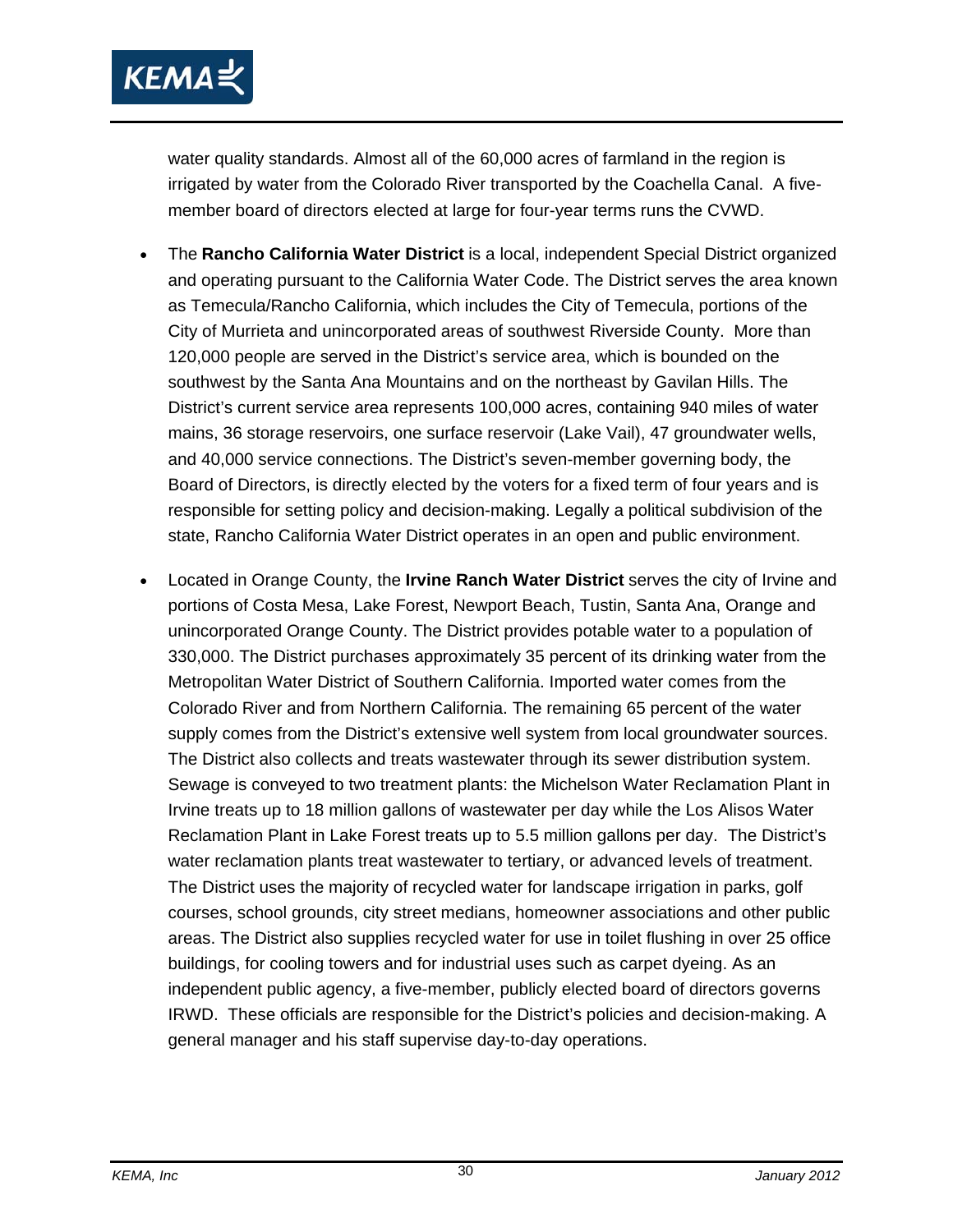

#### **3.4.2 Private Sector Water and Wastewater Utilities**

While most water and wastewater utilities are public and accountable to their rate payers through elected boards, a small proportion of California residents are served through investorowned firms regulated by the California Public Utilities Commission. The following private firms represent some of the largest energy users in PG&E and SCE territory.

- The **California Water Services Group,** a privately held water utility headquartered in San Jose, California, is a holding company with six operating subsidiaries: the California Water Service Company, the Washington Water Service Company, the New Mexico Water Service Company, the Hawaii Water Service Company, the CWS Utility Services and HWS Utility Services. These subsidiaries provide regulated and non-regulated water services to 2 million people in 100 California, Washington, and New Mexico communities. The Group obtains about half of its water from wells and purchases the rest from wholesale suppliers. A negligible proportion of its water supplies consist of surface water. The **California Water Service Company**, widely known as **Cal Water**, is the largest investor-owned American water utility west of the Mississippi River. It provides services to 463,400 customers in 83 California communities, and is regulated by the California Public Utilities Commission.
- The **San Gabriel Water Company** is an investor-owned public utility water company headquartered in El Monte in the San Gabriel Valley. The company provides water utility service to a population of over 321,000 in the company's Los Angeles County and Fontana Water division service areas. San Gabriel Valley Water Company operates under the regulatory jurisdiction of the California Public Utilities Commission which sets the water rates and charges and governs the rules and regulations for providing water utility service.
- The **Golden State Water Company,** a subsidiary of American States Water Company, provides water to over 1 million Californians. The company is regulated by the U.S Environmental Protection Agency, the California Department of Public Health and the California Public Utilities Commission. Golden State Water Company purchases and treats water from groundwater and surface water sources to serve numerous communities in Southern California. It does not treat wastewater.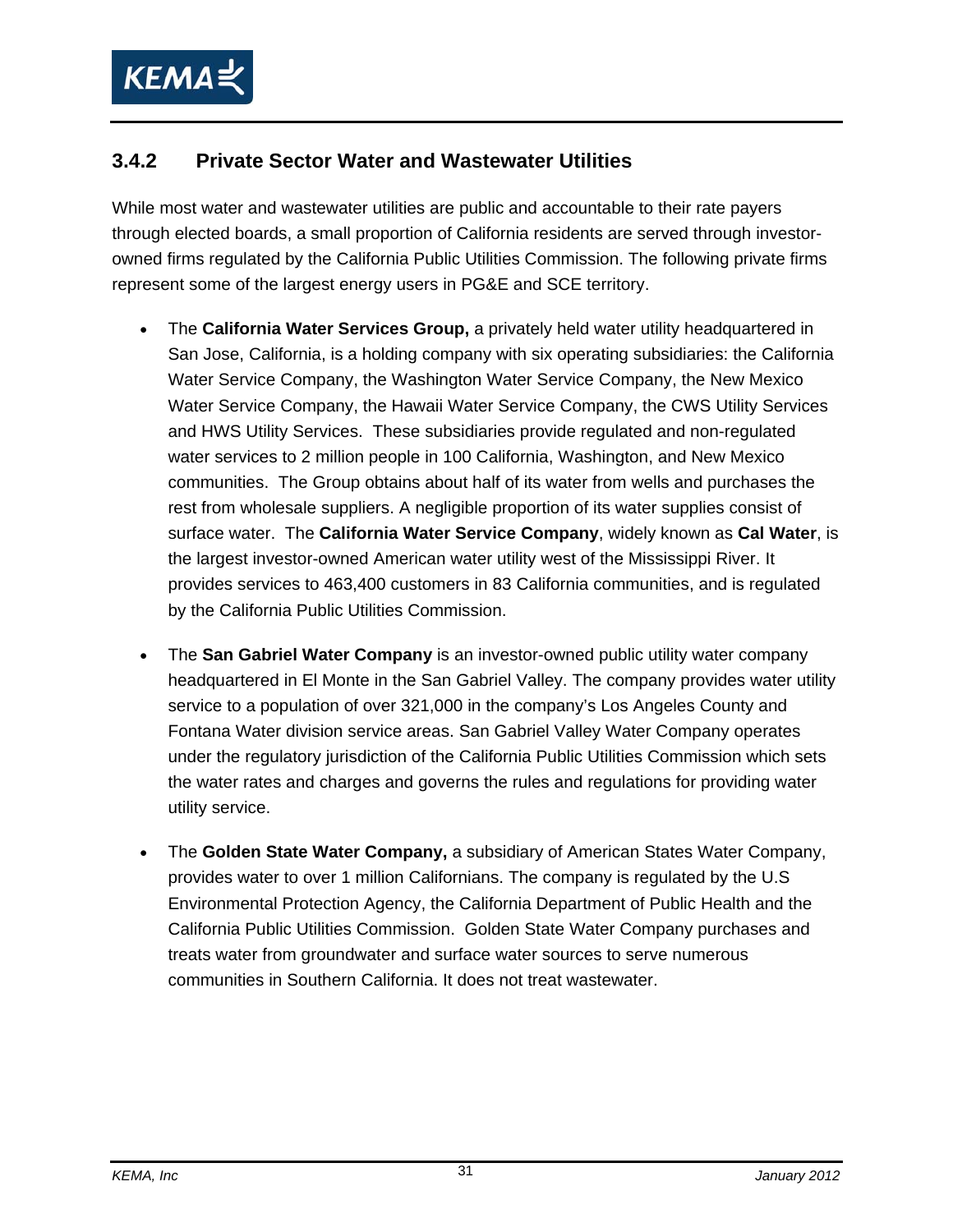

### **3.5 Competitive Issues**

The level of competition in the water and wastewater sectors is low, primarily due to the fact that regulated monopolies supply water services in defined by service territories. Competition is also low due to the fact that this industry has an extremely high barrier to entry due to large capital requirements and regulatory obligations.

#### **3.5.1 Operational Models**

Water and wastewater organizations operate under a number of different models and configurations. Municipalities more often own and operate utilities, but private investors may also own utilities. The same organization may often supply both water and wastewater treatment services or separate entities may provide each service separately.

Investor owned utilities operate as regulated monopolies. The state public utility commission approves utility rates such that investors receive a modest (but stable) rate of return and ratepayers are protected against price gouging. Utilities justify their rate increases through a multiyear rate case process.

Publicly owned municipal utilities tend to operate under a board of directors model. Directors are either appointed by elected city officials or more commonly directly elected by ratepayers. For example, East Bay MUD has a seven-member Board of Directors, elected by ratepayers for four-year terms. The board is responsible for deciding overall policies that are implemented under the direction of the General Manager. EBMUD has approximately 2,000 full-time employees under the administrative direction of an appointed General Manager and management staff.

Some water utilities are also electric utilities. For example, the Turlock Irrigation District provides electric and water/irrigation service to central valley residents and farmers. Another example is the City of San Francisco, which owns and operates Hetch-Hetchy dam for drinking water and generating hydro power. The power is delivered through PG&E transmission and distribution systems to San Francisco's municipal buildings and to two large wastewater treatment plants owned and operated by the city.

Although most municipal utilities prefer to operate their water/wastewater systems themselves, they can transfer the responsibility for water/wastewater management to private companies. A private company may purchase a municipal system outright. A municipality may make a single purpose investment, in which it contracts with a private company to build, own, and service a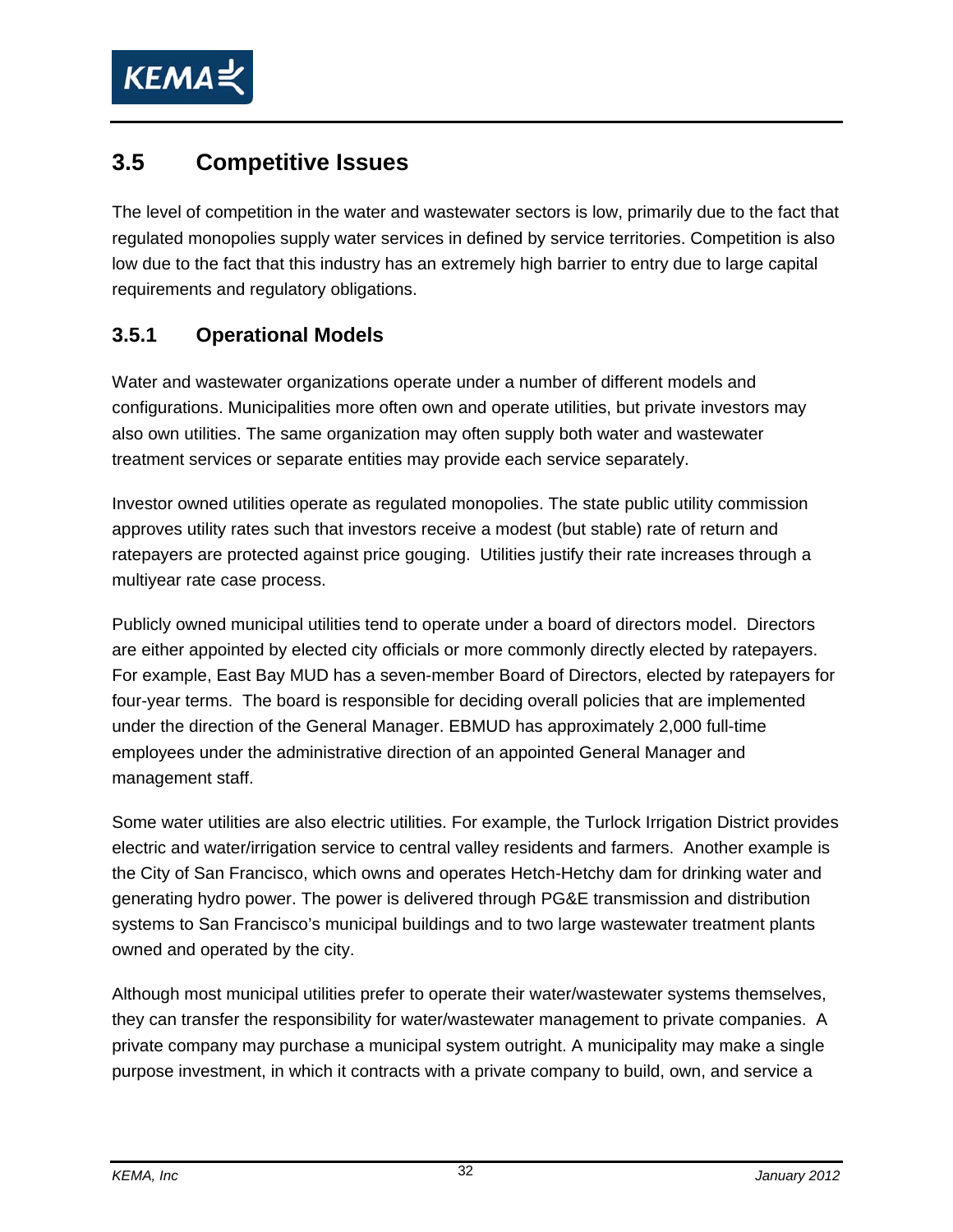

plant. Alternatively, the two parties could form a public-private partnership, in which the municipality may finance the improvement of a private water system, or could contract with the private firm for operations, maintenance, billing, or other services. Nationally, more than 1,300 government entities contract with private firms to provide water and wastewater facilities.

Privatized municipal utilities are a small but growing segment of the market. A number of factors have driven the trend toward privatization, including a huge backlog of deferred maintenance to the water storage, treatment, and distribution systems in the United States; the challenges posed for municipalities by increasingly stringent water quality standards; the increasingly complex operations of water utility plants and the associated need to keep abreast of technological developments; and the presence of several large water firms (based in both the United States and abroad) with appropriate resources and expertise seeking market opportunities in the water utility sector. Yet, despite these pressures towards privatization, the market share of private firms in the United States water business has remained fairly steady over the past fifty years and is unlikely to shift dramatically in the near future.

#### **3.5.2 Cost Structure**

The cost structures of public utilities vary widely depending on their structure. Some utilities own and maintain vast infrastructure systems spanning hundreds of miles, while others just deliver or treat water through their local distribution system. Utilities that provide both water delivery and treatment spend more money on chemicals than those who just deliver water. Utilities that engage in extensive groundwater and surface water pumping spend much more on energy than those who primarily rely on gravity.

One common expense for all utilities is depreciation and interest for capital investments in infrastructure. For example, in fiscal year 2009, nearly 40 percent of East Bay MUD's expenditures for water and wastewater stemmed from depreciation and interest. The remaining 60 percent went to operations and maintenance.<sup>33</sup>

Operational expenses for water treatment primarily consist of purchases such as chemicals and purchased water. While water from lakes or rivers is sometimes free, utilities must often pay wholesale fees for water owned by private owners or local or regional public water authorities.

<sup>33</sup> East Bay Municipal Utility District. 2009. *East Bay Municipal Utility District 2009* [Annual Report]. http://www.ebmud.com/sites/default/files/pdfs/FY09annual10\_0.PDF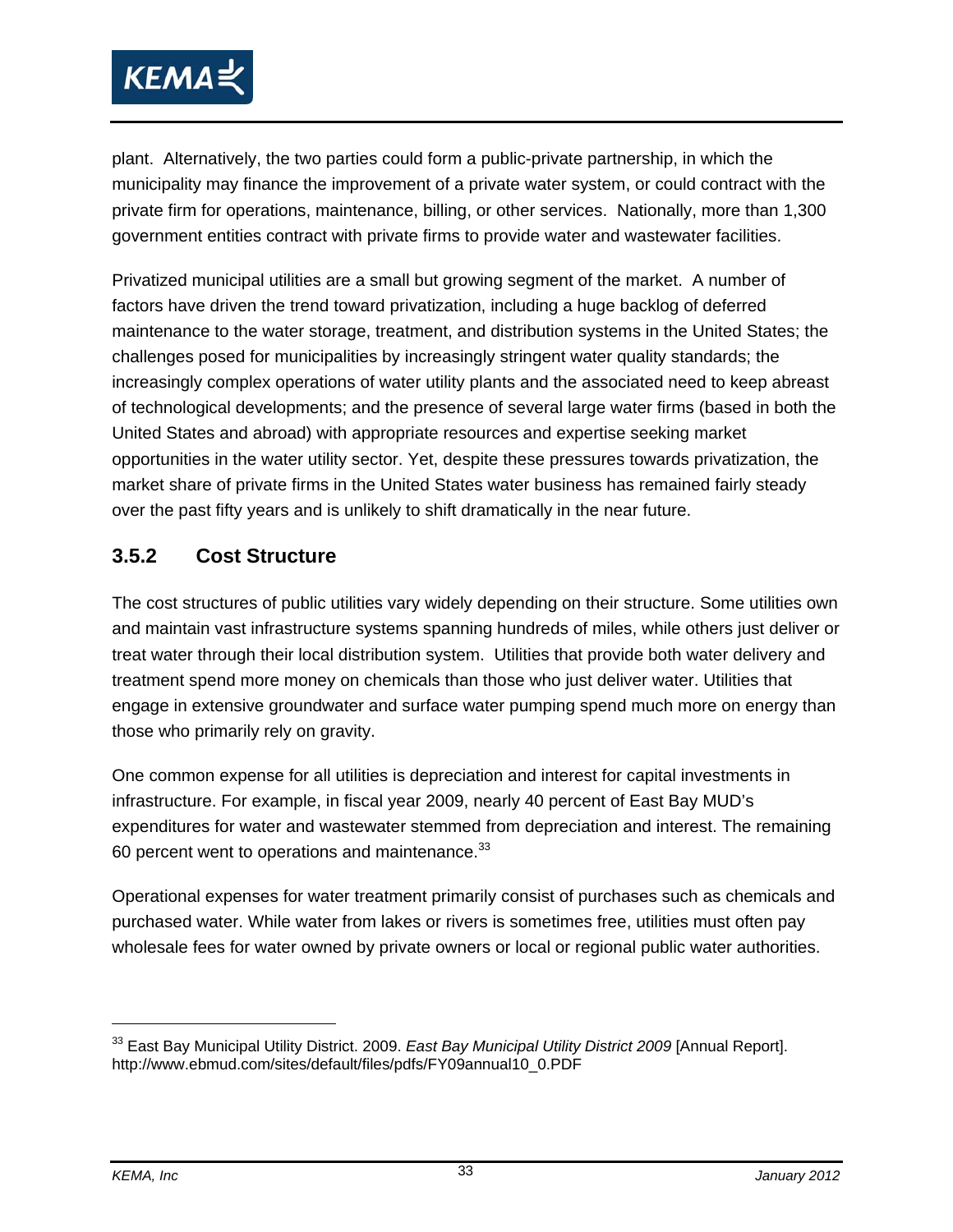

Typical long-term wholesale water prices in California are \$500 to \$600 per acre-foot.<sup>34</sup> Water from wells is often cheaper than surface water. Wages, administrative costs, professional services, offices, insurance, regulatory costs, taxes, maintenance, and fuel comprise the remaining operational costs. Water supply utilities require very little natural gas for treatment and transport of water, but use substantial amounts of electrical energy for water pumping.

Wastewater treatment plants spend a considerable amount of money on energy. According to the Environmental Protection Agency<sup>35</sup>, energy costs can account for 30 percent of the total operation and maintenance (O&M) costs of Wastewater treatment plants. Natural gas is used for process heating and solids drying at wastewater treatment plants, however some plants offset their demand for natural gas by generating and combusting their own anaerobically digested biogas for process heating needs and electricity generation. Rate receipts provide capital funding for energy and with Prop 218, public agencies have limited authority to increase tax rates without rate payer consent. Prop 218 is thus one of the limiters for the publicly owned water/wastewater utilities when investing in energy.

#### **3.5.3 Pricing**

Both public and private water and wastewater utilities earn revenue through user fees. Pricing schemes vary, from flat fee to per gallon pricing and some combinations of both. Revenue is used to pay for operations and provide capital for maintenance and new projects. Publicly owned utilities are managed by Directors who are responsible to ratepayers in election cycles. Thus, keeping constituents happy requires keeping water rates as low as possible. More sustainability minded communities typically have higher tolerance for higher rates in exchange for environmental benefits.

Regulated investor-owned water and wastewater utilities make rate case filings to the Public Utility Commission to cover expenses and earn a moderate return on investment. Regulators enforce a low-cost mandate such that all capital projects need to be demonstrated to be absolutely necessary or money saving in the long run. The growth in real industry revenue has outstripped growth in the consumption of water, reflecting rising water prices. A number of

<sup>34</sup> Pacific Institute for Studies in Development, Environment, and Security. 2001. *Economic Evaluation of the Cadiz Groundwater Storage and Dry Year Supply Project, Metropolitan Water District of Southern California*. July 2001.

http://www.pacinst.org/reports/cadiz/cadiz.PDf

<sup>&</sup>lt;sup>35</sup> U.S. Environmental Protection Agency. 2009. EPA's Clean Energy-Enviornment Tech Forum, Clean Energy Opportunities in Water and Wastewater Treatment Facilities. January 15. http://www.epa.gov/statelocalclimate/documents/pdf/background\_paper\_wastewater\_1-15-2009.pdf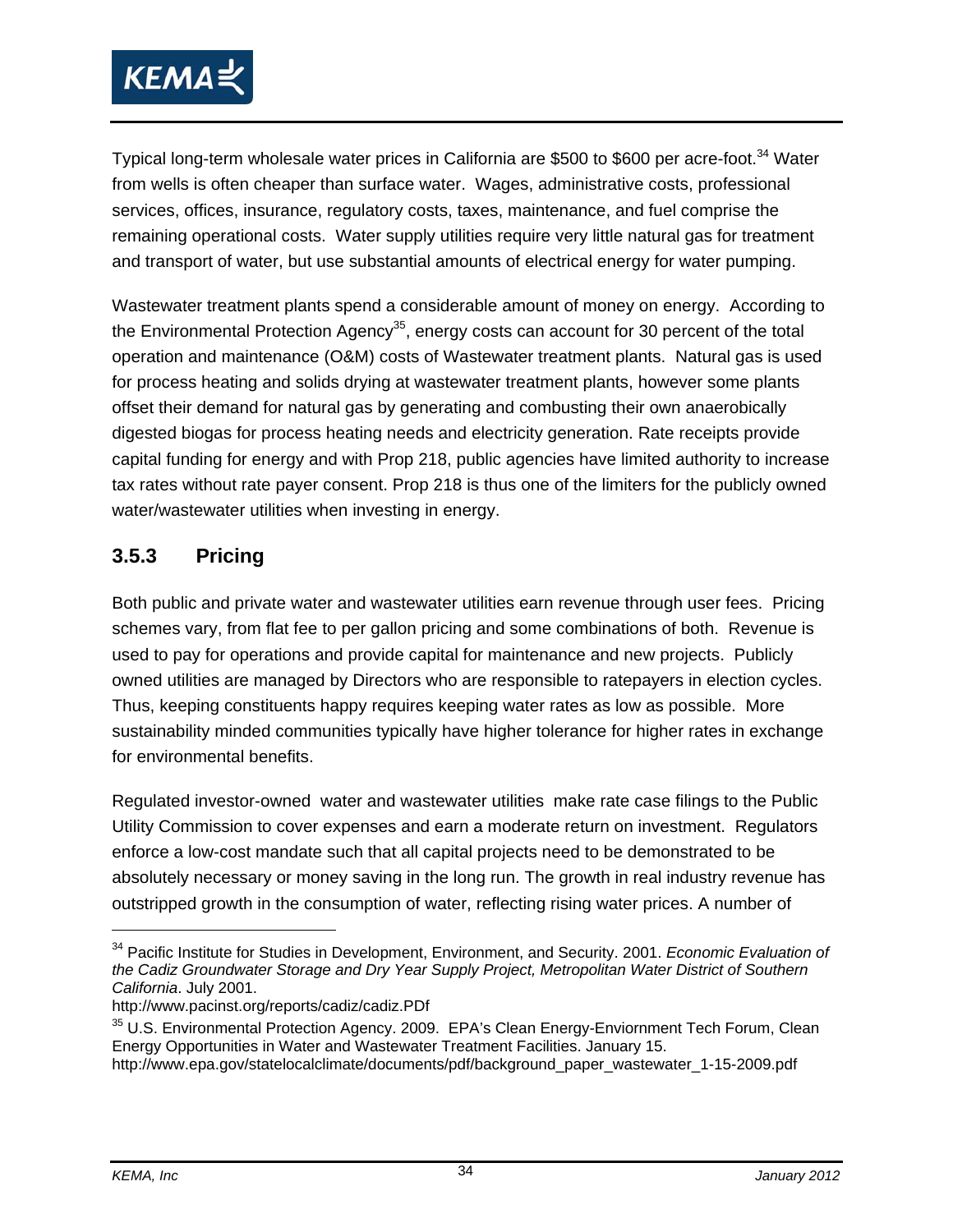

factors underpin the increase in prices, including the need to raise earnings in order to maintain aging water supply infrastructure and the need to fund necessary expenditure for compliance with new water quality regulations.

Generally speaking however, as a commodity required for human survival, regulators keep water utility rates held to a minimum. The EPA considers water to be the lowest cost utility and believes that a cost equal to 2 percent of household income is affordable.<sup>36</sup> The current cost is 0.5 percent of average household income. For example, in 2000, East Bay MUD charged customers a base rate of \$6.67/month plus \$1.27 per 748 gallons of water. In 2009, East Bay MUD charged customers \$9.53/month plus \$1.82 per 748 gallons of consumption.

Water supply accounts for 85 percent of industry revenue and sewer services for 15 percent.<sup>37</sup> The consumption of water is determined primarily by shifts in population and increasing levels of affluence. These two variables explain virtually all the year to year movements in water consumption, with population playing a particularly important role. Increasing affluence is generally linked with higher demand of potable water for yard irrigation needs and pool maintenance.

Overall, water consumption grows relatively slowly. The average annual increase in water consumption for the five years ending in 2009 is expected to be close to the average annual population growth, at about 0.9 percent.<sup>38</sup>

#### **3.5.4 Technology Change**

The level of technology change in municipal water and wastewater treatment and supply is moderate. Increasingly stringent water quality regulations require municipally and investorowned utilities to spend time and capital to upgrade their facilities to comply. A key area of technological change is increasing sophistication in both the treatment of water and wastewater and the monitoring of its purity.

Both EPA and California mandate maximum contaminant levels for drinking water. Periodically, additional chemicals may be added to the list or standards tightened. For example, California

<sup>&</sup>lt;sup>36</sup> Raucher, Bob. Stratus Consulting. 2004. "Affordability of Water Service: What does it mean? How is it Measured? Why does it matter?" (Presentation to EFAB Affordability Workshop. August 18, 2004.)  $37$  First Research. 2009. Industry Profile Water and Sewer Utilities.

http://www.firstresearch.com/Industry-Research/Water-and-Sewer-Utilities.html

<sup>38</sup> IBIS World. 2009. *Industry Report: Water Supply & Irrigation Systems in the US: 22131*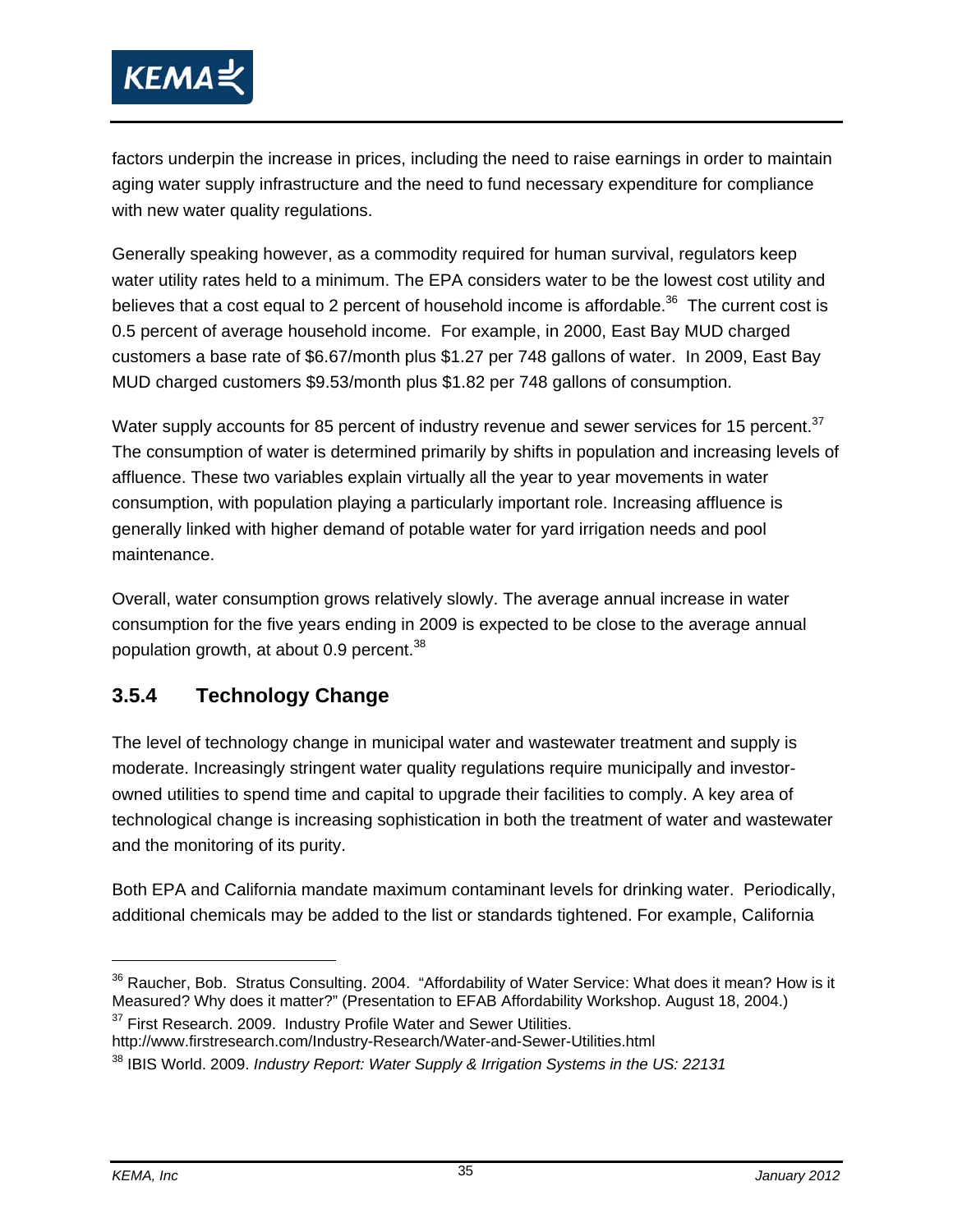

required tighter standards for arsenic in 2008. Arsenic is a toxic heavy metal that occurs naturally in certain types of geologic formations, and treatment of arsenic requires additional technology. Tight standards for other heavy metals and chemicals such as pesticides, solvents and colorants may also push technological change.

Typically wastewater treatment facilities are granted discharge permits which quantify the maximum amount of allowable contaminants or chemicals. When a permit is up for renewal, these maximum allowable limits may be lowered and additional chemicals may be added to the list. To comply with the revised permit, the facility may be required to upgrade its treatment technologies and add specific treatment steps to address the contaminants that must be removed from the water.

In addition to new technologies at the utility level, innovative technologies are being applied to treat wastewater on-site within buildings. The U.S. Green Building Council, developers of the LEED standards, reward buildings that install innovative on-site treatment systems such as composting toilets and greywater reuse. While innovative, these strategies have not had a material effect on energy use in the water and wastewater sectors.

### **3.6 Economic Factors**

The following sections describe the business cycles and availability of capital and credit for water and wastewater utilities.

#### **3.6.1 Business Cycles**

Nationwide, the water supply and irrigation systems sector was expected to supply about 46.3 billion gallons of water per day in 2009. The household sector is the major user of water supplied by the water supply and irrigation systems sector, accounting for almost 60 percent of total water consumption. <sup>39</sup> The remaining water, not accounted for by the water supply and wastewater treatment industries, is drawn directly from groundwater and surface water primarily for nuclear power plants, irrigation, and industry.

The water and wastewater sector is effectively recession proof since the demand for water and water services is highly inelastic and prices are low due to price regulation or ratepayer pressure. Growth in the residential sector is the primary driver for growth in water supply and

-

<sup>39</sup> IBIS World. 2009. *Industry Report: Water Supply & Irrigation Systems in the US: 22131*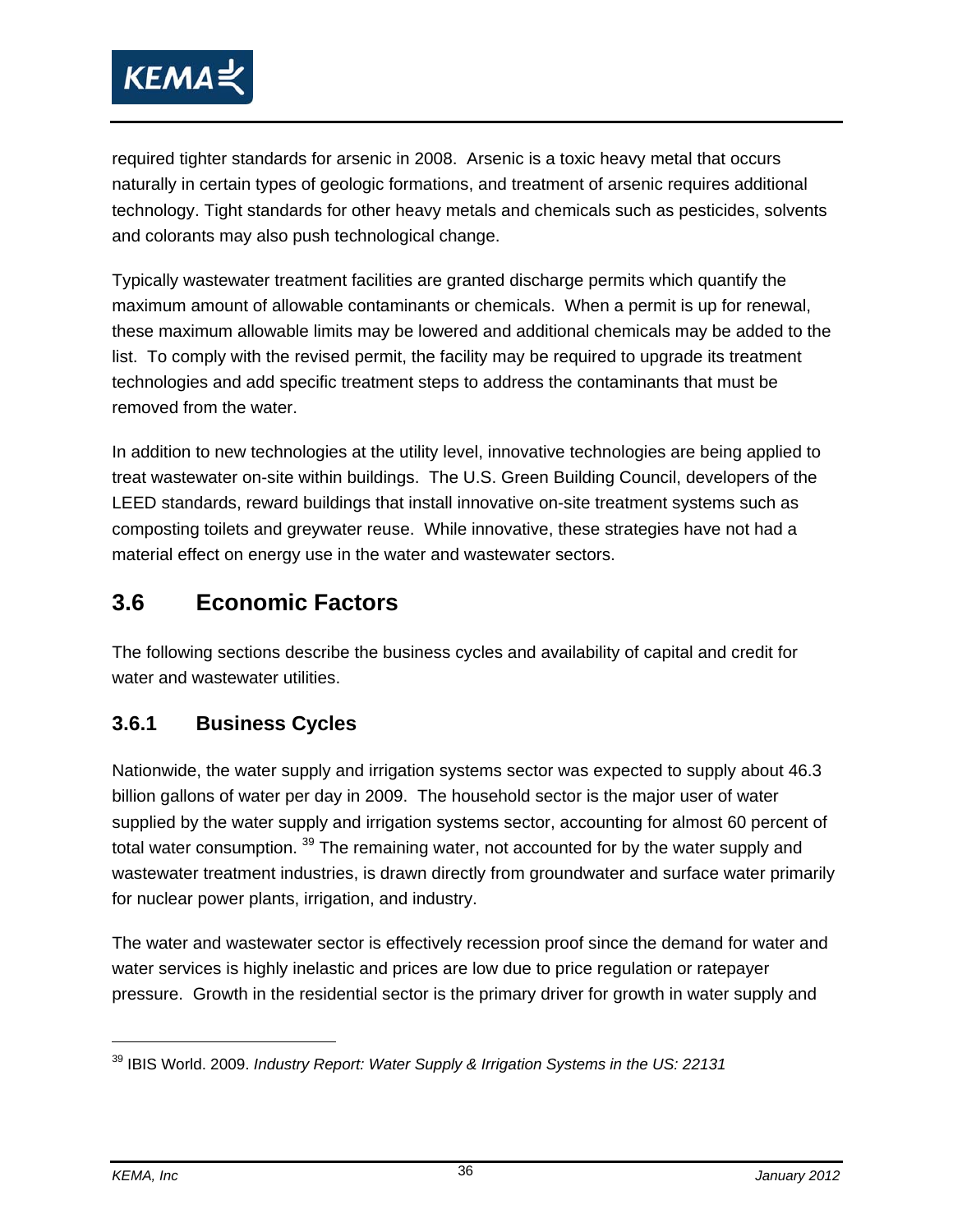

treatment. The primary determinants of water demand growth are population growth, climactic conditions, and general levels of affluence.

Climate is the primary driver of demand in the agricultural sector. Demand for water is higher in dry and arid regions, such as the western United States than in areas where natural rainfall is plentiful and year round. Conversely, climate patterns also affect water supply. In the west, it is common to experience multi year drought and wet cycles. During dry cycles, increased demand for water strains the storage system and results in a depletion of the groundwater aquifer. In highly wet years, aging infrastructure becomes a liability for dam and levee ruptures.

#### **3.6.2 Availability of Capital and Credit**

The water supply and wastewater treatment industries are very capital intensive. The industry relies on investment in infrastructure such as dams, pumping stations, treatment plants, and extensive pipe networks to earn revenue. The American Society of Civil Engineers (ASCE) found that investments of \$390 billion is needed over the next 20 years to update or replace existing water and wastewater systems and to build new ones. The ASCE has estimated that leaking pipes lose about seven billion gallons of clean drinking water per day while aging systems discharge billions of gallons of untreated wastewater into U.S. surface waters each year. Urgent infrastructure needs include fixing deteriorating pipes and mains, and the construction of large-scale water treatment plants.

Capital expenditures related to municipal water supply, treatment and distribution and wastewater collection and treatment facilities are typically funded by water and wastewater rates, taxes or the issuance of bonds. Raising large amounts of funds is challenging for municipal water utilities and is likely to remain so even as the global financial crisis eases. In order to meet their capital spending challenges, many municipalities are examining a combination of privatization and partnerships with the private sector.

In the private sector, firm consolidation offers an ability to pool enough capital to make the necessary investments. Larger firms enjoy economies of scale and stronger technological expertise that would not be feasible in a smaller organization. Scale improves capacity to meet increasingly stringent environmental regulations and an enhanced ability to deal with technological and regulatory challenges and fund necessary capital investment. Water supply systems owned by municipalities will remain the major source of potential acquisitions and partnerships, due to the high cost of maintaining, upgrading and, where necessary, expanding existing systems.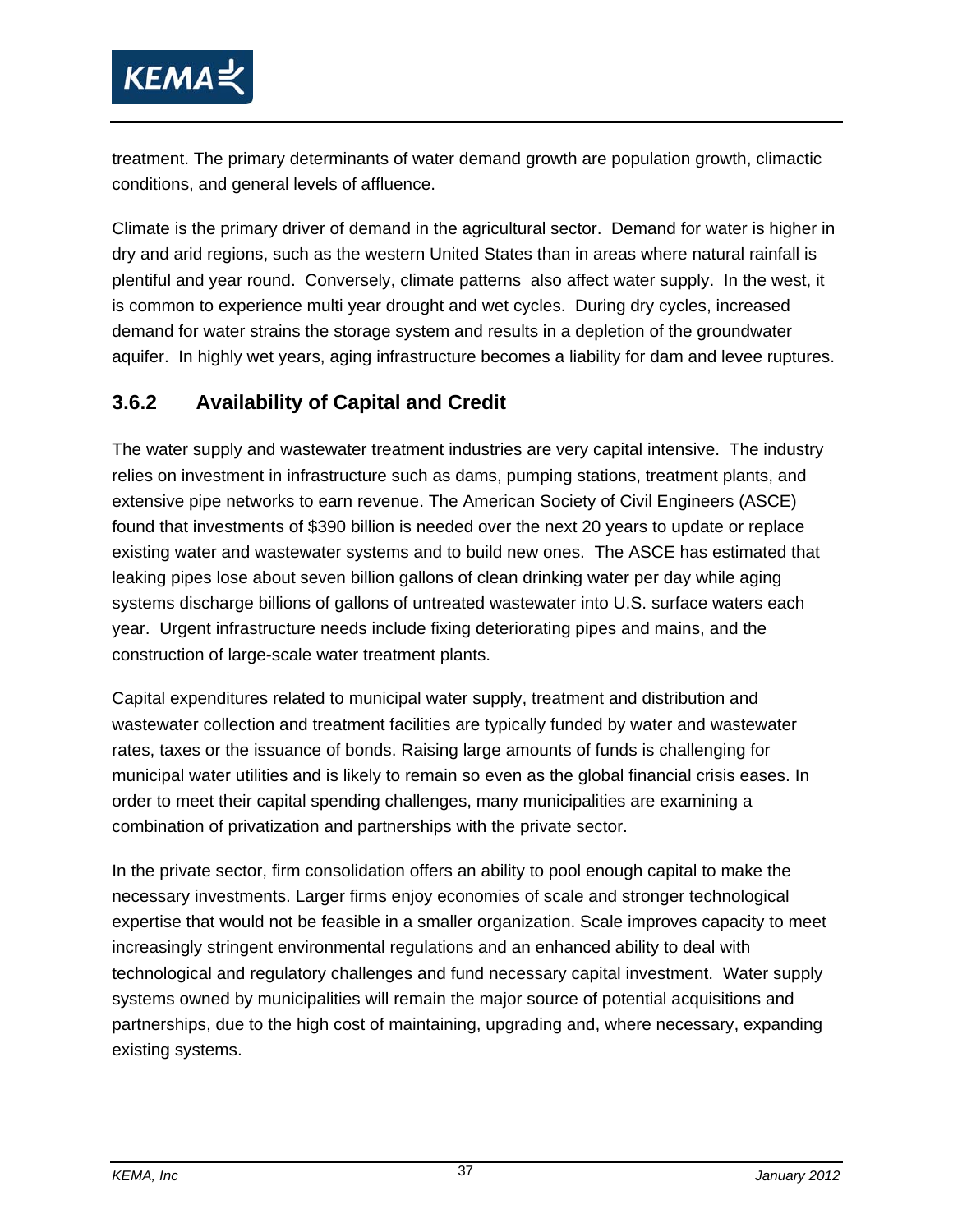

The wastewater treatment industry is supported by a variety of government funding programs. The major program is the Clean Water State Revolving Fund, operated by the Environmental Protection Agency. This fund provides over \$1 billion annually to the states, who manage individual revolving loan funds for wastewater and other water quality projects. Loan funds are available at low or zero interest, with repayment periods of up to 20 years.

The California Energy Commission provides low interest rate loans to fund up to 100 percent of the cost of water/wastewater energy efficiency and self-generation projects. Eligible projects must have an average simple payback of less than 11 years. If projects have a greater simple payback, the Energy Commission can provide a loan equal to 11 times the annual energy cost savings. Eligible projects include pumps and motors, variable frequency drives, lighting, building insulation, HVAC modifications, automated energy management systems, automated energy management controls, energy generation, streetlights and light emitting diode signals. The Energy Commission has provided more than \$11.2 million in loans for projects associated with both improving the energy efficiency of water and wastewater facilities and reducing the energy costs of these facilities. These projects have saved public facilities about \$1.9 million annually in lower energy bills. This is equivalent to saving 23 million kWh annually, with billing demand savings of about 2.3 MW.

The Rural Utilities Service of the U.S. Department of Agricultural provides water and waste disposal loans and grants in rural areas and towns with 10,000 or fewer residents. These funds are available to public entities and nonprofit organizations.

### **3.7 Regulatory Issues**

Since water is ingested it requires public health oversight. Various entities regulate municipal and investor-owned water utilities. Health and safety regulations for water have become increasingly stringent over the past ten years. Investor-owned utilities are regulated economically.

#### **3.7.1 Environmental**

The Safe Drinking Water Act (SDWA) of 1974 is the primary law driving regulation of water utilities. The SDWA establishes criteria and procedures for the Environmental Protection Agency to develop national quality standards for drinking water. The SDWA was amended in 1996 to include additional water quality standards. Disinfection by-product limits were lowered in 1998 and more stringent surface water treatment performance standards became effective in 2002. In 2001, the EPA adopted a limit for arsenic in water of 10 parts per billion. The new limit,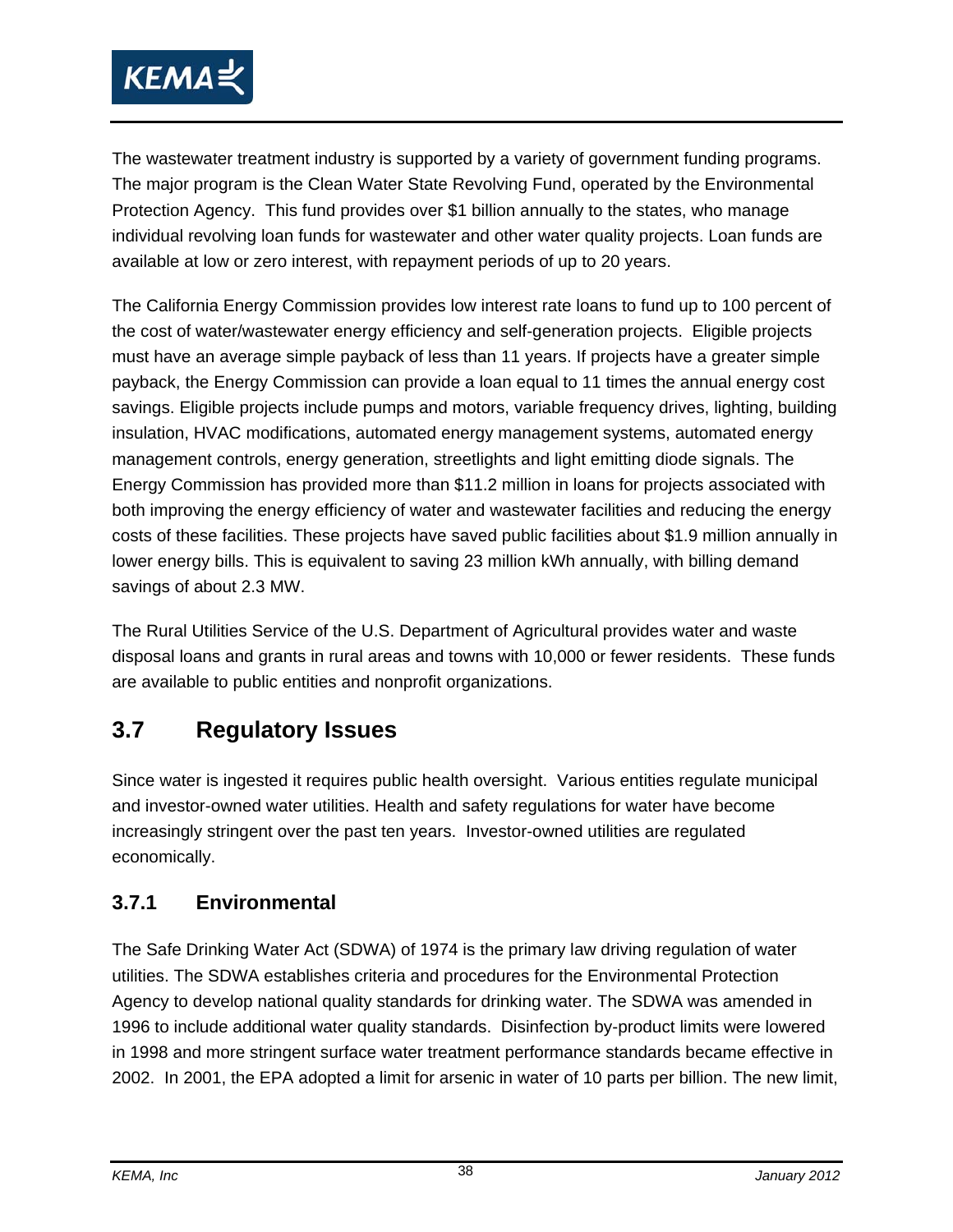

which became effective in 2006, is one-fifth the previous allowable level and required considerable investment spending by water utilities. Removing trace elements such as arsenic from water requires higher energy expenditures in treatment.

The Clean Water Act regulates wastewater treatment discharges into the environment. The National Pollutant Discharge Elimination System permit program, overseen by the EPA's Office of Wastewater Management, controls water pollution by regulating point sources that discharge pollutants into waters of the United States. State and federal laws and regulations under the Resource Conservation and Recovery Act mange the handling and disposal of residuals and solids from water and wastewater treatment facilities. Wastewater residuals and solids generated from the treatment of municipal wastewater are disposed of in approved landfills, land farmed, anaerobically digested for biogas energy, or are composted and applied to farmland. Operators are required to obtain permits for wastewater treatment facilities and landfills.

#### **3.7.2 Climate**

In 2006, California's Global Warming Solutions Act (AB32) became the first legislation signed into law in the United States to establish mandatory limits on greenhouse gas emissions. The California Air Resources Board (ARB) is the lead agency tasked with developing the regulatory structure to achieve emissions reductions targets. California facilities that emit more than 25,000 metric tons of  $CO<sub>2</sub>$  equivalents ( $CO<sub>2</sub>e$ ) must report their emissions to the Air Resources Board. Organizations that generate electricity and emit more than 2,500 metric tons of  $CO<sub>2</sub>e$  must also report. This would require water utilities with power generation facilities, such as the Turlock Irrigation District, to report GHG emissions. California based municipal wastewater treatment plants that generate electricity from biogas are required to report their GHG emissions and electricity generation data. All reporting entities must have their emissions reports verified by an accredited third-party auditor.

In January 2009, ARB adopted a Scoping Plan that provides the blueprint for achieving the reductions through a mix of incentives, direct regulatory measures, and market-based compliance mechanisms. It is unlikely water and wastewater utilities would be captured in a cap-and-trade system since biogas is considered carbon neutral. However, the scoping plan recommends (but does not mandate) that local governments work to achieve a 15 percent reduction in greenhouse gasses. Since municipal governments own most water and wastewater utilities, they would likely be targets for emissions reductions opportunities.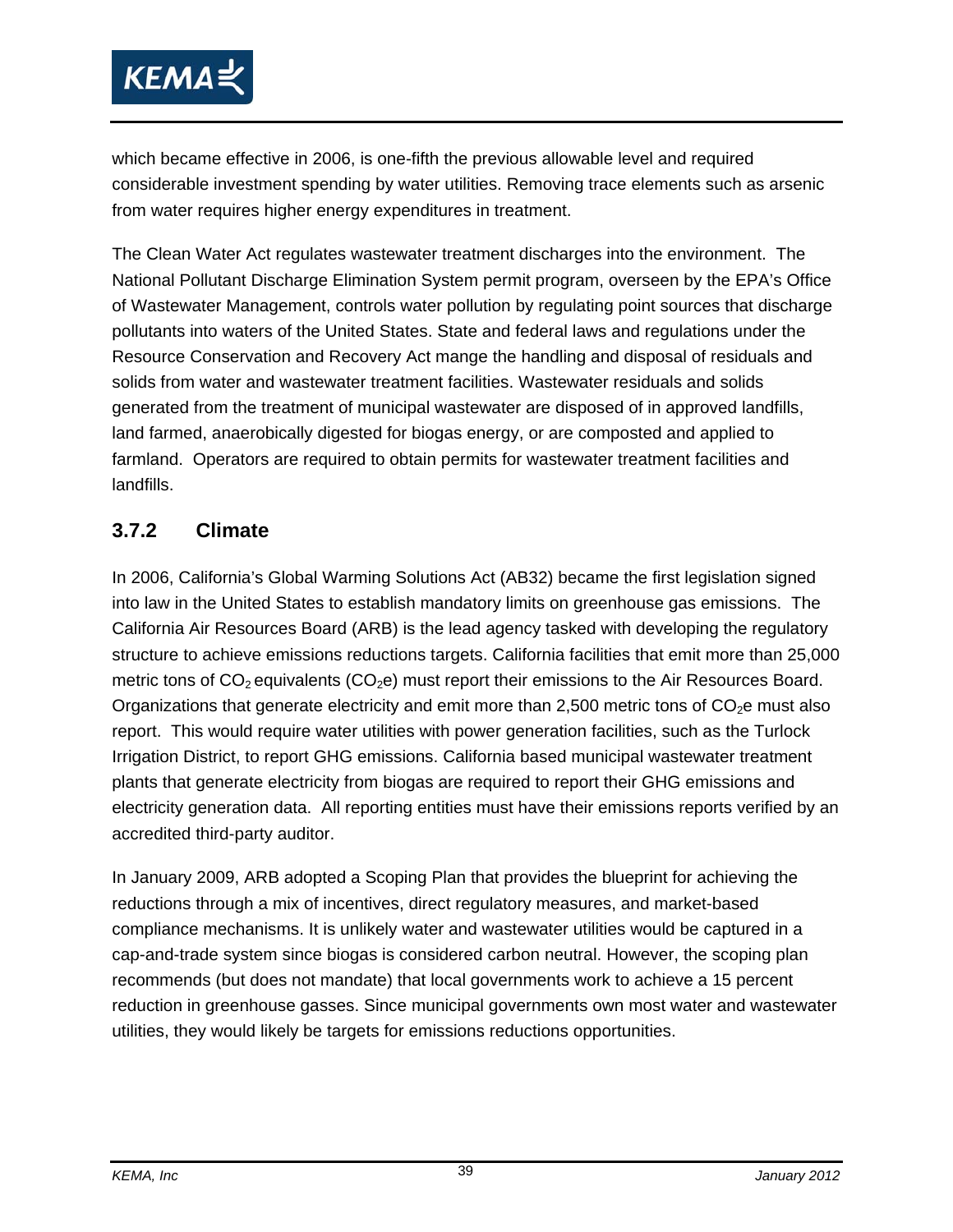

The U.S. EPA's recent rules mandating reporting GHG from facilities that emit 25,000 metric tons of GHG or more starting March 31, 2011, does not apply to most municipal water and waste water operations since these facilities usually do not meet the EPA threshold for reporting.

#### **3.7.3 Economic Regulation**

The California Public Utility Commissions (CPUC) regulates the rates and profits of investorowned utilities. There are approximately 140 companies under CPUC jurisdiction providing potable and irrigation water service to about 20 percent, or more than 6 million, residents of California. The CPUC has broad authority to establish rates for service, prescribe service standards, and to review and approve rules and regulations. In most instances, long-term financing programs, transactions between water utilities and affiliated interests, reorganizations, mergers and acquisitions require state commission approval to proceed.

The Commission's objectives in regulating water utilities rest on four key principles: 1) safe, high quality water; 2) highly reliable water supplies; 3) efficient use of water, and; 4) reasonable rates and viable utilities.

Economic regulation deals with many competing, and often conflicting, public interests and policy goals. Normally, the water utility initiates rate adjustment proceedings. Commission staff investigates claims and holds public hearings. The hearings form the basis for a commission decision. The purpose of this regulatory process is to set rates that will cover the reasonable operating costs of providing quality service to customers that will also allow the water utility the opportunity to earn a fair return on the investment necessary to provide that service. A rate proceeding generally focuses on four areas: the amount of investment in facilities which provide public service; the operating costs and taxes associated with providing the service; the capital costs for the funds used to provide the facilities; and the tariff design which allocates revenue requirements equitably across the customer base.

The regulatory rate setting process is time-consuming. After considering the time required to complete the regulatory process, water utilities file for rate adjustments that will reflect as closely as possible the cost of providing service during the time new rates are intended to be effective.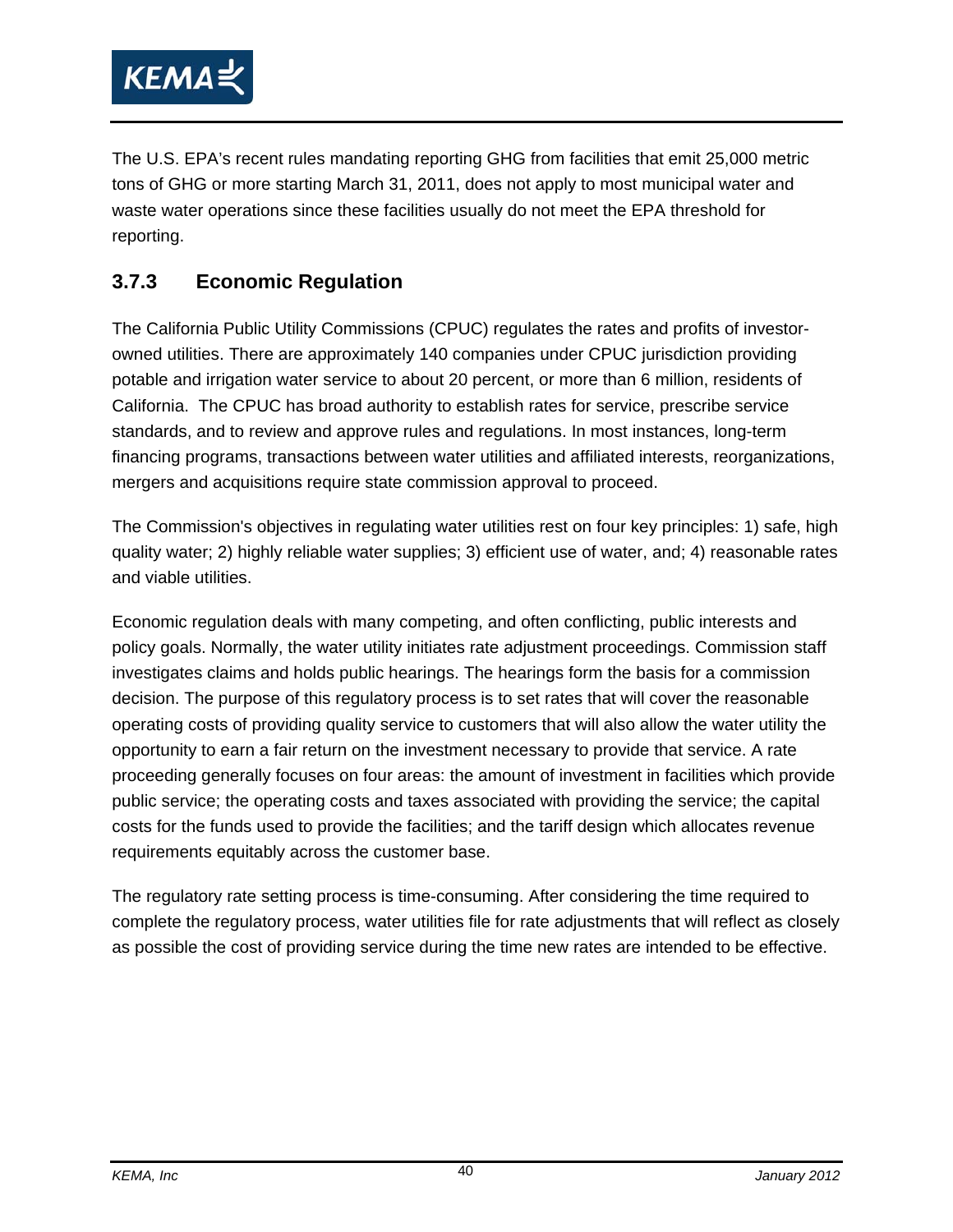

### **3.8 Industry Network**

The industry network for this sector provides a list of potential partners for energy efficiency. Major industry associations promote standards, and provide education and networking for water and wastewater professionals.

**The American Water Works Association** serves as the primary industry group in the water supply and wastewater treatment sectors. Founded in 1881, AWWA is an authoritative resource on safe water, with more than 60,000 members worldwide sharing knowledge on water resource development, water and wastewater treatment technology, water storage and distribution, and utility management and operations. AWWA provides knowledge, information and advocacy to improve the quality and supply of water in North America and beyond and advances public health, safety and welfare by uniting the efforts of the full spectrum of the water community.

AWWA publishes Journal AWWA. An annual conference is held in the United States for the entire organization and several regional meeting and conferences around the world. AWWA provides information on technology, trends, and news through its periodicals, website, and media outreach. AWWA publishes books, manuals, videos, electronic databases, and reports for use by water professionals and others. AWWA also develops industry standards for products, processes and best practices that advance public health and safety. Currently, there are over 145 AWWA standards covering filtration materials, treatment chemicals, disinfection practices, meters, valves, storage tanks, pumps, and ductile iron, steel, concrete, asbestoscement, and plastic pipe and fittings.

**The Association of California Water Agencies (ACWA)** is the largest coalition of public water agencies in the country. Its nearly 450 public agency members collectively are responsible for 90 percent of the water delivered to cities, farms and businesses in California.

Formed in 1910 by five irrigation districts, ACWA's mission is to assist its members in promoting the development, management and reasonable beneficial use of good quality water at the lowest practical cost in an environmentally balanced manner.

ACWA identifies issues of concern to the water industry and the public it serves; accumulates and communicates the best available scientific and technical information to the public and policy makers; facilitates consensus building; develops reasonable goals and objectives for water resources management; advocates sound legislation; promotes local service agencies as the most efficient means of providing water service; provides additional services of value to its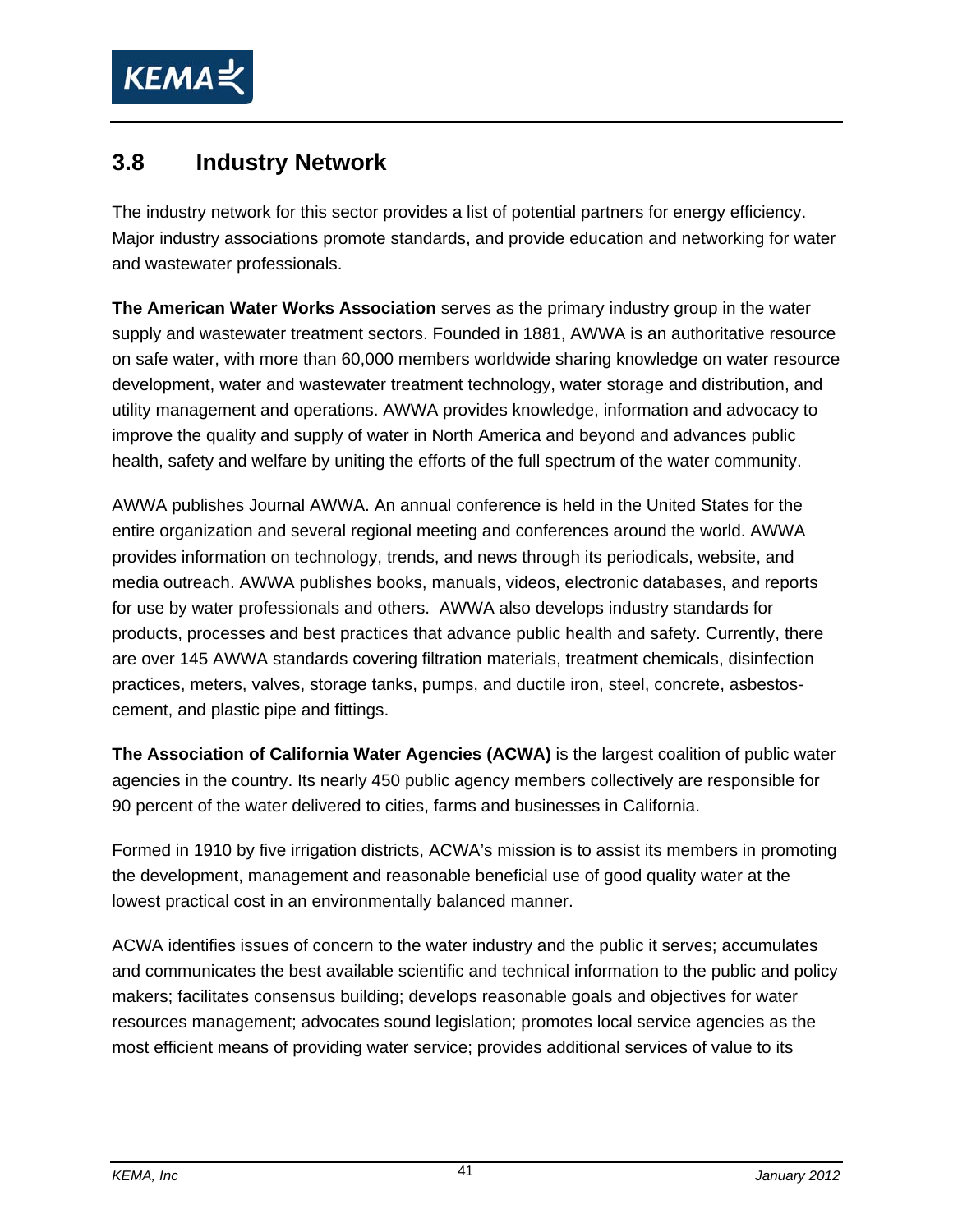

members; and fosters cooperation among all interest groups concerned with stewardship of the state's water resources.

ACWA engages on an array of legislative and regulatory issues to promote a more reliable and sustainable water system. It also works hard to assist its members as they implement local resource programs and respond to challenges such climate change. In addition, ACWA undertakes focused policy initiatives aimed at protecting members' pocketbooks, promoting local management of groundwater basins, protecting water rights and promoting regulatory decisions that facilitate member interests.

**The National Association of Water Companies** (NAWC) represents all aspects of the private water service industry. The range of business includes ownership of regulated drinking water and wastewater utilities and the many forms of public-private partnerships and management contract arrangements. NAWC was founded in 1895 by 16 small water companies in Pennsylvania, NAWC today has members in every region of the United States. NAWC's membership ranges in size from large companies owning and/or operating many hundreds of utilities in multiple states to individual utilities with only a few hundred customers.

The mission of the NAWC is to promote the value of the private sector as the provider of quality, sustainable water services and innovative solutions. Water and energy are inextricably linked., Prodigious amounts of water are needed to generate electricity and huge amounts of energy are needed to produce, treat and deliver clean, safe and reliable water and wastewater. Therefore, NAWC supports energy efficiency, responsible use of natural resources, and using renewable energy sources and conservation strategies whenever possible.

The **California Water Environment Association** (CWEA), is a California nonprofit public benefit corporation, tax-exempt under section 501(c)3 of the internal Revenue Code and its California counterpart. Approximately 9,100 wastewater professionals are members of CWEA. Most of CWEA's members (about 80 percent) work for wastewater agencies, both large and small, throughout the state. About 13 percent work for consulting engineering firms that work closely with agencies. And approximately 3 percent work for equipment manufacturers serving the wastewater industry. CWEA sponsors an annual state-wide conference, regional conferences, specialty conferences, and local section educational events. They publish an E-Bulletin, an electronic member-only publication offered six times a year, and The Wastewater Professional a print member-only publication offered four times a year. CWEA is governed by a volunteer 17-member board of directors at the state level.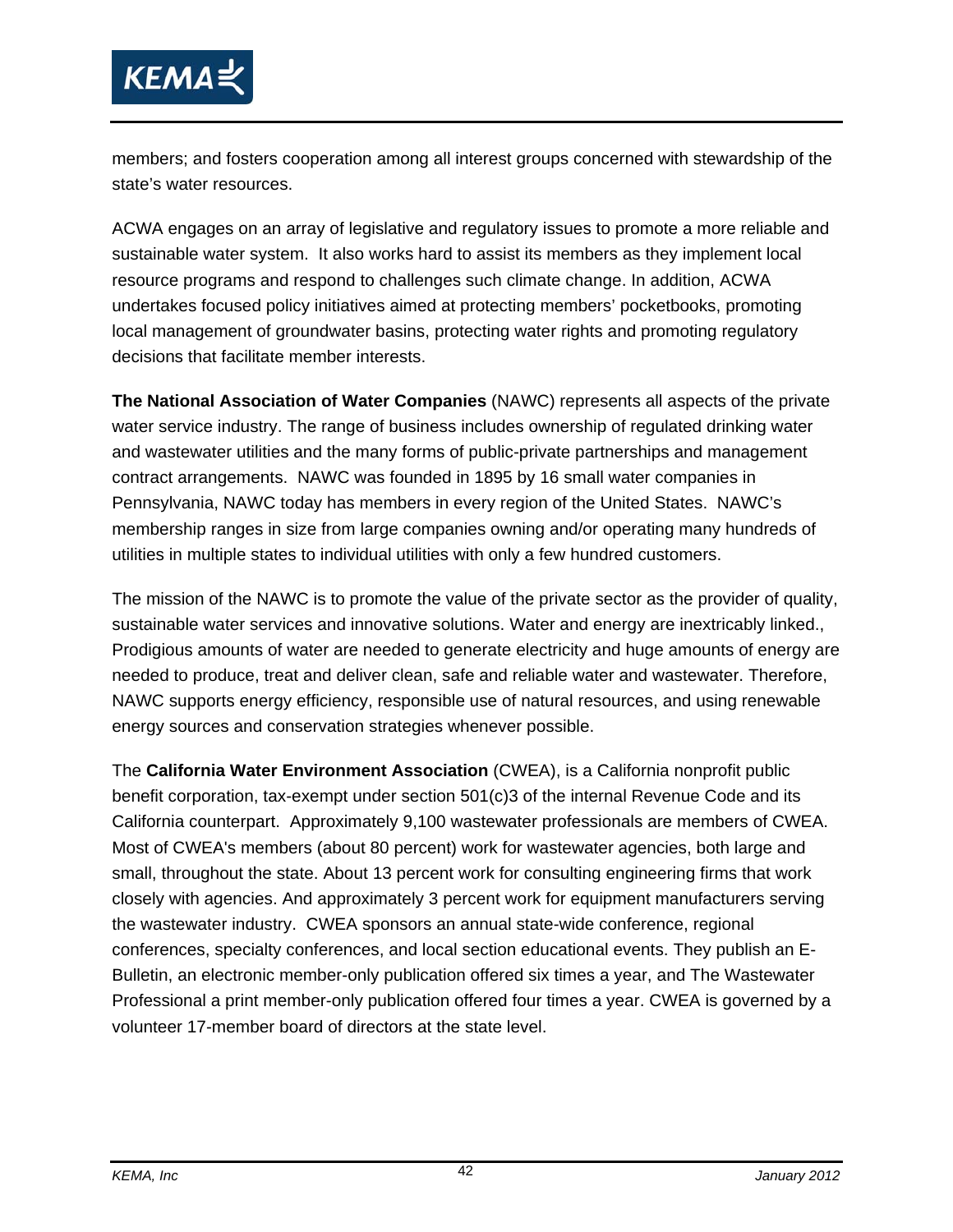

#### **3.8.1 Supplier and Trade Allies**

Large engineering and environmental consulting companies primarily service water supply and treatment. These trade allies provide technical assistance in operations, design, energy efficiency and renewable energy, including planning, energy audits, feasibility studies, permitting, engineering, and construction. Often, municipalities will turn to these firms to provide advice on appropriate technology and design to aid in investment decision making.

A survey of the major water and wastewater-focused firms include:

- **Brown and Caldwell** is a major supplier of engineering and environmental services to the water supply and wastewater treatment industries. Previously, Brown and Caldwell and KEMA have partnered to implement innovative wastewater treatment energy efficiency programs.
- **Black and Veatch** is a global engineering, construction and consulting firm specializing in energy, water, environmental federal, and telecommunications markets.<sup>40</sup> Black & Veatch's global water business provides innovative, technology-based solutions to utilities, governments and industries worldwide. Local project teams work with multinational water and wastewater treatment process experts to address site-specific challenges through a broad range of consulting, study, planning, design, design-build and construction management services.
- **CH2M Hill** is a multi-disciplined planning, design, management, construction and operations firm that is a global leader in water, wastewater, energy and industrial projects. CH2M Hill has more than 350 offices worldwide and is a \$3.8 billion revenue company.
- **Carollo Engineers** has provided planning, design, and construction management services for municipal clients since 1933. They are the largest firm in the United States that is dedicated solely to water and wastewater treatment. Historically, Carollo has worked primarily in the western United States, however, over the past decade, the firm has expanded into a nationwide service provider. Since its inception, Carollo has completed more than 15,000 projects for public sector clients.

-

<sup>&</sup>lt;sup>40</sup> Hoovers website, Black & Veatch Corporation.

http://www.hoovers.com/company/Black\_\_Veatch\_Corporation/ctftif-1.html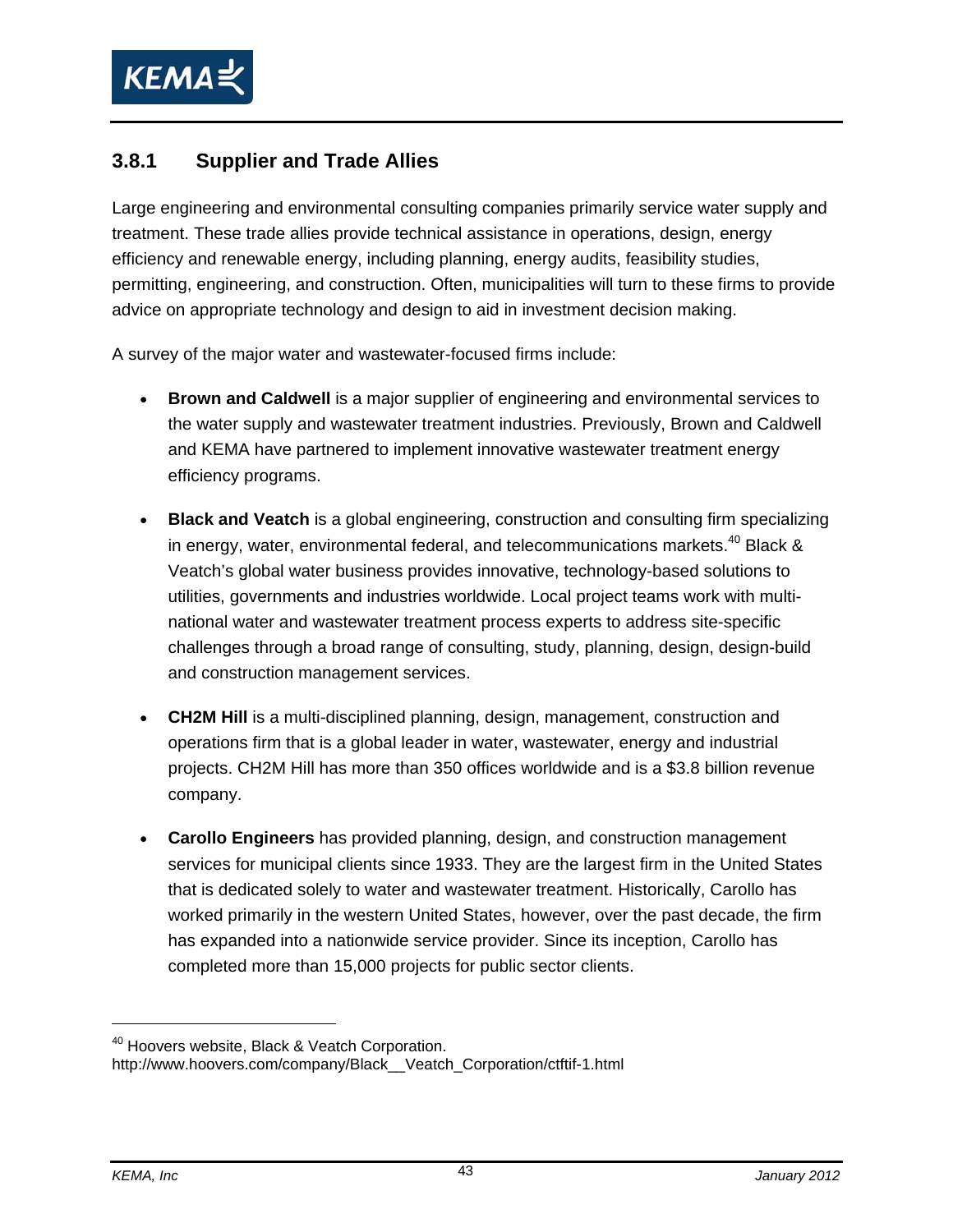

- **HDR** is an employee-owned architectural, engineering and consulting firm that provides its clients with water and wastewater experts with experience in all aspects of water management, including membrane treatment, advanced treatment research, regulatory compliance, nutrient reduction, reclaimed water technology, security/threat protection, management consulting, master planning/computer modeling, storage, pumping stations, operations and maintenance and corrosion control.
- **Kennedy/Jenks** is an engineering, environmental science, and architectural services, firm. Kennedy/Jenks offers comprehensive services in both water and wastewater engineering and management.
- **Metcalf and Eddy/AECOM,** founded in 1907, Metcalf & Eddy first won national recognition when it pioneered what would become known as "environmental engineering" through its water and wastewater work. Today M&E provides a full range of services for water resource management; water and wastewater system planning, design, and construction; wet weather controls; and hazardous waste remediation. M&E is now a member of the AECOM family of professional service companies.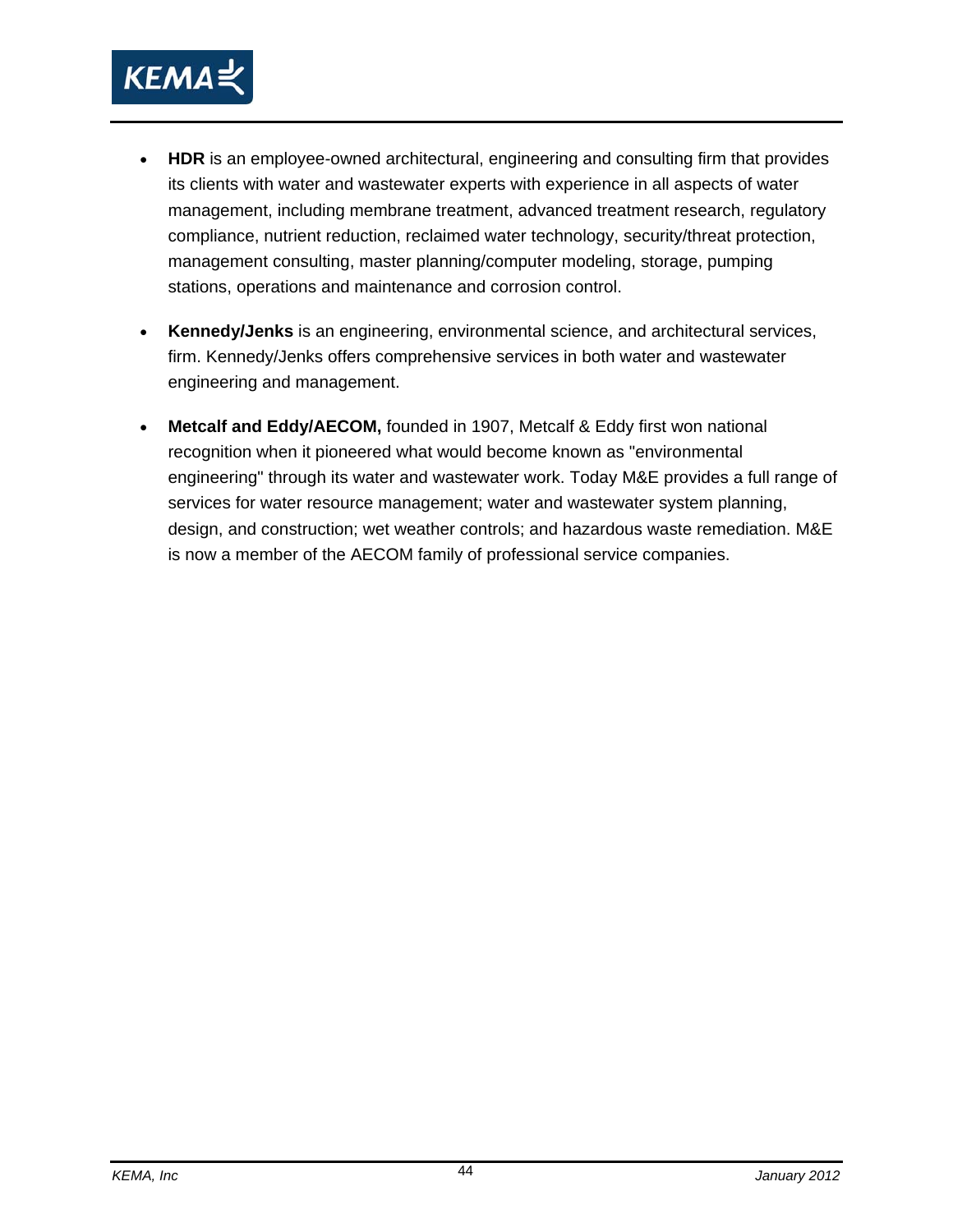

# **4. Target Technologies / Processes and Energy Efficiency**

The following sections discuss the water and wastewater processes as well as common energy efficiency opportunities.

### **4.1 Production Processes**

A water system consists of a water source, a system of storage reservoirs, a water treatment facility, and a pipe distribution system. Water is first diverted, collected, or extracted from a source. The water source may be surface (lakes or rivers) or ground water (springs and wells). To ensure that water is available during periods of peak use (which often coincide with periods of low accumulation, like the summer months), utilities may operate various types of reservoirs, including tanks, artificial lakes, and covered ground reservoirs. On average, surface water accounts for more than 60 percent of water supply and groundwater accounts for about 30 percent. Recycled water and desalinated water comprise the rest.

Water is supplied for either agricultural or urban use. Urban wastewater is collected, treated, and discharged back into the environment. In general, wastewater from agricultural uses does not get treated before discharge directly back to the environment as runoff into natural waterways or into groundwater basins. A growing trend is to recycle some portion of the wastewater stream for non-potable (greywater) uses such as landscape irrigation or industrial process cooling.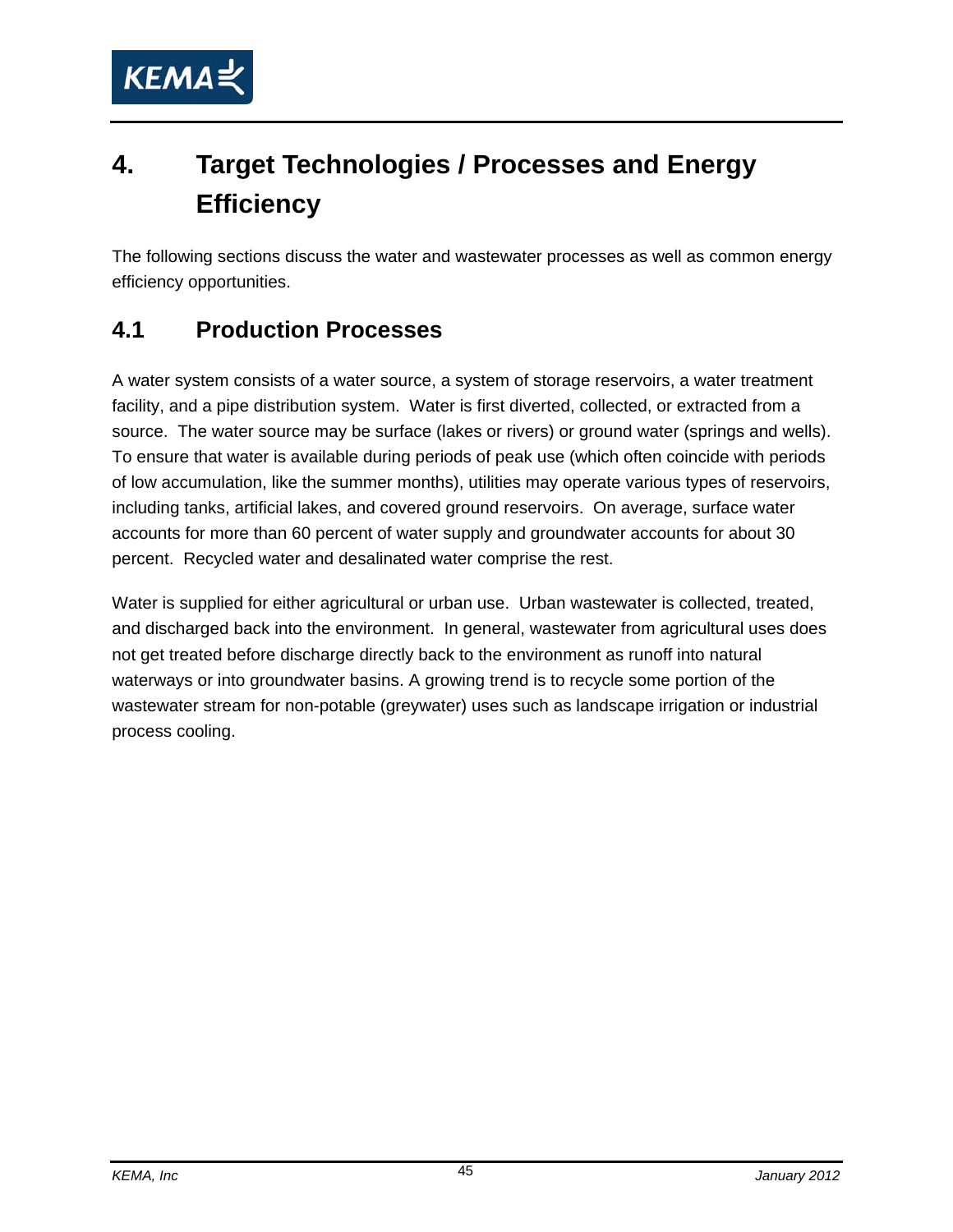

#### **4.1.1 Water Treatment**

Water treatment consists of various steps to remove contaminants. The figure below shows a schematic of a representative water treatment plant.<sup>41</sup>

#### **Representative Water Treatment Plant**



#### *Source: Klein 2005*

The quality of the water source as well as the planned end use of the water determines the level of treatment required. In the case of surface water sources and potable water uses, a typical sequence of operations is a series of process stages. The raw surface water passes through screens, and then is treated by chlorine or ozone to kill organisms. Next, the water is treated with coagulants such as alum and/or polymeric materials to promote settling. Particles are

<sup>41</sup> Klein, G. 2005. *California's Water – Energy Relationship.* California Energy Commission, CEC-700- 2005-011-SF, November 2005.

http://eec.ucdavis.edu/events/documents/water-energy\_cec\_california\_water-energy-relationship.PDF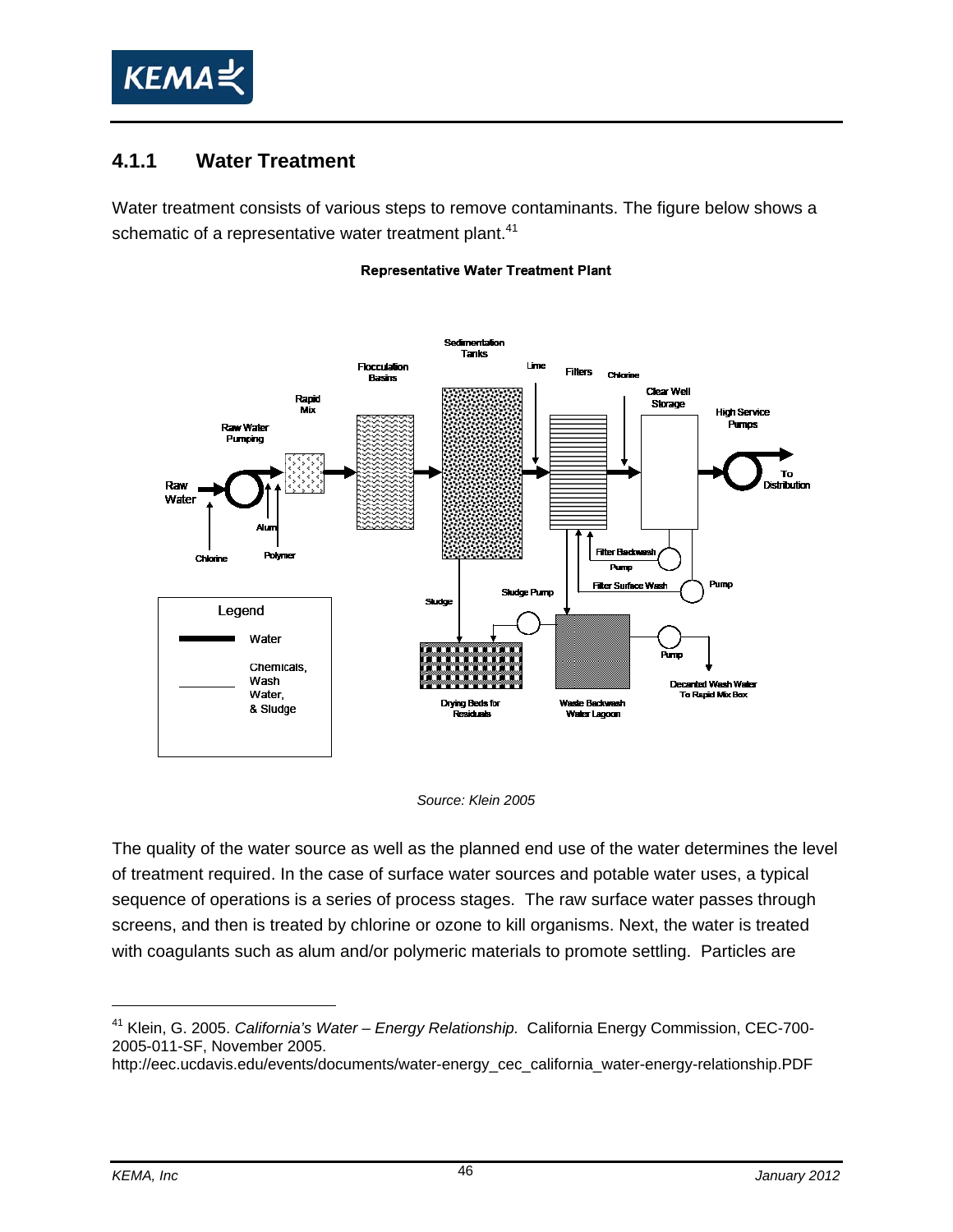

removed from the water by flocculation, sedimentation, and filtration. The water then passes through another disinfection stage to kill remaining organisms, usually a chlorine treatment.

Upon completion of treatment, fluoride may be added to reduce tooth decay and calcium hydroxide to prevent pipe corrosion before the potable water is metered and distributed to customers. Throughout the process, water is periodically tested for quality.

#### **4.1.2 Water Distribution**

A network of pipes, pumps and storage tanks distributes potable water to customers. The water must be pressurized and moving, and the water tanks and pipes periodically flushed to prevent water from stagnating, which could allow microbes to proliferate and pipes to corrode.<sup>42</sup>

Cities with hilly terrains can use hilltop tanks both as storage and to provide pressure into the distribution system; San Francisco is perhaps the best example of this, serving virtually all of its customers from hilltop tanks. But the water must first be pumped up to the tank, often several hundred feet in elevation. In addition, water supply utilities often must flush water from the tanks to prevent microbial contamination and then fill them up once again through the pumping station. In fact, this flushing accounts for the bulk of electricity used in East Bay Municipal Water District's distribution system.

#### **4.1.3 Wastewater treatment**

Wastewater treatment utilities provide two related services: collection and treatment. Primary treatment uses screens to remove large solids and large settling basins, called clarifiers, to physically separate remaining solid wastes from wastewater through gravity sedimentation and floatation. Secondary treatment typically uses a biological process to remove the remaining organic waste from the water. Sometimes a third step is taken to remove salts and certain metals. Once wastewater is treated to regulatory standards, it is released into lakes, streams, or groundwater sources. Tertiary treatment is sometimes employed to further treat water for recycling. Tertiary treatment uses media such as sand, diatomaceous earth, or anthracite coal to filter out and remove tiny particulates prior to discharge into the recycled water system.

The following diagram illustrates a wastewater treatment plant owned by the Oro Loma Sanitary District in the Bay Area. $43$ 

 $42$  Ibid.

 $\overline{a}$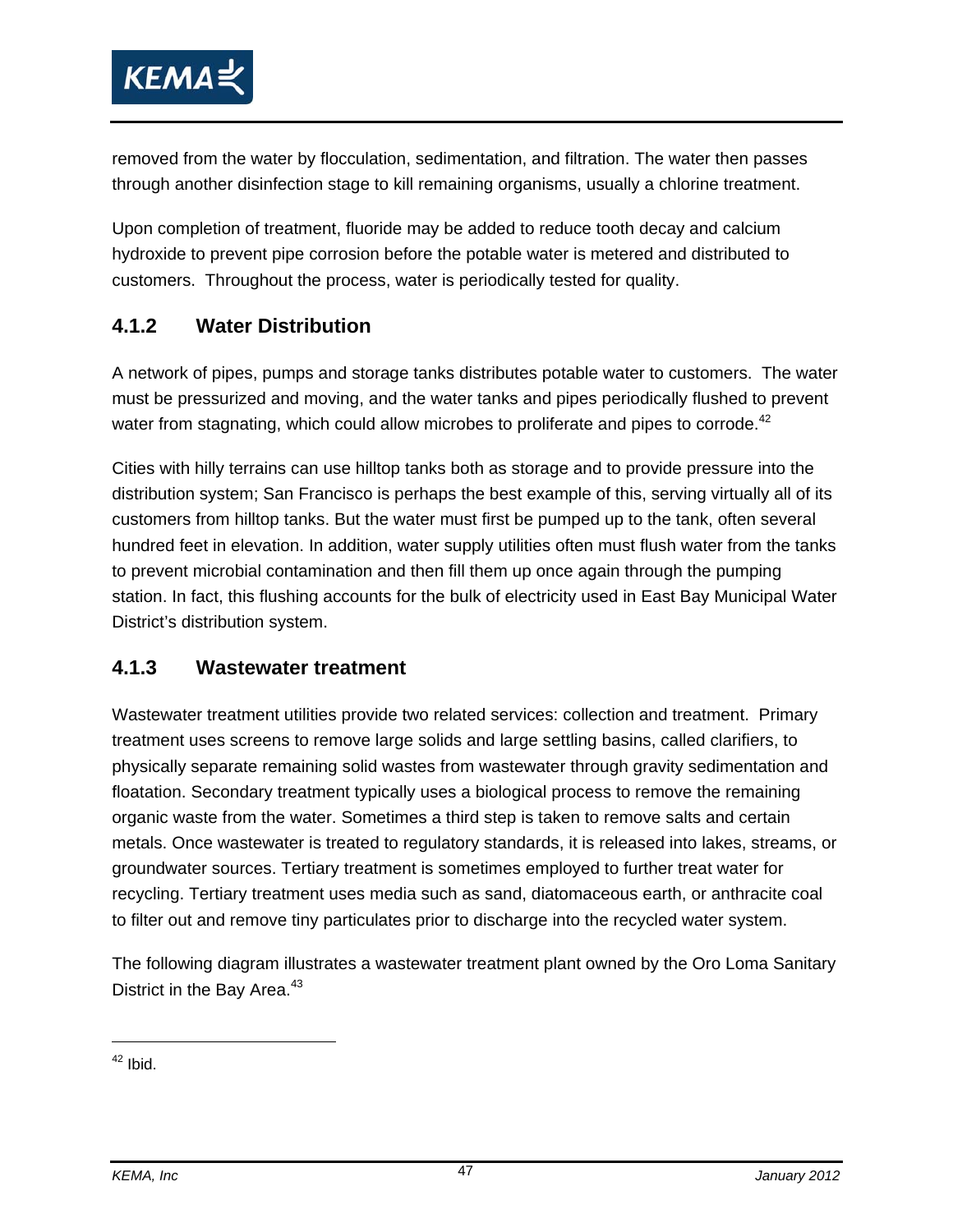



**Figure 10: Oro Loma Wastewater Treatment Plant** 

*Source: Oro Loma Sanitary District* 

The diagram above demonstrates three levels of treatment, known as primary, secondary, and tertiary.

• **Primary Treatment –**The initial steps involved in sewage wastewater treatment are physical processes, which separate larger solids from liquid using screening and grit removal. Steps that remove larger solids are termed preliminary treatment. The solids separated by the preliminary processes are usually disposed of in a landfill. After removal of larger solids, primary treatment follows to separate the smaller solids. Primary treatment involves large settling basins (clarifiers) wherein heavy solids settle to the bottom to be removed by flight scrapers, and lighter solids float to the surface where they are skimmed off. Some chemicals may be added to assist with floating the lighter solids for removal.

<sup>&</sup>lt;sup>43</sup> Oro Loma Sanitary District 2011. Sewage Treatment Diagram http://www.oroloma.org/sewer/treatment/diagram/index.html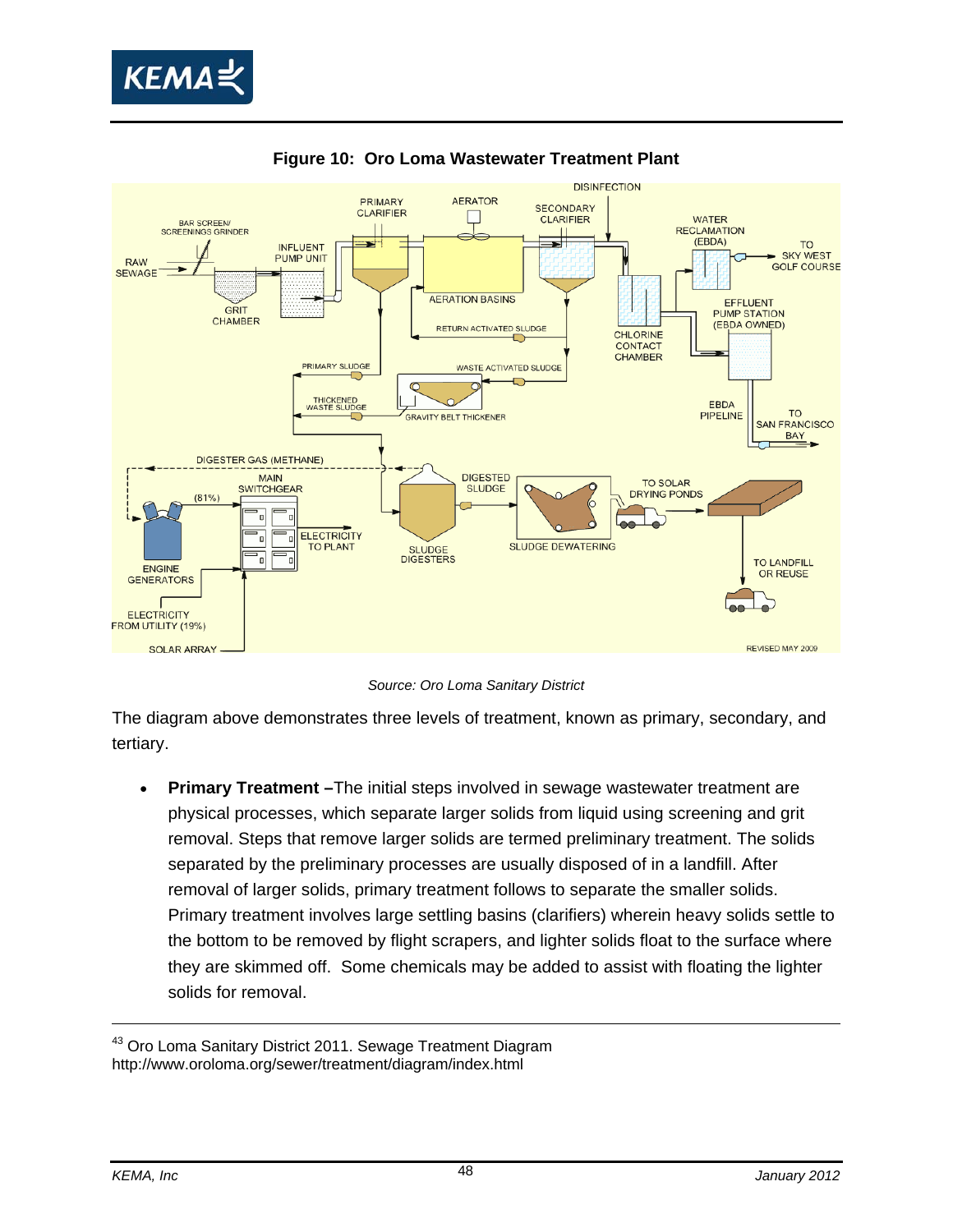

- **Secondary Treatment** The physical processes are sometimes followed by secondary biological aerobic treatment in which extended favorable aeration (oxygen) and environmental conditions are provided for microbes that break down organic material into carbon dioxide and water. This process is primarily used by larger plants**.**  Equipment used for the aerobic treatment can include aerated basins, trickling filters ,and others. After aerobic treatment, the wastewater is separated from the remaining solids in a sedimentation tank (clarifier) creating a clear effluent and a waste sludge stream. Some of the bacteria laden sludge is re-introduced to the aeration basins and the remainder is extracted and sent to an anaerobic digester where the organic material is further broken down into a biogas, which is primarily methane and carbon dioxide. Some plants use the biogas, sometimes co-fired with natural gas, to fuel cogeneration engines. For example, the Oro Loma plant depicted above co-fires PG&E gas and digester gas to run its electrical generating engine. Other plants use biogas to fuel boilers to dry their sludge. Still others just flare the gas.
- **Tertiary Treatment –** The clear effluent, after the secondary treatment can be further treated with physical filtration, chemical, or ultraviolet disinfections if the water is to be recycled. In the diagram above, recycled water is pumped to the Sky West Golf Course.
- **Digester Energy –** The figure above shows that in this particular plant, bio-solids are broken down by bacteria in an anaerobic environment to create methane, which in turn is combusted in an engine to generate electricity.
- **Solids Handling and Disposal** The end product of the primary and secondary processes, whether it includes a digester or not, is a sludge. This sludge stream is typically dewatered using either a belt press or a centrifuge and then dried with heat from process boilers, cogeneration engines or, as is the case at Oro Loma, spread and dried in solar basins. The dried solids can be landfilled, composted, or landfarmed.

The major driver of unit energy consumption is the degree of treatment required. As noted above, there has been a trend toward more thorough treatment, with upgrades or replacements of older systems that could not provide this higher level of treatment. This upward trend in unit electricity consumption is expected to continue as more thorough treatment is required.

Wastewater consumes electricity in three stages: transport to the facility, treatment, and disposal/recycle. The first stage, transporting from the generator to the wastewater treatment facility, requires about 150 kWh/million gallons of on average to pump the water, depending on topography, system size, and age. Given a choice, wastewater treatment utilities prefer to place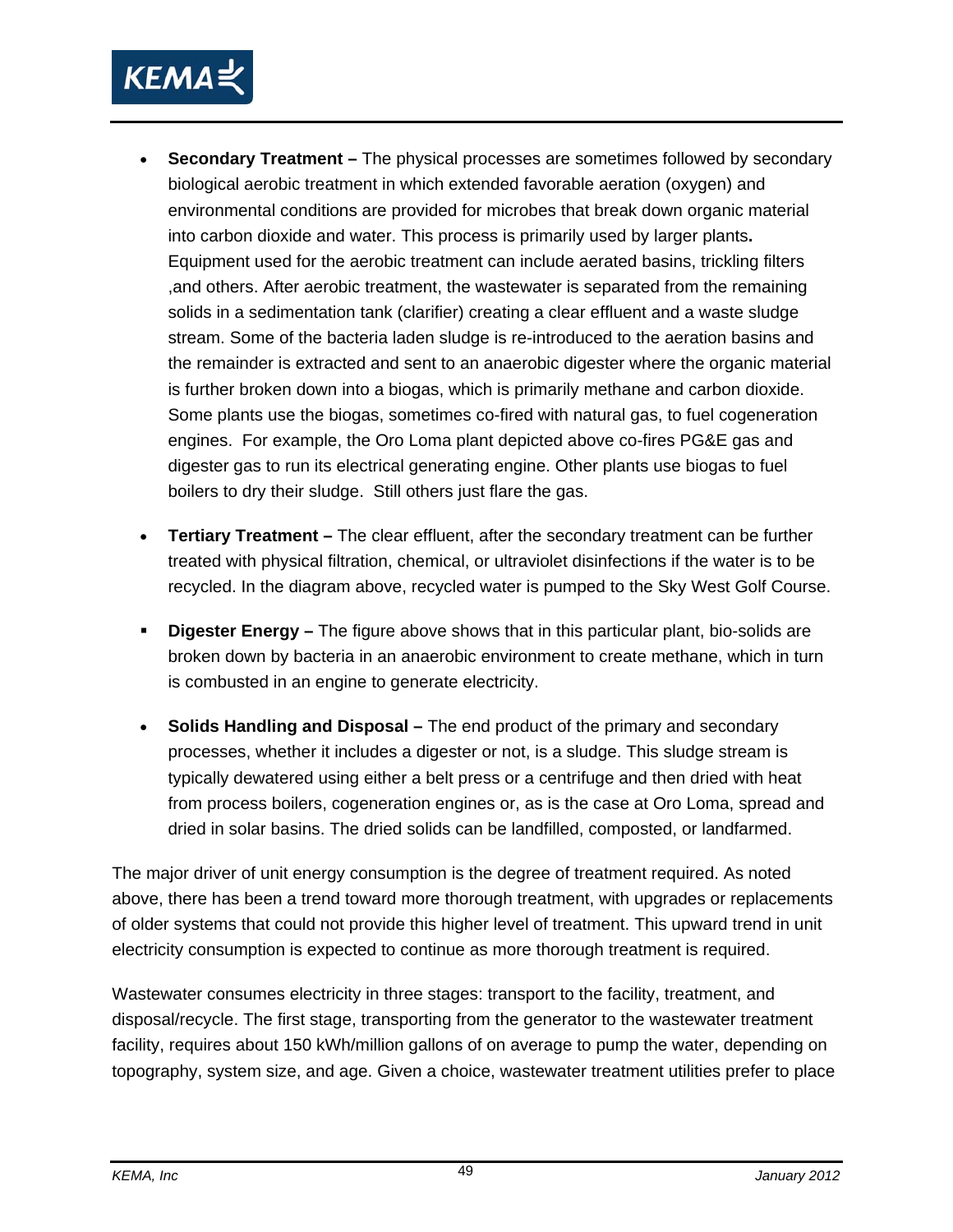

water treatment facilities above their customers and the wastewater treatment facilities below, to take advantage of the pull of gravity where possible, and to place water intakes upstream from wastewater outfalls on rivers.

Decentralized wastewater treatment systems are also relatively commonplace in the United States. They consist of onsite, or cluster, wastewater systems that are used to treat and dispose of relatively small volumes of wastewater, generally from dwellings and businesses that are located relatively close together. They are commonly referred to as septic systems, private sewage systems, or individual sewage systems. About one quarter of the population is served by onsite wastewater treatment systems. Onsite septic systems use little or no energy operating entirely on gravity flow.

#### **4.1.4 Efficiency Improvements**

While the first cost of efficient equipment and processes is low or falling, energy prices are on the rise and threaten to overwhelm municipal budgets. A central motivation when municipalities consider upgrades or redesigns of their water-wastewater treatment operations is the need to reduce the amount of money being spent every month on unnecessary energy consumption. A key barrier to addressing energy costs is a predisposition of some designers and some in the supply community to meet the regulatory demands of the industry. They rarely identify or offer energy-efficiency as a viable source for cost reductions since energy efficiency actions tend to require some investment. Their offerings focus on meeting regulatory requirements at low costs since most public works contracts go to the lowest bidder by law.

Through our interview with energy users in the water and wastewater industry, we found that many have completed energy efficient equipment retrofits. Some of the energy efficiency measures installed by utilities we interviewed include:

- Upgrading aeration blowers
- Installing energy efficient pumps
- Installing energy efficient motors
- Installing VFDs on pumps
- Retrofitting lights
- Recovering digester gas for use in CHP/cogeneration engines

Though the water and wastewater sector is prioritizing for energy in their business operation, more untapped opportunities for reducing energy consumption still remain. According to an audit on water and wastewater plants conducted by Electric Power Research Institute (EPRI),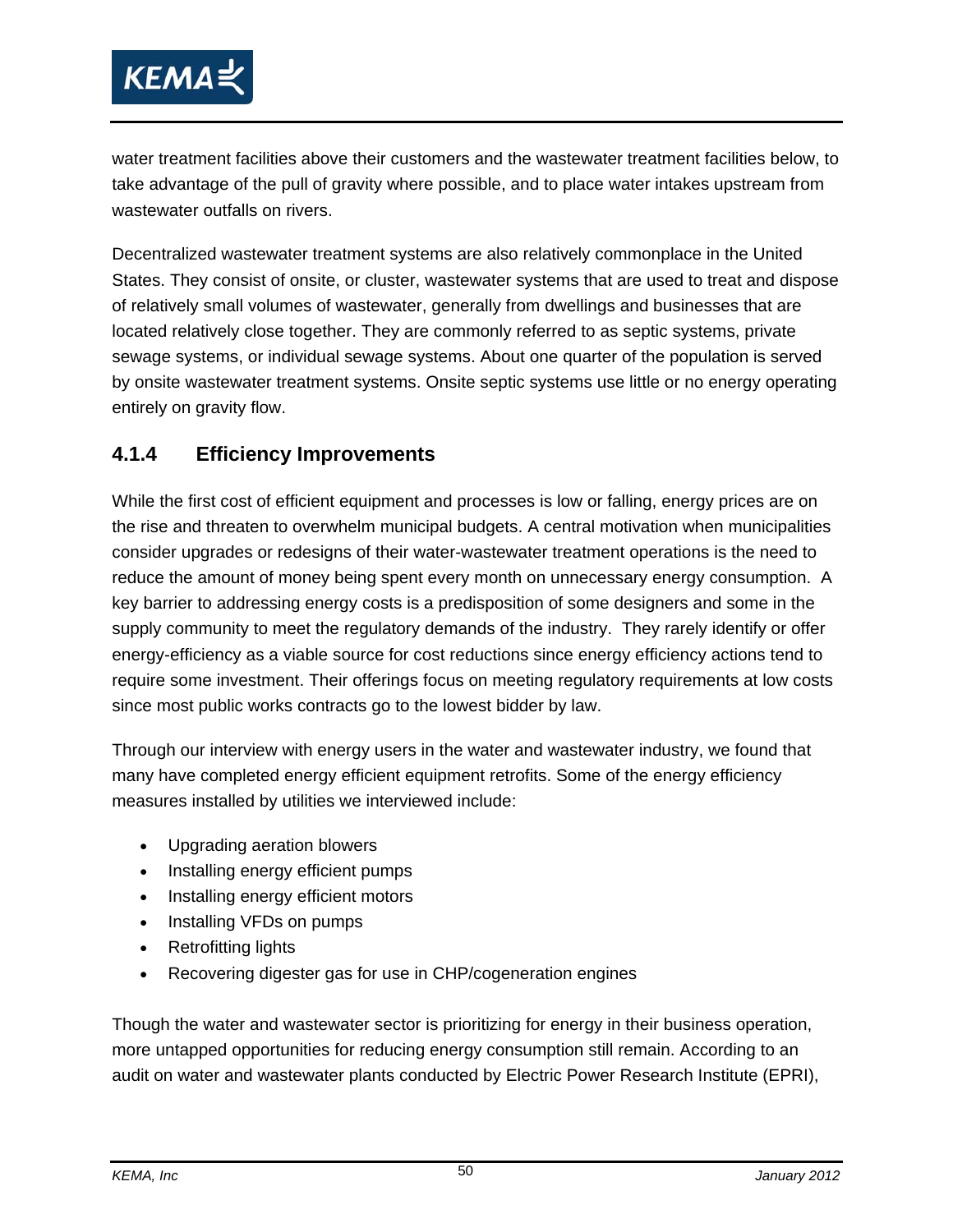

they found potential estimated annual savings of 880 million kWh through the implementation of energy conservation measures.<sup>44</sup>

The following describes some of the best opportunities for energy savings in the water and wastewater sectors.<sup>45</sup>

- **Reducing Aeration Energy for Secondary Treatment** Aeration in the secondary treatment process accounts for 30-60 percent of total energy consumption at the typical activated sludge wastewater treatment facility, based on KEMA's recent experience in assessing energy efficiency projects for this type of plant. Therefore, optimizing the efficiency of the aeration is usually the most significant energy efficiency opportunity at a facility. Air is introduced into the wastewater for two reasons: to provide oxygen to metabolize microorganisms to degrade organic matter to carbon dioxide and water, and to provide mixing such that the microorganisms contact the organic matter and to keep solids suspended in the liquid instead of building up on the bottoms of the aeration basins. Air can be introduced by mechanical means by agitators and blades, or injected through diffusers and other devices. There are a number of opportunities to improve the energy performance of aeration systems, including dissolved oxygen (DO) sensors and automated controls, fine bubble diffusers, efficient blowers, and variable speed drives.
- **Process Optimization** Water and wastewater facilities are designed to meet the volume and purity standards that were applicable or foreseeable at the time the facilities were designed. When a facility is required to meet new discharge limits, new drinking water standards, or expand to serve more customers, the entire process can be reviewed for opportunities for energy efficiency. Optimizing the design for changing requirements can incorporate new technologies for quality, operations and energy efficiency.
- **Energy Management Systems Controls-** Computer based tools monitor, control, and optimize the operation of a plant. The energy management system could, for example, slow or shut down equipment that is not needed in times of lower flow-rate. These automated controls also provide continuous information about energy usage to support further improvements. Many older plants are not equipped with computer controls and

-

<sup>44</sup> Electric Power Research Institute. 1996. *Water and Wastewater Industries: Characteristics and Energy Management Opportunities*, CR-106941, September 1996.

<sup>45</sup> KEMA and Lawrence Berkeley National Laboratory. 2005. *California Statewide Industrial Sector Energy Efficiency Potential Study .* Prepared for Pacific Gas and Electric Company.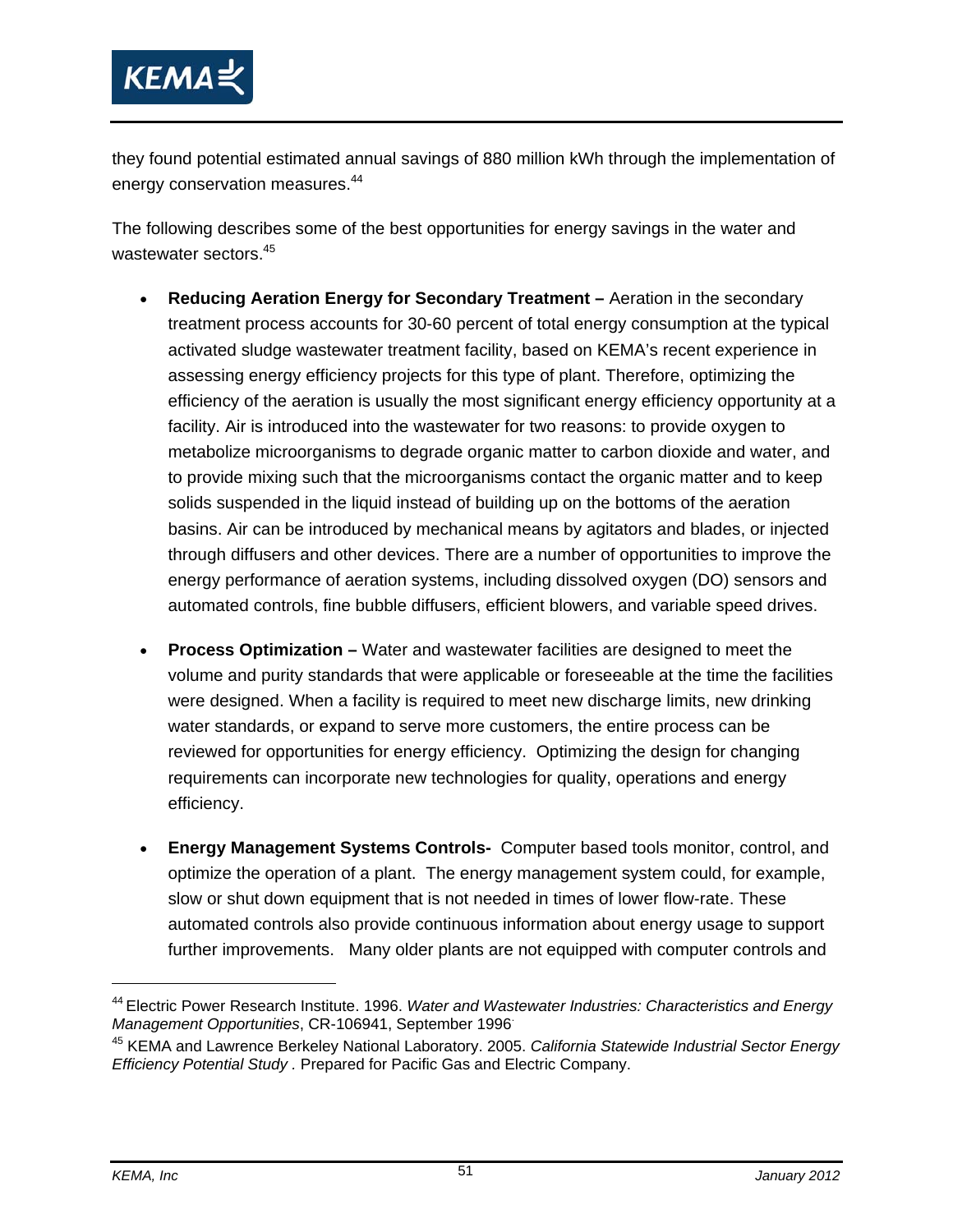

instead use manual and pneumatic controls. Upgrading older plants with computer control such as Supervisory Control and Data Acquisition (SCADA) or Distributed Control Systems (DCS) generally provides many opportunities to improve energy efficiency.

- **Variable Frequency Drives** A variable-frequency drive (VFD) is an electronic controller that adjusts the speed of an electric motor by modulating the power. Variablefrequency drives provide continuous control, matching motor speed to the specific demands of the work performed. Variable-frequency drives are enjoying rapidly increasing popularity at water and waste-water facilities, where the greatest energy draw comes from pumping and aeration—two applications particularly suited to variablefrequency drives. Variable-frequency drives can reduce a pump's energy use by as much as 80 percent.
- **Energy Efficient Motors** Energy-efficient motors, also called premium or highefficiency motors, are 0.5 to 3 percent more efficient than standard motors. Pump and blower motors account for 80 to 90 percent of the energy costs in water supply and wastewater treatment facilities, and the lifetime energy costs to run a continuous-duty motor are 10 to 20 times higher than the original motor purchase price. Thus, energyefficient motors, particularly when replacements are necessary, can play a major role in reducing facility operating costs.
- **Minimizing Leaks –** Measuring the extent of leakage and taking steps to repair leaks can avoid unnecessary pumping as well as water loss. One method is to measure the minimum night flow, between 1 a.m. and 4 a.m. that should be close to a small percentage of the average flow $46$  and then assess the system if it is not.
- **Optimizing Pump Systems** Proper pump sizing, controls and pump system improvements allow maximum energy efficiency performance. Such improvements could include pump demand reduction, high-efficiency pumps, impeller trimming, and installing multiple pumps for variable loads**.**
- **Cogeneration Optimization** Cogeneration is a common feature of many wastewater treatment plants. Biogas from the anaerobic digester, a byproduct of wastewater treatment, is used to fuel cogeneration engines to drive generators to produce electricity

-

<sup>46</sup> Barry, J. 2007. *Watergy: Energy and Water Efficiency in Municipal Water Supply and Wastewater Treatment*. Alliance to Save Energy. Washington, D.C.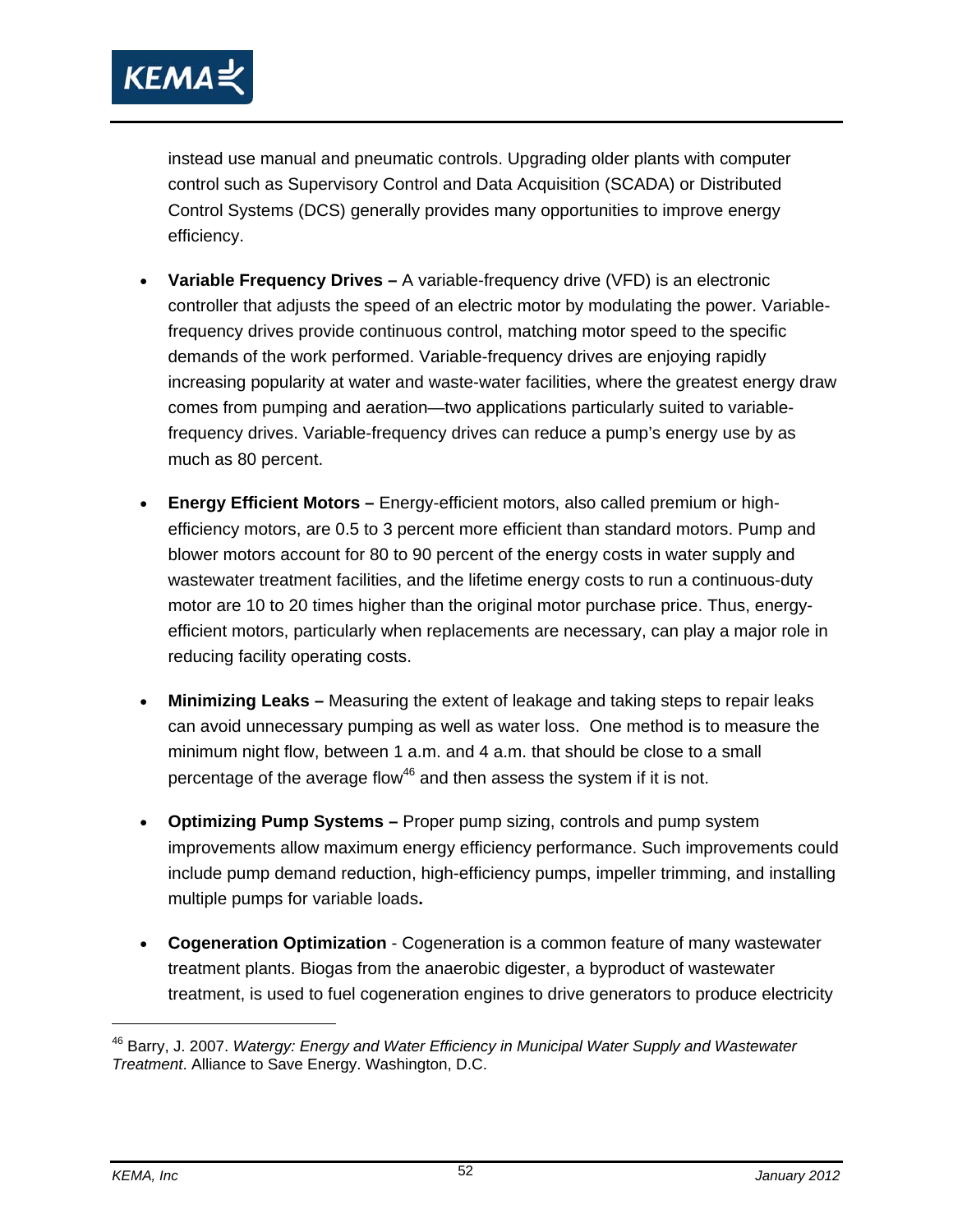

for plant use or for sale, and to produce thermal energy for process heating, heating work spaces, or dying sludge. Optimization strategies for cogeneration units can yield significant energy savings. Installing additional cogeneration engines or modifying digesters to produce more biogas can increase energy production, enabling wastewater treatment plants to purchase less electricity or to sell more offsite. Co-generation optimization studies can be done in-house or by qualified engineering consultants. Based on the scope of the evaluation and the complexity of the systems, such studies can cost from \$5,000 to \$50,000, not including design costs for recommended modifications. Because many strategies for optimizing cogeneration involve operational changes rather than equipment retrofits, implementation costs can be minimal.

- **Lighting Improvements** Typically, outdoor lamps drive the primary light load at water and wastewater treatment plants. Replacing outdoor lamps with LEDs and induction lamps provide excellent opportunities to save energy. Some wastewater plants also have significant low efficiency indoor fluorescent gallery lighting that can be upgraded to  $3<sup>rd</sup>$  generation super T-8 fluorescents.
- **Optimizing Oversized facilities<sup>47</sup> –** According to the Consortium for Energy Efficiency, many water-wastewater treatment plants are designed for flowrates that are significantly higher than their actual needs. Because plants are typically designed based on forecasts for the next 20 years and flowrates are often expected to increase, the plant will likely operate well below their design capacity for a significant portion of its lifetime. A facility designed for 10 million gallons per day average flow that operates at 2 million gallons per day is difficult to operate efficiently.

Significant energy savings opportunities lie upstream from the water treatment plant. Water efficiency measures that focus on water consumers can lower the amount of water requiring treatment. Wastewater recycling for such as "purple pipe" water reclamation for use in landscaping and even recycled water for human consumption<sup>48</sup> is increasingly used to reduce water treatment requirements.

<sup>&</sup>lt;sup>47</sup> Consortium for Energy Efficiency. Energy Efficiency RFP Guidance FOR Water-Wastewater Facilities. http://www.cee1.org/ind/mot-sys/ww/rfp/whattoinclude.php3

<sup>48</sup> PBS News Hour. *Californians Move to 'Toilet-to-Tap' Water Recycling*. Posted February 11, 2008. http://www.pbs.org/newshour/extra/features/us/jan-june08/water\_2-11.html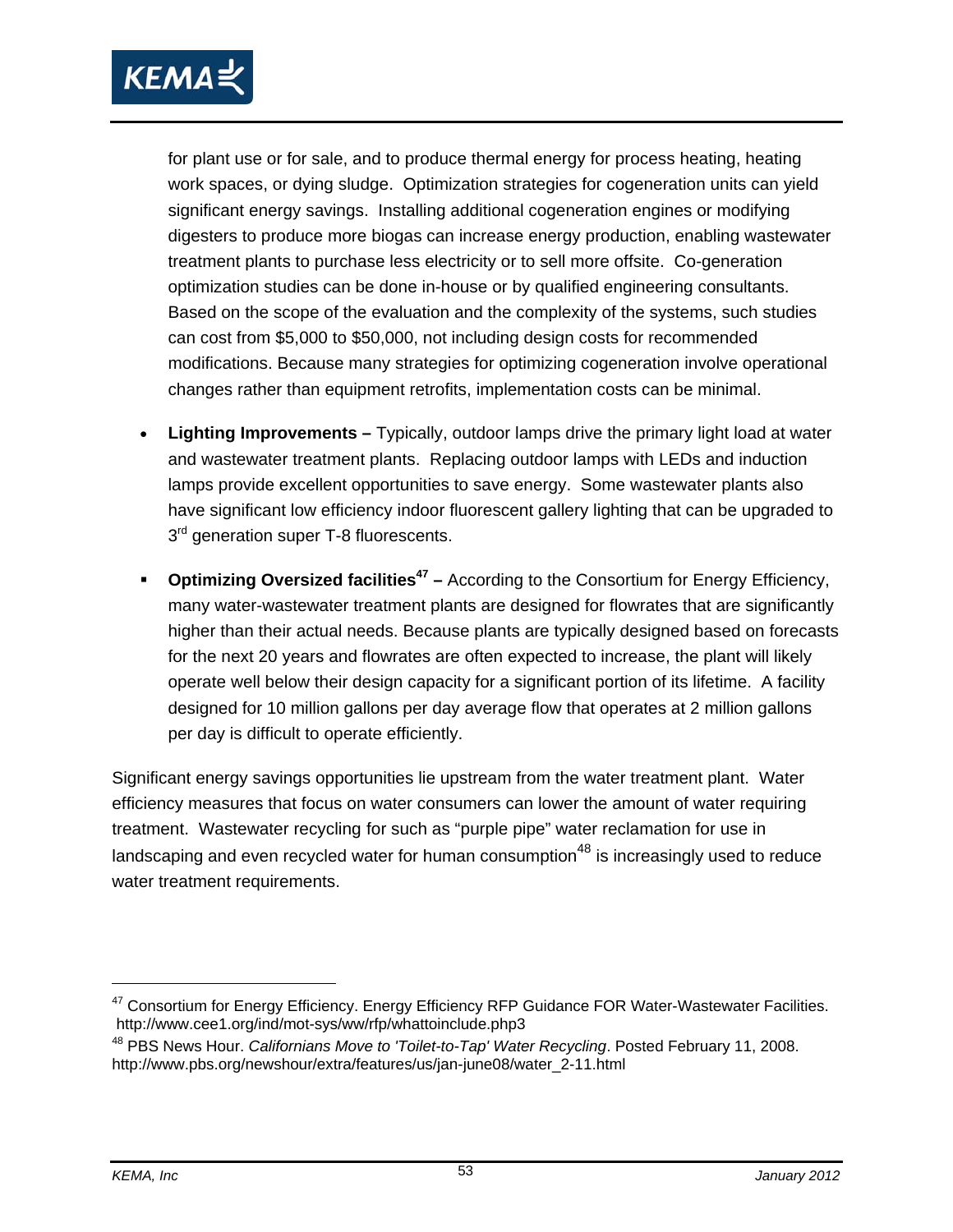

### **4.1.5 Capital Expenditures for Energy Efficiency**

For most plants, the best time to implement energy efficiency is when the plant is undergoing major modifications due to regulatory changes or when the population has grown to the point that they need to expand the plant. To finance major renovations and expansions, they often issue bonds or raise treatment fees. Proposals include energy saving design features to lower long term operating costs in order to help sell projects to voters and rate payers.. Given increasingly tighter municipal budgets, long-term savings through energy efficiency is an important long-term benefit for ratepayers.

Water and wastewater utility annual reports to rate payers as well as rate cases to the Public Utilities Commission include discussions of planned capital improvement projects. Given that most water and wastewater systems are aging rapidly and that billions of dollars will be spent nationally over the next decade to bring systems into compliance with environmental and safety regulations, many opportunities exist at this time for promoting energy efficient technologies.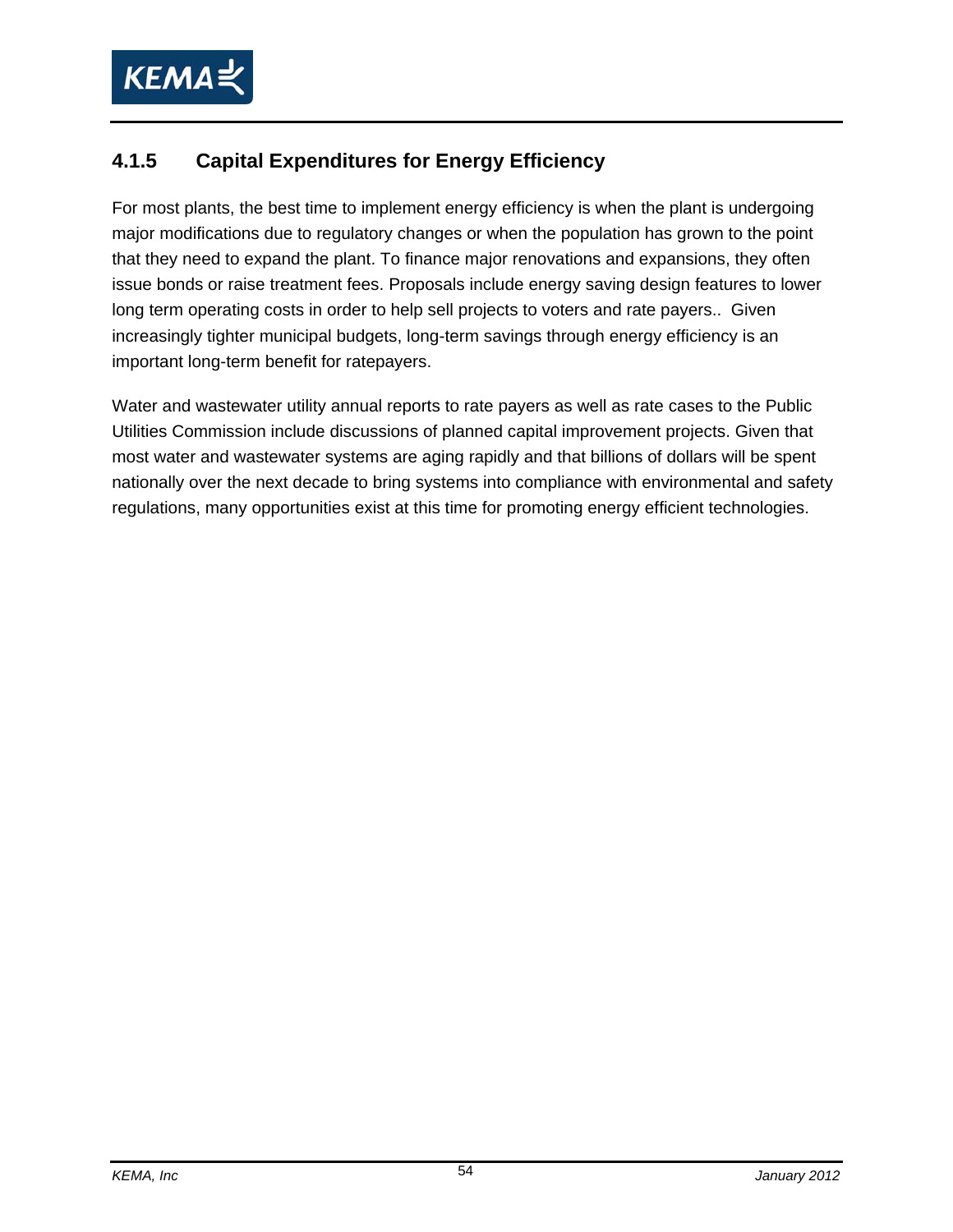

## **5. Market Intervention**

In the first quarter of 2011, KEMA held a roundtable discussion with water and wastewater experts from both PG&E and SCE territory. Participants represented water supply and treatment districts, as well as independent experts from Laurence Berkeley National Lab (LBNL), American Council for an Energy Efficient Environment (ACEEE), PG&E, and SCE. KEMA use a discussion guide designed to elicit insights into energy efficiency; decision-making, drivers, barriers, innovation, technologies, and utility programs.

KEMA supplemented the information from the roundtable discussion with in-depth interviews with water and wastewater customers. The discussion guide focused on themes similar to the discussion forum, including gaining feedback on utility efficiency programs.

The following sections describe the insights and conclusions from our primary research.

### **5.1 Drivers of Energy Decision-Making**

Many of the questions we asked focused on the decision making process around investment in energy efficiency. We sought to understand the importance of energy in the operations of water and wastewater utilities, what the drivers are for investment, and what barriers inhibit wider adoption of energy efficient technologies and practices. The following paragraphs summarize the results of this investigation.

### **5.1.1 Energy Efficiency Planning**

Water and wastewater utilities are highly regulated by the state of California for potable water quality and environmental protection for wastewater treatment. Because failures to achieve water quality or environmental standards can result in serious penalties, water and wastewater utilities tend to be highly risk averse. Well-functioning systems and redundancy take first priority over energy savings. Higher energy consumption tends to occur when water utilities perceive that they are reducing risk- for example, leaving on back-up or too many UV lamps in water treatment. National Pollution Discharge Elimination System (NPDES) compliance is the top priority and operators face personal liability if they breach safety standards. Managers are generally resistant to changing equipment or processes that may risk the functionality of the system for the sake of saving energy.

While regulatory compliance takes first priority, energy is nonetheless a growing priority for water and wastewater utility managers. We learned from our forum that energy constitutes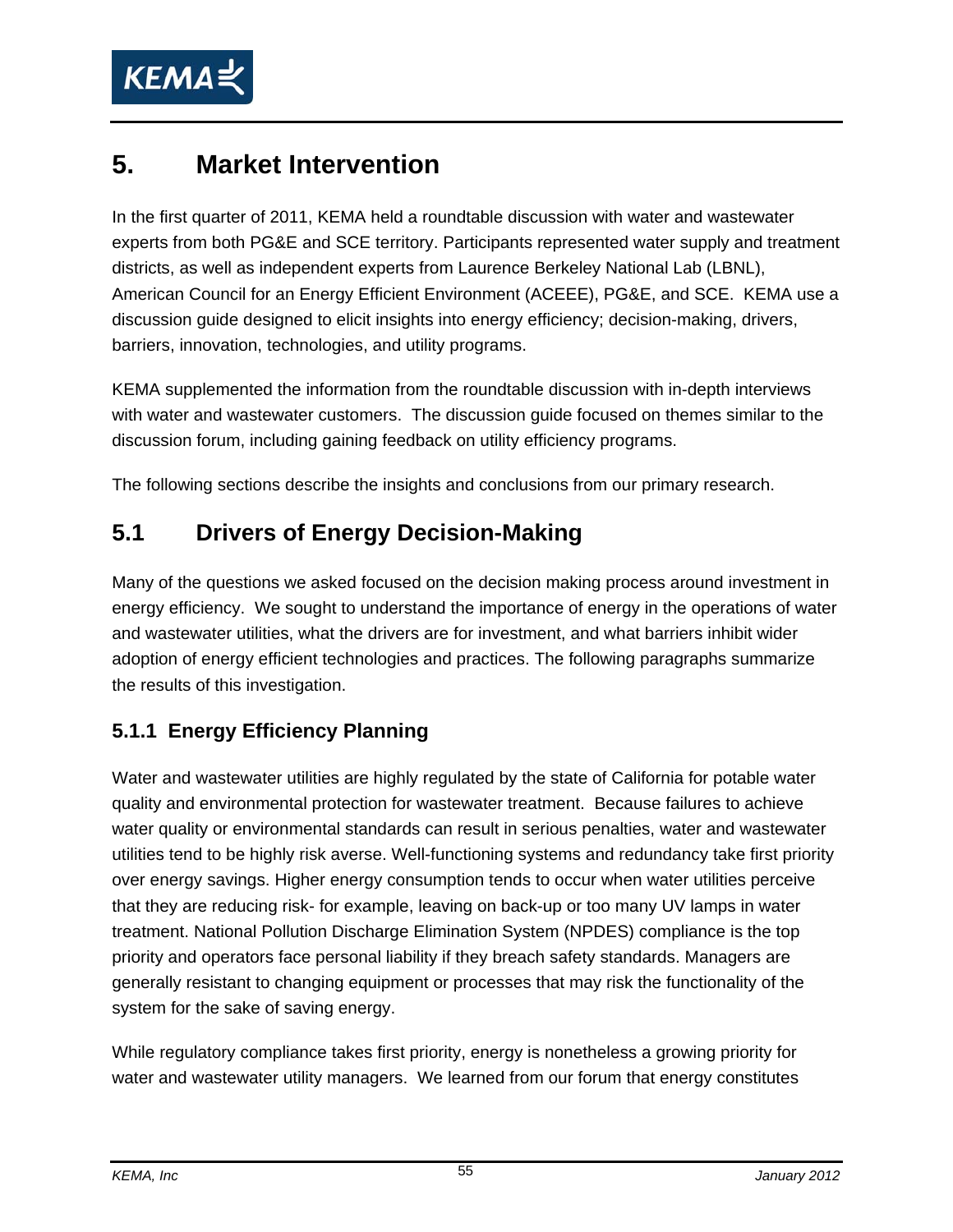

about 15 percent of the operations budget on average at wastewater plants. Water supply is much more variable, depending on whether significant pumping is required for transport and delivery as well as if hydroelectric resources are available. Some of the largest energy users in the state are southern California and Central Valley water transport and storage organizations (e.g. Kern Water Bank) that rely on electricity to pump water uphill. Energy is high enough of a priority that some utilities have a full-time energy manager on staff. One respondent stated that energy was in their top three priorities. However, water and wastewater utilities conceded that without energy regulation, there is little impetus for action. They expressed interest in working with the Regional Water Quality Control Board (RWQCB) to develop regulatory drivers to push energy efficiency in the industry.

#### **5.1.2 Investment Priorities**

Environmental stewardship, in other words the interest to become a greener operation, can be a significant driver for water and wastewater utilities to invest in energy efficiency. One utility we spoke with has decided to seek carbon neutrality by 2015. To that end, they have been able to invest in projects with up to a 15 year payback. However, another utility we spoke with focused on minimizing costs and therefore were limited to projects with no more than a three year payback. Overall, we found political drivers to be the exception rather than a widespread trend. In certain locations, customers are willing to pay more in water rates for environmental benefits, but overall, rate protection and short payback period requirements for capital investments is the norm. Again, no utility will undertake energy efficiency investment if there is a risk of compromise to environmental, health, and safety performance.

 Due to risk aversion to modifications of existing systems, renewable energy projects are a much easier sell to water utility managers. Most major wastewater systems already utilize digester gas to generate electricity while water supply utilities generate power from hydroelectric schemes. Many utilities are also looking at solar power at their facilities to meet load requirements. Because adding renewable generation does not interfere with core treatment responsibilities, risk aversion is less of a barrier.

#### **5.1.3 Project Financing**

Typically, ratepayer receipts fund investments in energy efficiency;, as such, public water agencies have a fairly steady revenue stream and face few capital barriers to investment. At a certain point, however, project funding and logistics becomes difficult for water and wastewater utilities. According to some participants in our forum, plant managers' discretionary project funding typically only reaches \$100,000; any higher and the project would have to go to the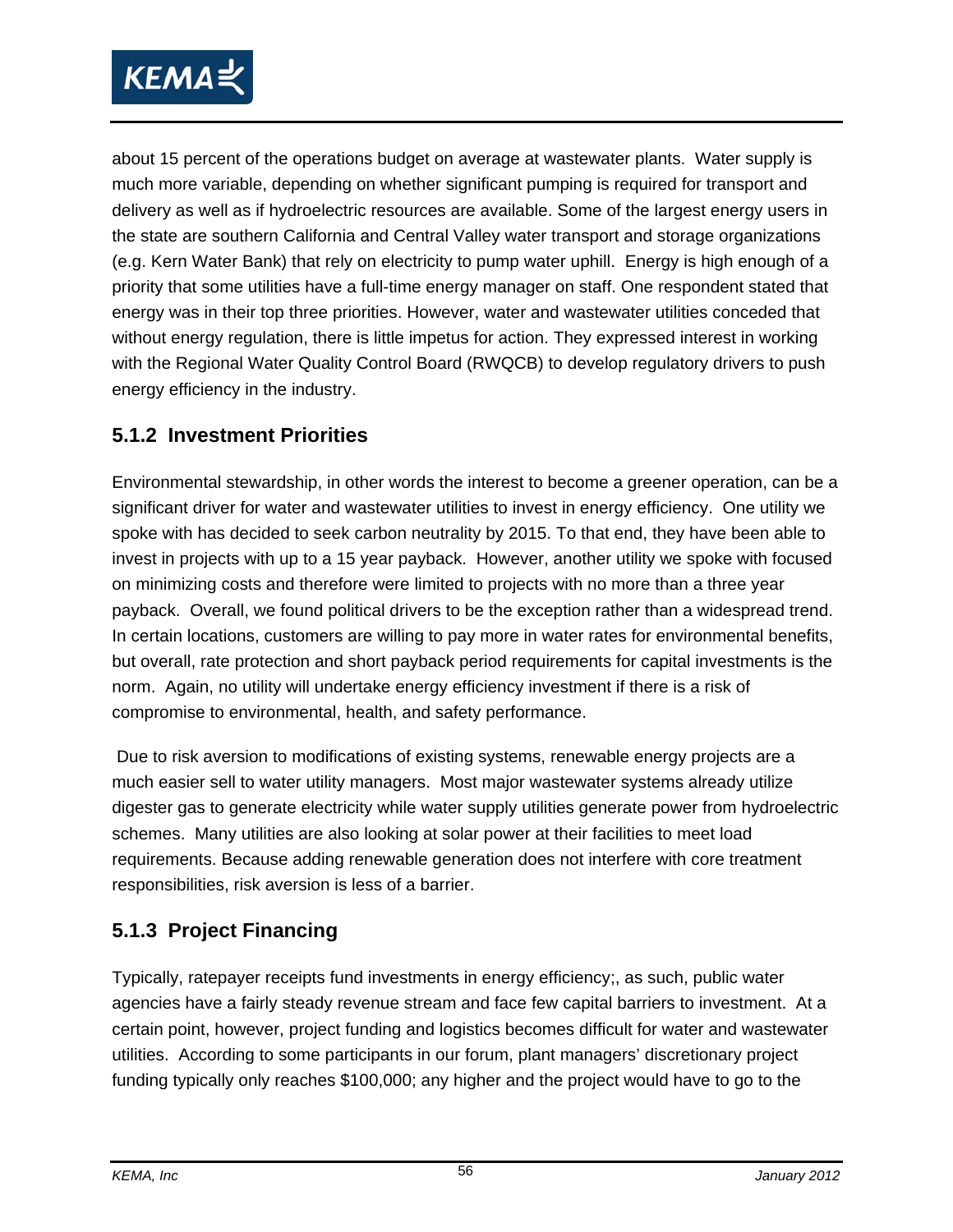

board of directors. Competitive bid requirements also make the bid process time- and humanresource-consuming.

State and federal grants as well as utility incentives also provide funding when needed. When a project is large enough to require borrowing, municipal utilities have access to low rate municipal bond markets. However, getting to that stage is the primary difficulty. Power Purchase Agreement (PPA) leasing agreements have worked well for renewable energy, as there is no need for going through the difficult funding process or assuming the ownership risk. Public/private partnerships are a strategy that can move efficiency forward.

One customer identified Proposition 218 as a barrier to funding efficiency projects. Prop 218, <sup>49</sup> passed by voters in 1996, restricts local governments' ability to impose assessments and property-related fees and requires elections to approve many local government revenue raising methods. This has made it difficult for water agencies to raise water rates as necessary, leading to restrictions on capital funding.

#### **5.1.4 Barriers to Energy Efficiency Investment**

The primary barriers we heard from our respondents were as follows:

- **Concentrated focus on compliance with water quality regulations.** Water and wastewater utilities must meet increasingly stringent water quality regulations. Water and wastewater utilities are hesitant to implement new technologies especially if they believe it risks the first priority of high quality water delivery or discharge.
- **Risk aversion and unwillingness to experiment with working processes.** Because the punishment for compliance failure is severe (fines, health risks, bad publicity), water utilities are reluctant to adopt emerging technologies or other energy efficiency projects. Respondents identified this as the biggest barrier. In fact, respondents admitted to using even more energy than necessary in cases they perceived would reduce health risks (for example, leaving on backup systems) regardless of actual risk reduction. Many facilities have oversized equipment which operates inefficiently.

-

<sup>49</sup> California Tax Data. 2011. *Property Tax Information, Factsheet: What is Proposition 218?* http://www.californiataxdata.com/pdf/Proposition218.PDF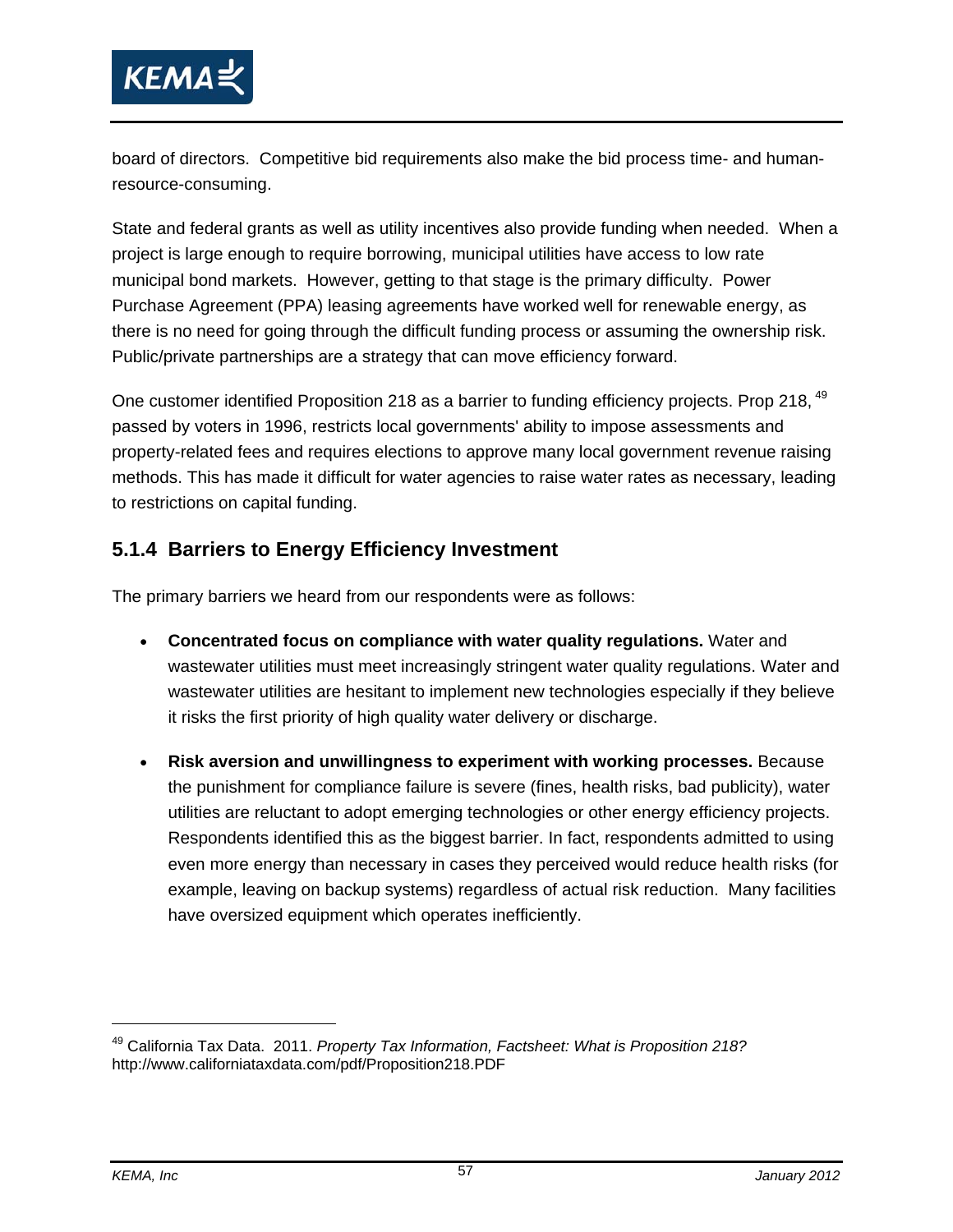

- **Difficulty procuring financing.** Board of directors must usually approve investments over \$100,000 and/or be specifically justified in the rate case cycle. This can mean long delays waiting for board and/or public approvals.
- **Lack of strong incentives for reducing energy consumption.** The disincentives for failing to meet health and environmental standards are much stronger than the incentives for saving energy.
- **No regulatory driver for energy management.** Utilities are not required to improve energy performance.
- **Poor understanding of energy efficiency opportunities and best practices.** Operators often use unnecessarily redundant systems to manage regulatory risk. A better understanding of best practices may mitigate this problem.

Possible solutions cited by respondents to overcome major barriers are:

• **Low-cost Loan and Financing Programs.** Customers also indicated interest in programs that would provide cost-shared money as well as on-bill financing. In particular, respondents cited an on-bill financing mechanism from SCE that was quickly oversubscribed, indicating that continuing to offer rebate programs will help overcome barriers to small and medium sized projects, though will not make or break large capital projects.

### **5.2 Cycles of Innovation**

Usually energy efficiency investment occurs alongside capital improvement projects such as routine equipment overhauls and upgrades. Most respondents admitted that much of the existing infrastructure is old, and needs repairs. Upgrades are a good time to get the foot in the door for energy efficient equipment. One respondent indicated that his company was more open to taking risks with new technologies and participating in utility programs such as the California Wastewater Process Optimization Program (CalPOP) when the timing coincided with burnout of capital equipment.

There is a strong interest in new technologies. Our respondents expressed that they do not have the authority or capability to push breakthrough technology, as risk taking is extremely discouraged. That said, they are very interested in electric utility programs that research and demonstrate emerging technologies. Once a new technology is demonstrated as viable, the water utilities are much more likely to invest.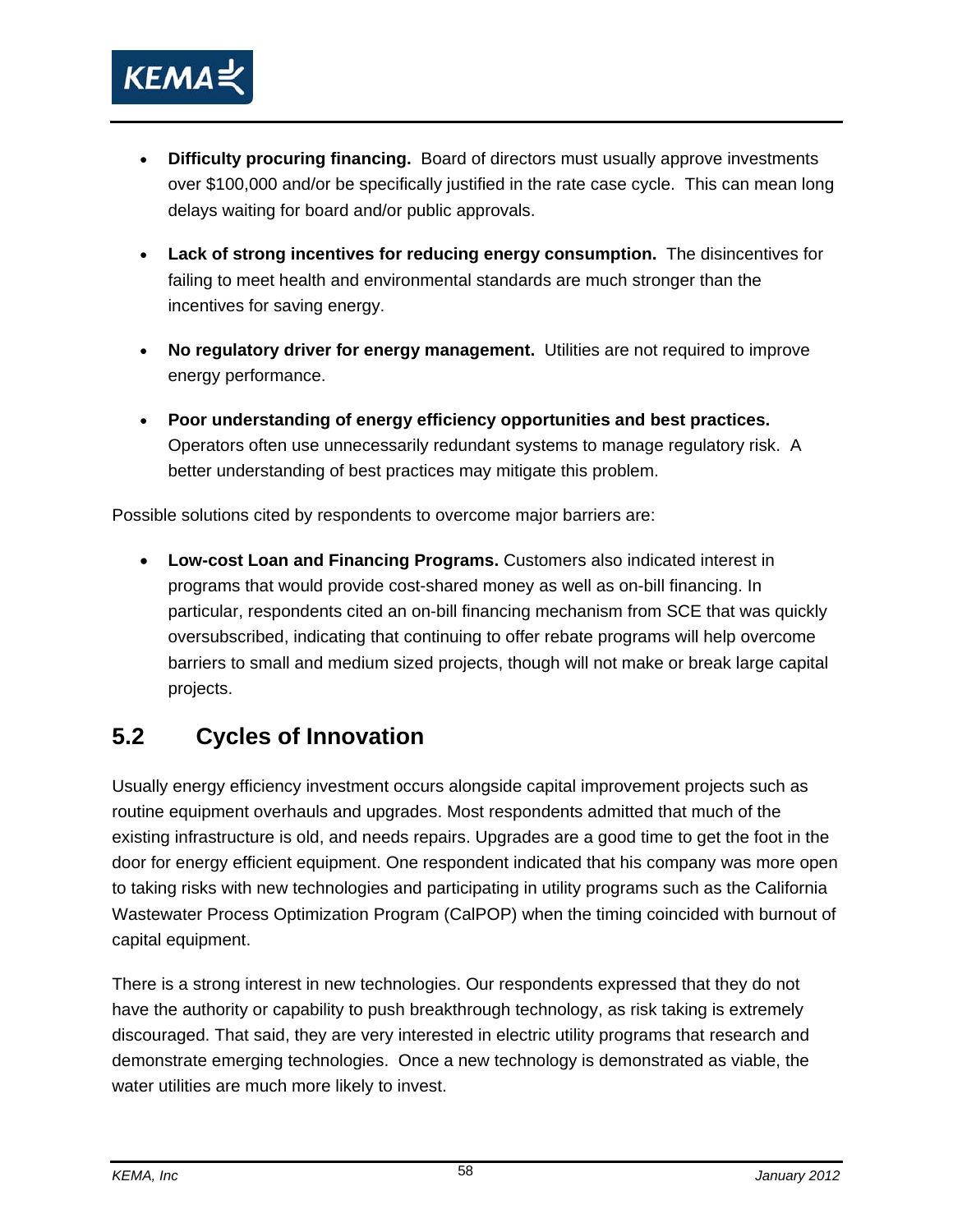

The most popular upgrades in recent years include pump efficiency upgrades and motor efficiency upgrades. They also expressed interest in technologies like LEDs once they become competitive. One utility we spoke with was working on a control optimization program and customer water conservation program. Another utility we talked to said that in the short term, they were looking at new aeration blowers, new pumps, dissolved oxygen system controls, new lighting, solar and wind projects. In the long term, they were not looking at capital projects. Instead, they were looking into programs such as tiered water rates, irrigation and landscaping standard enforcement, and golf course maintenance training.

Respondents also indicated that consultants are a key source of information regarding energy efficiency investment and best energy management practices. Trade associations such as the Association of California Water Agencies and the American Water Works Association maintain standing committees devoted to energy, climate, and sustainability. Though respondents reported being familiar and engaged with their utility account representatives at a satisfactory level, almost all reported engaging outside consultants at some point.

### **5.3 Customer Assessment**

The regulated nature of the water and wastewater industry makes it uniquely non-competitive and open to knowledge sharing. Among other programs, many customers stated interest in utility involvement in advocating and adopting new technologies. The following sections describe customers' rating of utility program awareness, experience, and satisfaction.

#### **5.3.1 Utility Program Awareness**

We found that customers were generally familiar with the energy efficiency programs offered by their electric utility. Customers are in frequent contact with their account representatives. Some respondents said they have contact with their utility representative weekly or biweekly. Yet other customers indicated they spoke to their representative as often as they spoke to their doctors, only as necessary and that was enough. Customers typically gain awareness about utility programs from their account representatives, other treatment plants, and from utility presentations at industry conferences, such as the AWWA annual conference.

Customers indicated that there were many levels involved in the decision to participate in a program. Engineers are fully involved in decision-making, although upper management must buy-in on the final decision. One respondent's facility employs a full-time grant writer to seek out opportunities.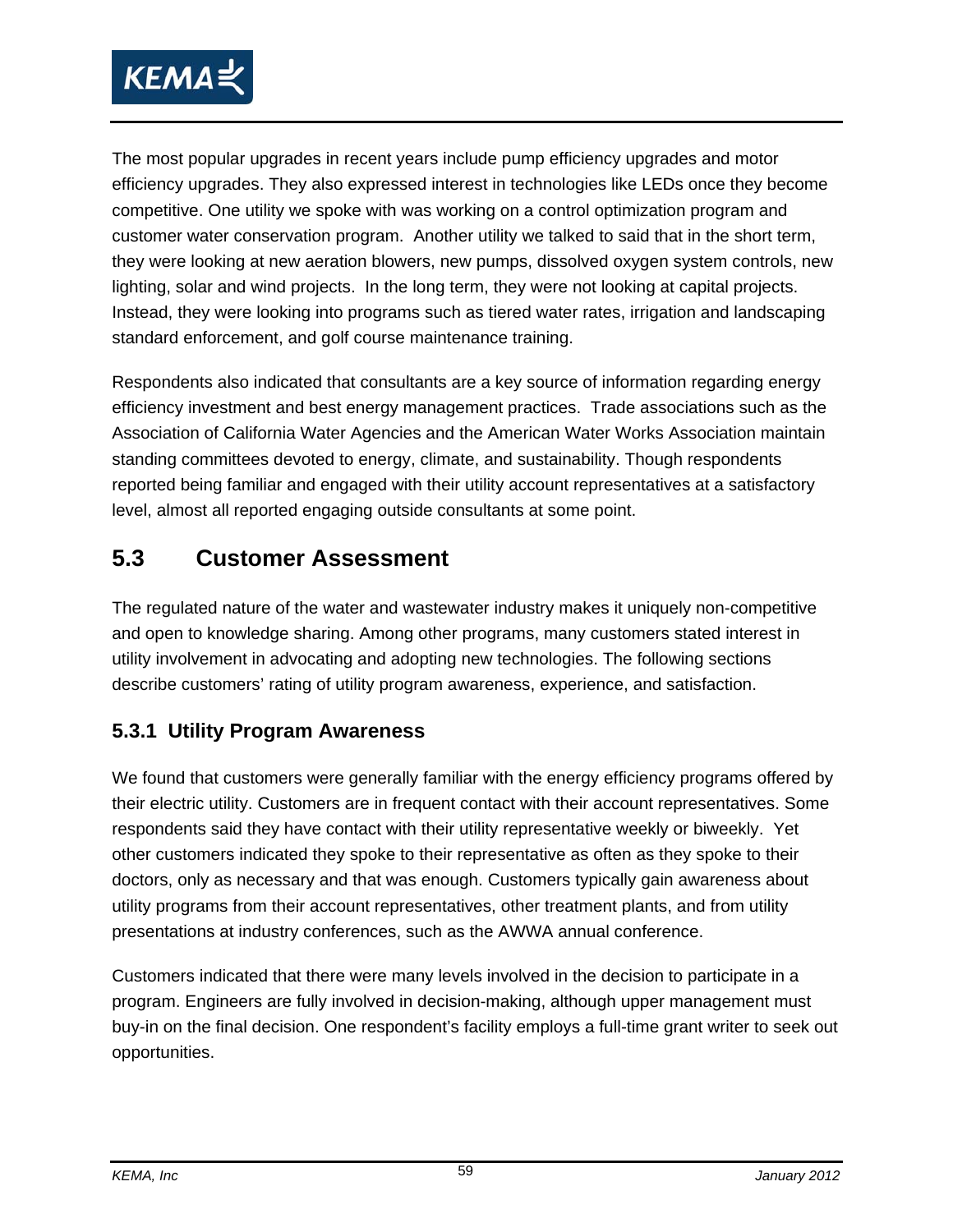

#### **5.3.2 Customers' Experience**

We heard some criticism of energy programs. One consultant to the industry was critical of the third party programs that send out insufficiently experienced engineers with a checklist and consider only the standard measures. This approach does not address the larger issues of overcoming risk in adopting technology. Attendees requested engineering analysis support from utility programs to aid in persuading management that an energy efficiency project is worth the risk and the trouble. Also, the attendees requested no restrictions on vendors who they can get to implement projects, not just a few utility-approved companies.

Customers in the water and wastewater industry also have access to a number of other energy efficiency resources, either through water-specific programs or as part of a resource pooling authority. Several respondents participated in the California Wastewater Process Optimization Program (CalPOP), a CPUC-led program implemented by QuEST. This program provided free facility audits and funded energy efficiency measures. Respondents provided favorable reviews for this program and one respondent indicated that they already had another CalPOP project in the pipeline. Utility-sponsored programs that customers regularly participated in were generally limited to lighting rebate programs. Respondents indicated strong interest in programs that provide free or cost-shared money.

### **5.4 Strategies**

As stated previously, the most significant barrier is risk aversion due to regulatory requirements. The next most significant barrier is the funding cycle and tolerance for user rate increases.

Program Administrators can ease risk aversion through education and outreach. Management and operators would benefit from exposure to case studies showing how other utilities have saved energy through operational changes and through technology upgrades. Once management feels comfortable that energy saving strategies were successful elsewhere, they are more likely to seriously consider implementing those measures at their own plants. Account representatives should conduct outreach as well as present at water and wastewater industry conferences.

Financing high capital cost energy efficiency investments is a huge challenge for cash-strapped agencies. One of our respondents noted that on-bill financing, where the utility provides a loan for energy efficient equipment that the water agency can pay off through the energy bill, provides a creative solution to the traditional funding and rate case cycle. Low-cost funding, in many cases, is more attractive than incentives.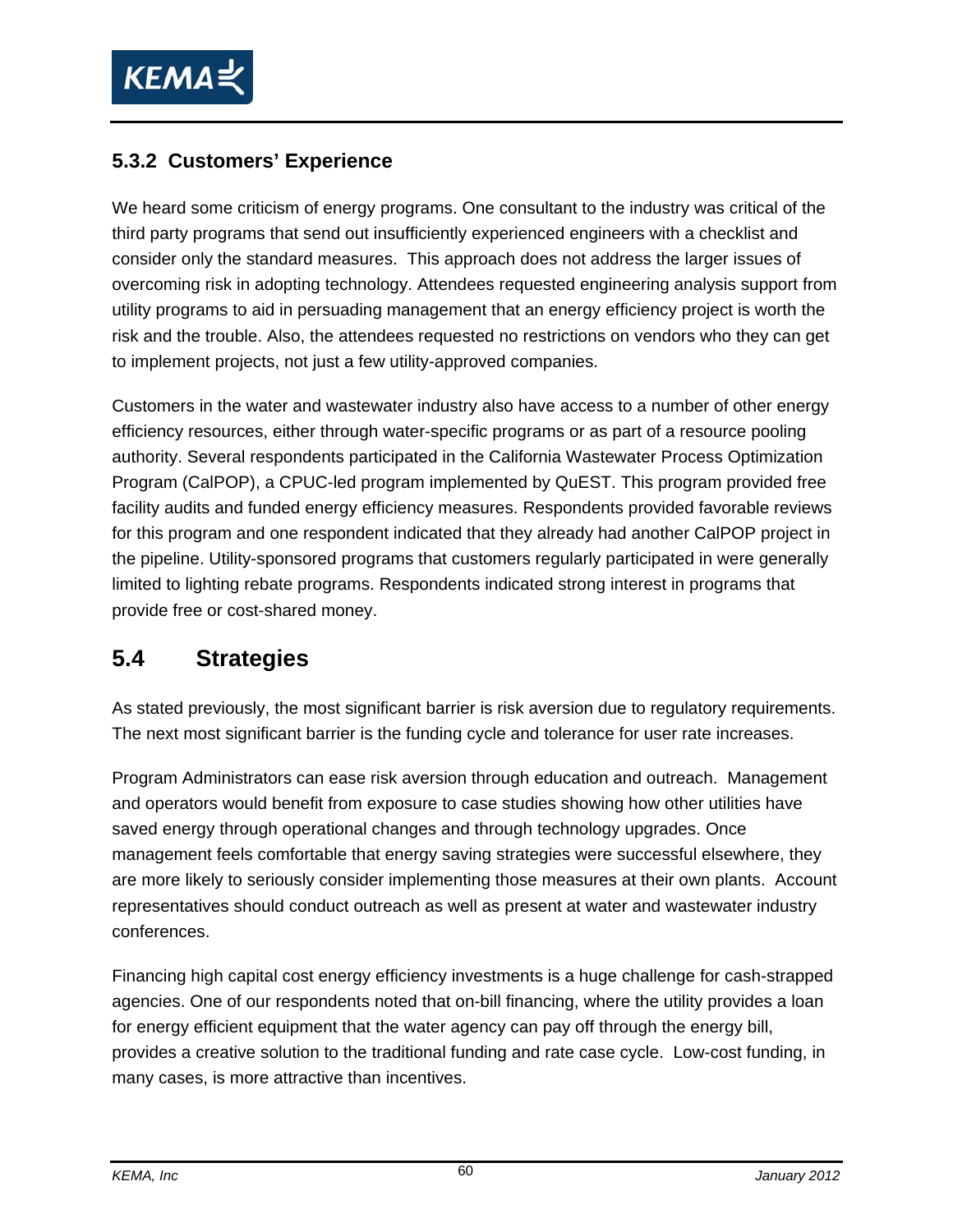

Water utilities have little incentive to prioritize energy savings given the perceived risk to not meeting water quality standards. Participants expressed a desire for utilities to engage with regulatory agencies such as, the Regional Water Quality Control Board (RWQCB) and the California Air Resources Board (CARB) to develop policy and regulatory drivers to encourage both energy efficiency and effective environmental stewardship.

Due to the unique nature of equipment and systems, custom efficiency programs are the most effective when it comes to water and wastewater utilities, and timing is the most important aspect. The energy utilities should work with the water utilities to understand their maintenance and upgrade needs far in advance. Replacement upon burnout is the best time to upgrade to efficient equipment, and standalone efficiency upgrades to capital equipment are rare.

Engaging local governments is one strategy that works to reduce the level of risk aversion. Key factors are programs that include measurement of baseline energy use, identification of energy efficiency measures that are cost-effective, and then creating a plan to measure and verify savings. According to ACEEE, the critical element to reducing risk, managing expectations and responsibilities is bringing together all levels of utility management with local government actors.50

PG&E and SCE should understand which water utilities are driven by sustainability concerns and public perception in addition to cost. For these customers, PG&E and SCE should be aggressive in promoting efficiency measures that achieve the highest energy savings. They should focus on low cost/no cost and short payback measures for water utilities with less of an environmental driver and lower tolerance of long payback periods.

<sup>&</sup>lt;sup>50</sup> American Council for an Energy Efficient Economy. 2009. Local Technical Assistance Toolkit: Energy Efficiency in Water and Wastewater Facilities. http://www.aceee.org/sector/local-policy/toolkit/water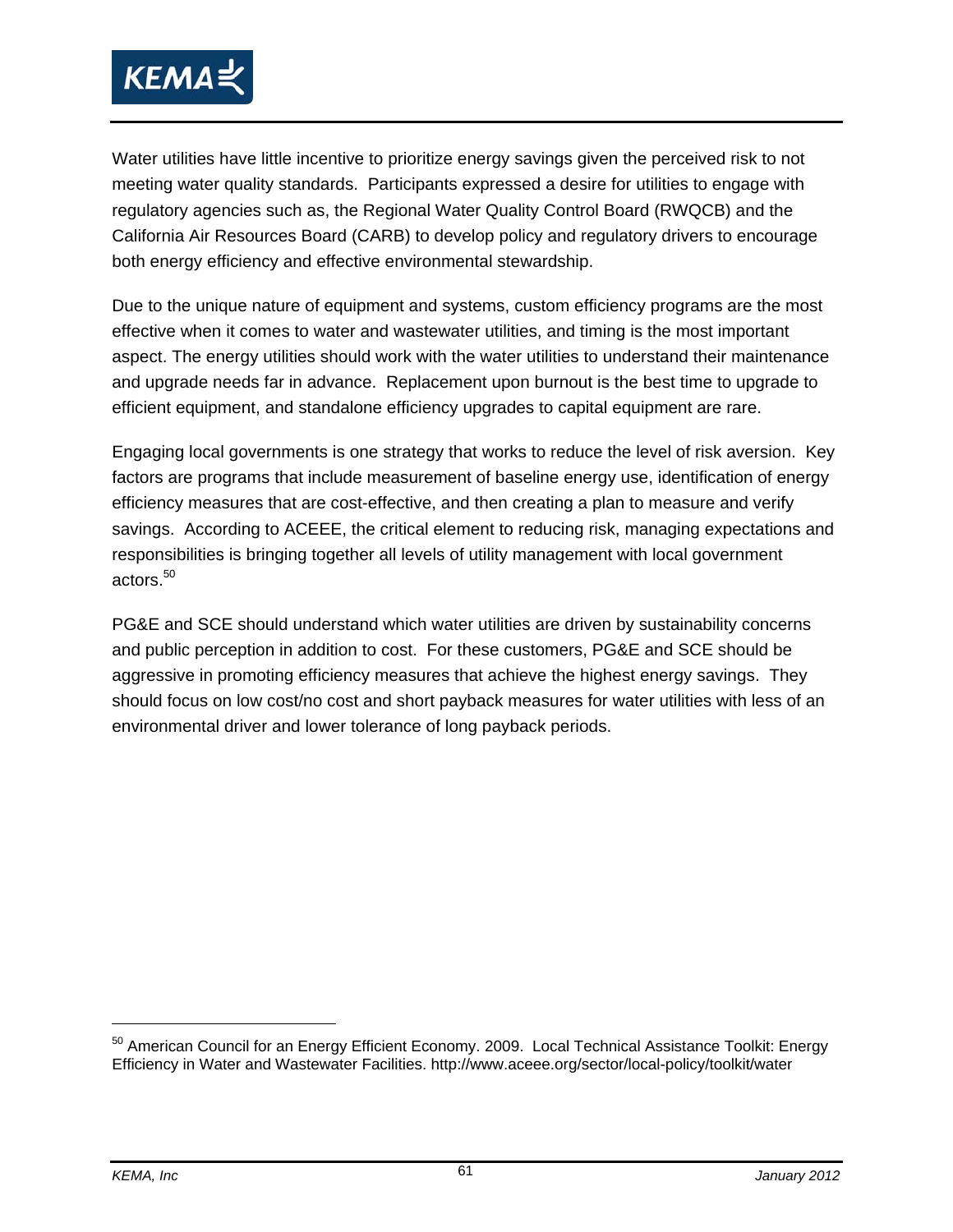

## **6. Summary of Recommendations**

This investigation has revealed that water and wastewater customers are willing to consider a more comprehensive approach to addressing their energy needs, beyond simply retrofitting equipment. Some suggested elements of that approach are presented below, and additional research focused on the feasibility of each of these recommendations would be prudent. Two key components of a successful effort are the participation of regulatory staff in the development of the options and CPUC recognition of the utilities' role in changes to a customer's policies and procedures regarding energy.

Based on our research, KEMA recommends the following next steps:

- 1. **Continue the conversation** Water and wastewater utilities are engaged and interested in promoting energy efficiency and conservation in their industry. Take advantage of the fact that water and wastewater agencies do not compete and therefore are more willing to share best practices. The conversation started by the study provides an opportunity to engage in ongoing dialogue between the electric utility and the industry. Consider information sharing workshops or webinars, ideally quarterly. Partner with trade associations such as the California Association of Sanitation Agencies. Joint white papers with trade organizations can be a powerful vehicle for moving energy efficiency forward in the industry. Although difficult to quantify the effects of the utility participation, utility representation on industry councils and working groups can have long term influence on energy-related decisions.
- 2. **Establish small group of dedicated expert account representatives** Water and wastewater utilities expressed a preference for a few dedicated experts to handle all water and wastewater accounts rather than numerous, non-expert individual customer representatives.
- 3. **Establish an incubator technology and education program** In collaboration with wastewater experts, the state should establish a dedicated research group to focus on energy savings opportunities in the water and wastewater industry. Building on the work done by EPA, NYSERDA, and others to identify best practices,  $51$  the group should

<sup>51</sup> American Council for an Energy Efficient Economy. 2009. *Local Technical Assistance Toolkit: Energy Efficiency in Water and Wastewater Facilities*. http://www.aceee.org/sector/local-policy/toolkit/water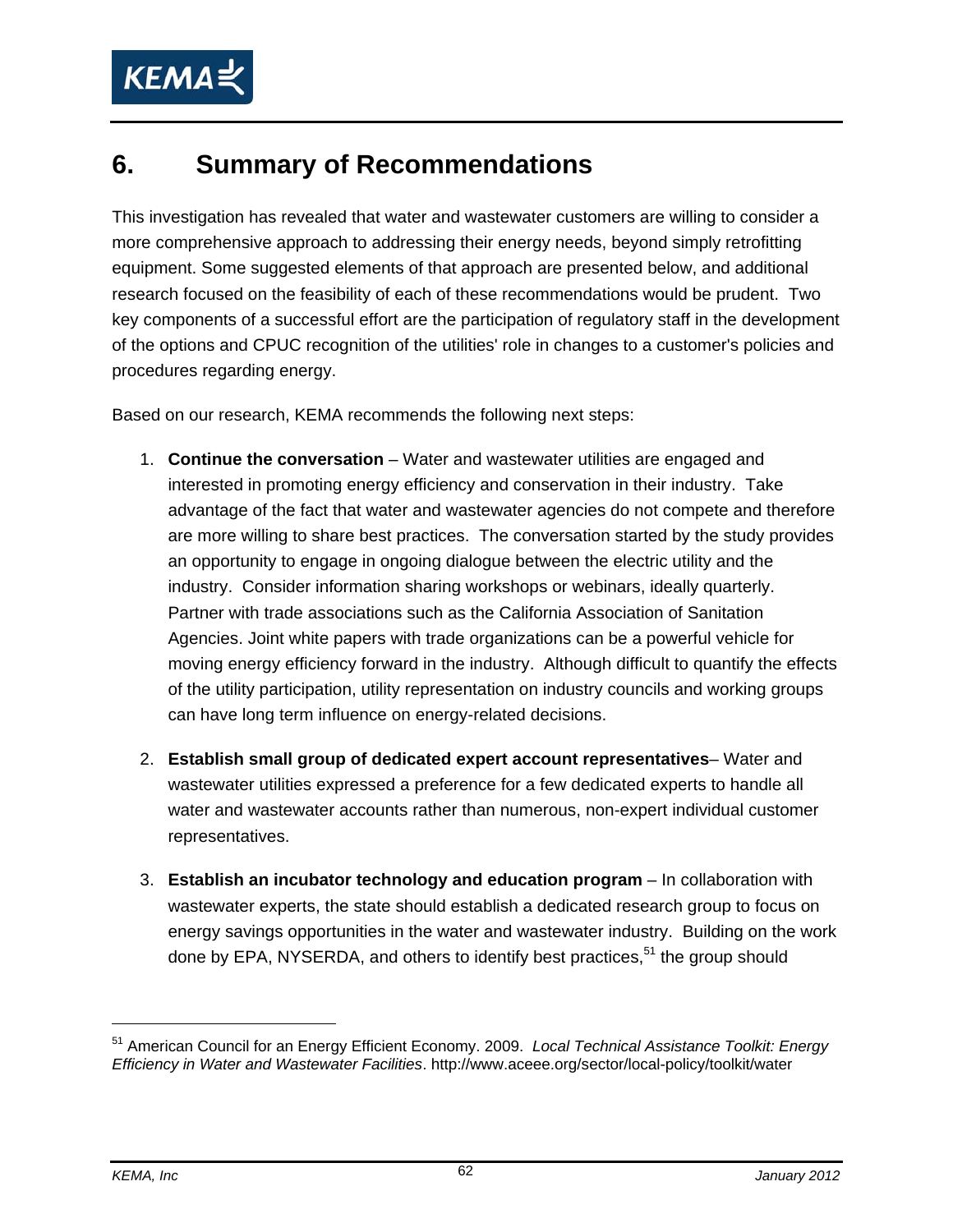

publish and road show best practices for energy management as well as sponsor research and development for new technologies.

- 4. **Consider an on-bill program, low-interest loans, or other financing options**  Previous on-bill financing programs in SCE territory have proven successful over the last twenty years, <sup>52</sup> and utilities should consider using energy efficiency program funds to provide low cost loans to water and wastewater utilities and allow them to be paid off on the monthly utility bill. Creative financing options, rather than rebates and incentives, can help overcome the funding cycle barriers.
- 5. **Focus on operations first, technology second** Significant opportunity for energy savings lies in management of water and wastewater facilities. Needlessly redundant systems are often used to minimize perceived regulatory risk. Energy utilities should work with water and wastewater utilities to identify energy wasteful practices, which are essentially no cost/low cost measures. Process changes and behavior modification without capital investment can yield significant savings. Equipment upgrades can be incorporated with behavioral opportunities when appropriate. .
- 6. **Tailor programs for small as well as larger water utilities** There are 3,200 special districts in California, most of which are water and sewer. Programs need to work for the small jurisdictions as well as the large players. Operations-focused programs are more appropriate for small players who have less access to capital.
- 7. **Understand the difference between organizations driven by environmental concerns versus organizations driven by cost savings** – More environmentally conscious water utilities will have an easier time selling high-cost high-savings measures than water utilities more concerned about rate protection.
- 8. **Identify aging infrastructure as opportunities for energy efficient equipment** Efficiency programs should focus on the equipment that requires regular maintenance and upgrades as infrastructure ages. These are the opportunities in which the case for energy efficient equipment is easiest to make. Account representatives can engage their customers to understand the timing of upgrades to capital projects and encourage working with the utility to identify opportunities for energy efficiency.

-

<sup>52</sup> SCE EnVEST program, 1992-2002, http://docs.cpuc.ca.gov/published/Final\_decision/21625-02.htm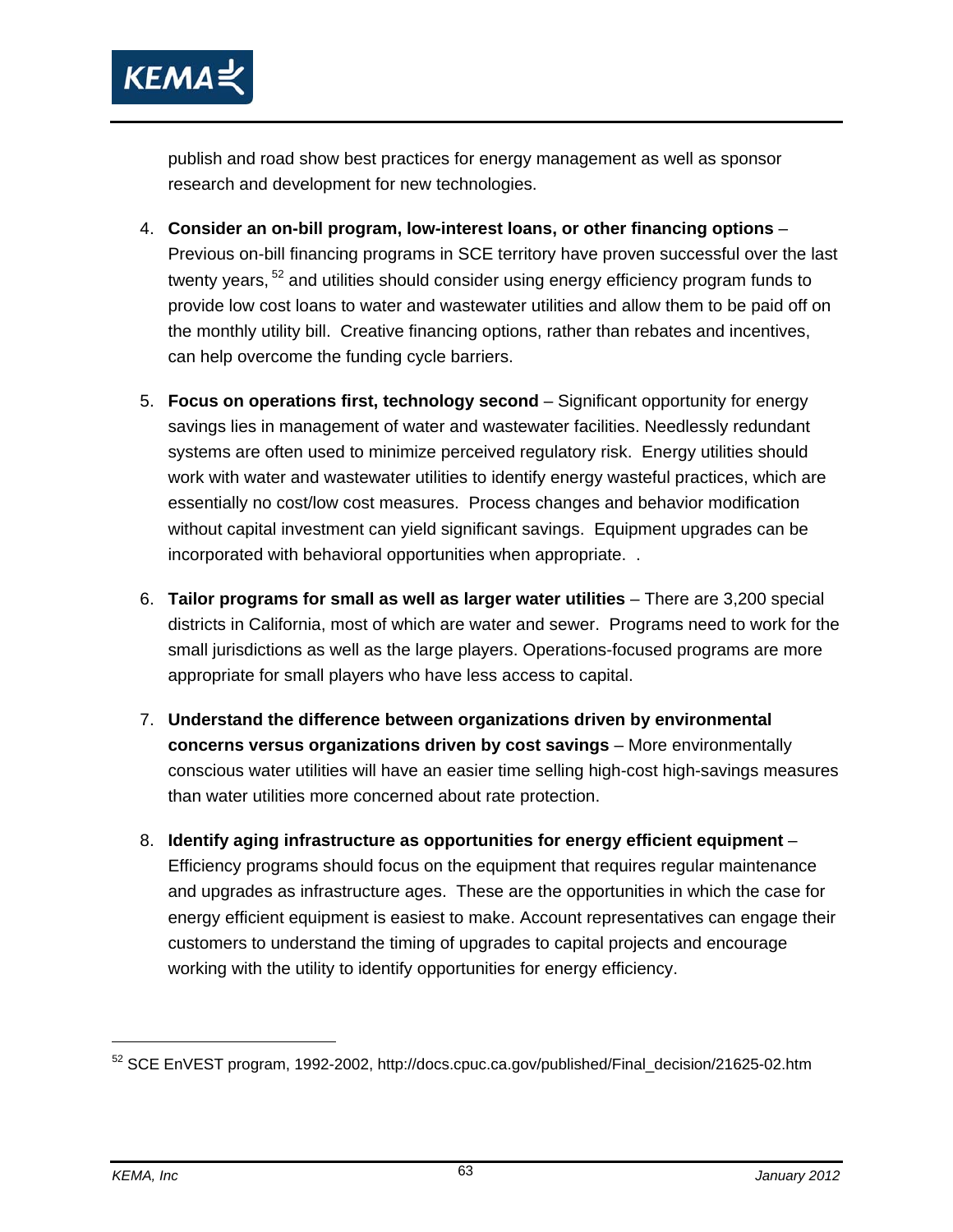

- 9. **Include Public Recognition Opportunities**. Water and wastewater utilities operate in a very public and sometimes political arena. Program offerings that provide positive public recognition of goals achieved or energy saved are valued by this sector.
- 10. **Include Energy Management System approaches**. Build on existing systems within goal-oriented organizations to engage sophisticated utilities in energy systems management approaches. A short-term, goal-based program that includes developing an action plan, baseline energy measurement, a detailed audit/technical assessment, measurement of success in meeting goals, and recognition may be successful. EPA provides a model for a Plan-Do-Check-Act process for this industry.<sup>53</sup>

<sup>53</sup> U.S. Environmental Protection Agency. 2008. *Ensuring a Sustainable Future: An Energy Management Guidebook for Water and Wastewater Utilities*. Washington, D.C., January 2008.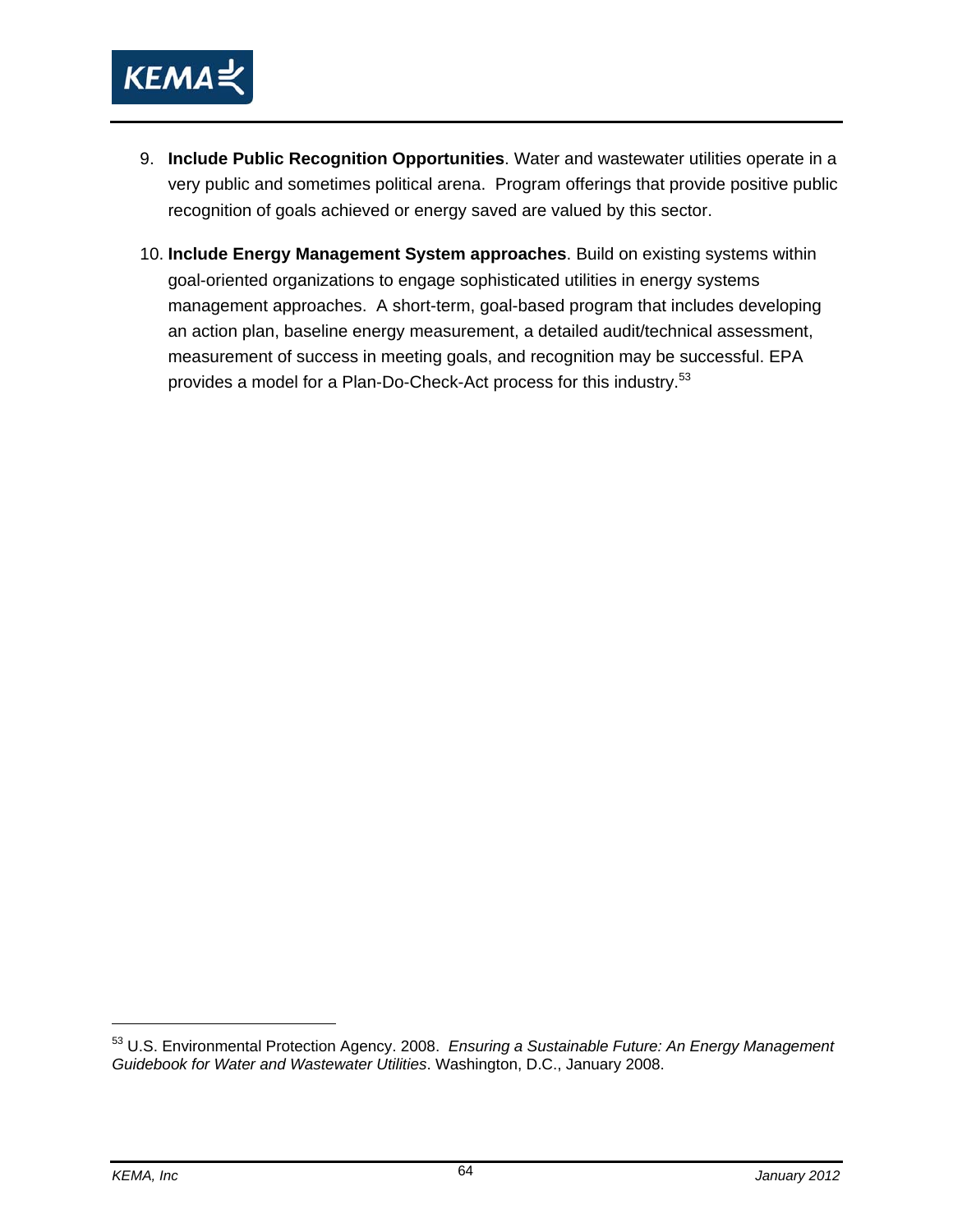

### **References**

- American Council for an Energy Efficient Economy. 2009. *Local Technical Assistance Toolkit: Energy Efficiency in Water and Wastewater Facilities*. http://www.aceee.org/sector/localpolicy/toolkit/water
- American Council for an Energy Efficient Economy. 2009. *Barriers to energy efficiency investments and energy management in the U.S. industrial sector*. October 20, 2009.
- American Council for an Energy Efficient Economy. 2009. *Trends in Industrial Energy Efficiency Programs: Today's Leaders and Directions for the Future*. September.
- American Council for an Energy Efficient Economy. 2011. National Symposium on Market Transformation. http://www.aceee.org/conferences/2011/mt/program
- Barry, J. 2007. *Watergy: Energy and Water Efficiency in Municipal Water Supply and Wastewater Treatment*. Alliance to Save Energy. Washington, D.C.
- California Energy Commission, 2005. *California's Water Energy Relationship.* California Energy Commission, CEC-700-2005-011-SF, November 2005.
- California Institute for Energy and Environment. 2009. *Behavioral Assumptions Underlying Energy Efficiency Programs for Businesses.* January 2009. http://uc-ciee.org/downloads/ba\_ee\_prog\_bus\_wp.PDF
- California Public Utilities Commission. 2011. *CA Energy Efficiency Strategic Plan, January 2011 Update*. http://www.cpuc.ca.gov/NR/rdonlyres/A54B59C2-D571-440D-9477- 3363726F573A/0/CAEnergyEfficiencyStrategicPlan\_Jan2011.PDF
- California Tax Data. 2011. *Property Tax Information, Factsheet: What is Proposition 218?* http://www.californiataxdata.com/pdf/Proposition218.PDF
- City of San Jose, Green Vision website. http://greenvision.sanjoseca.gov/RecycledWater.aspx
- Consol. 2010. *Water Use in the California Residential Home.* January 2010.
- Consortium for Energy Efficiency. 2010. *Energy Efficiency RFP Guidance for Water-Wastewater Projects*. Boston, MA http://www.cee1.org/ind/mot-sys/ww/rfp/whattoinclude.php3
- Department of Water Resources, *California Water Plan Update 2005.* Volume 1, Table 3-1. http://www.waterplan.water.ca.gov/previous/cwpu2005/index.cfm
- East Bay Municipal Utility District website. http://www.ebmud.com/about-ebmud/ourstory/district-history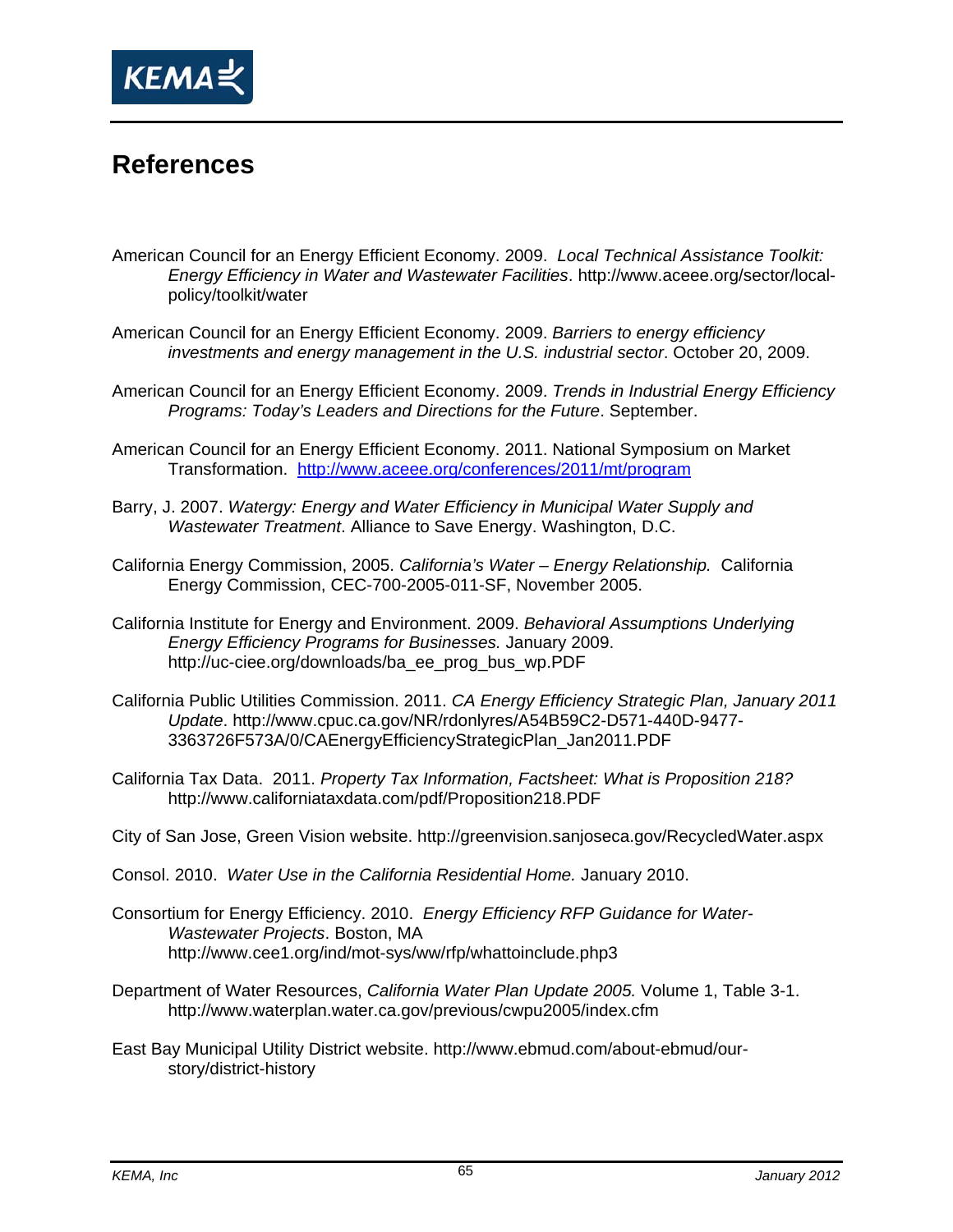

- East Bay Municipal Utility District. 2009. *East Bay Municipal Utility District 2009* [Annual Report]. http://www.ebmud.com/sites/default/files/pdfs/FY09annual10\_0.PDF
- Electric Power Research Institute. 1994. *Energy Audit Manual for Water/Wastewater Facilities.* Prepared for California Energy Commission, CR-104300.
- Electric Power Research Institute. 1996. *Water and Wastewater Industries: Characteristics and Energy Management Opportunities*, CR-106941, September 1996.
- First Research 2009. *Industry Profile Water and Sewer Utilities*. http://www.firstresearch.com/Industry-Research/Water-and-Sewer-Utilities.html
- Hoovers website, Black & Veatch Corporation. http://www.hoovers.com/company/Black\_\_Veatch\_Corporation/ctftif-1.html
- Horvath, A., Price, L., de la Rue du Can, S. and H. Lu, 2010. *Evaluation of Efficiency Activities in the Industrial Sector Undertaken in Response to Greenhouse Gas Emission Reduction Target.* Berkeley, CA: Lawrence Berkeley National Laboratory (LBNL-3551E).
- IBIS World. 2009. *Industry Report: Sewage Treatment Facilities in the US: 22132*
- IBIS World. 2009. *Industry Report: Water Supply & Irrigation Systems in the US: 22131*
- KEMA and Lawrence Berkeley National Laboratory, 2005. *California Statewide Industrial Sector Energy Efficiency Potential Study - Draft Report.* Prepared for Pacific Gas and Electric Company.
- KEMA. 2008. *Strategic Industrial Report for PG&E.*
- Klein, G. 2005. *California's Water Energy Relationship.* California Energy Commission, CEC-700-2005-011-SF, November 2005. http://eec.ucdavis.edu/events/documents/water-energy\_cec\_california\_water-energyrelationship.PDF
- Lekov, A. L. Thompson, A. McKane, K.Song, M.A.Piette. 2009. *Opportunities for Energy Efficiency and Open Automated Demand Response in Wastewater Treatment Facilities in California*. April. Environmental Energy Technologies Division, Lawrence Berkeley National Laboratory. http://drrc.lbl.gov/system/files/lbnl-2572e.PDF
- McKane, A. 2011. "Piloting Energy Management Standards for the U.S and the Globe." (Presentation at the ACEEE Market Transformation Conference) http://www.aceee.org/conferences/2011/mt/program
- McKinsey & Co. 2009. *Unlocking Energy Efficiency in the U.S. Economy.* July. http://www.mckinsey.com/clientservice/electricpowernaturalgas/downloads/US\_energy\_ efficiency\_exc\_summary.PDF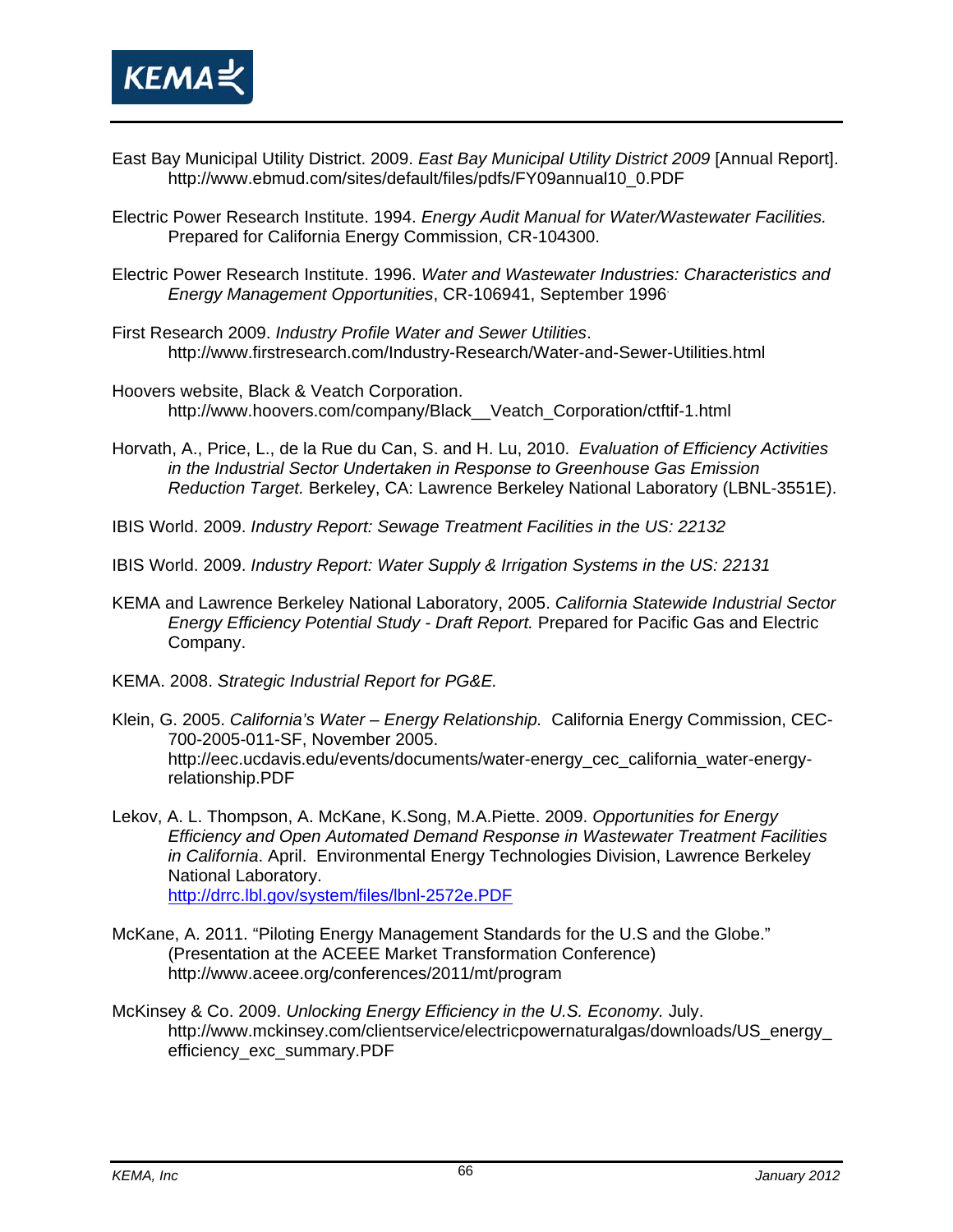

- Nadel, S. 2011. *Program Introduction*. (Presentation, ACEEE 2011 National Symposium on Market Transformation, Washington DC, April 10–12, 2011). http://www.aceee.org/files/pdf/conferences/mt/2011/Introduction%20- %20Steve%20Nadel.PDF
- National Academy of Sciences. 2010. *Real Prospects for Energy Efficiency in the United States*. National Academies Press.
- Navigant. 2010. *Kaizen Blitz Pilot, Report 1*. Prepared for Energy Trust of Oregon. http://www.affiliatedrecon.com/studies/OR/Energy\_Trust/General/ETO-Kaizen-Blitz-Pilot.PDF
- New York State Energy Research and Development Authority. 2010. *Water & Wastewater Energy Management Best Practices Handbook*.
- Northwest Energy Efficiency Alliance. 2011. *Continuous Improvement for Industry.* February 2011. http://www.energyimprovement.org/index.html
- Oro Loma Sanitary District 2011. Sewage Treatment Diagram http://www.oroloma.org/sewer/treatment/diagram/index.html
- Pacific Institute for Studies in Development, Environment, and Security. 2001. *Economic Evaluation of the Cadiz Groundwater Storage and Dry Year Supply Project, Metropolitan Water District of Southern California*. July 2001. http://www.pacinst.org/reports/cadiz/cadiz.PDf
- PBS News Hour. *Californians Move to 'Toilet-to-Tap' Water Recycling*. Posted February 11, 2008. http://www.pbs.org/newshour/extra/features/us/jan-june08/water\_2-11.html
- Puget Sound Energy. *2010 Business Energy Management, Resource Conservation Manager Program*. February 2010. http://www.pse.com/savingsandenergycenter/ForBusinesses/Documents/3462\_RCM.PD F
- Quantec. 2005. *Energy Efficient Local Government Programs: 2003 Evaluation*. January 16, 2005.
- Quinn, Jim. 2009. *Introduction to the Industrial Technologies Program*. Save Energy Now Series Webinar. January 15. http://www1.eere.energy.gov/industry/pdfs/webcast\_2009-0115\_introtoitp.PDF
- Raucher, Bob. Stratus Consulting. 2004. "Affordability of Water Service: What does it mean? How is it Measured? Why does it matter?" (Presentation to EFAB Affordability Workshop. August 18, 2004.)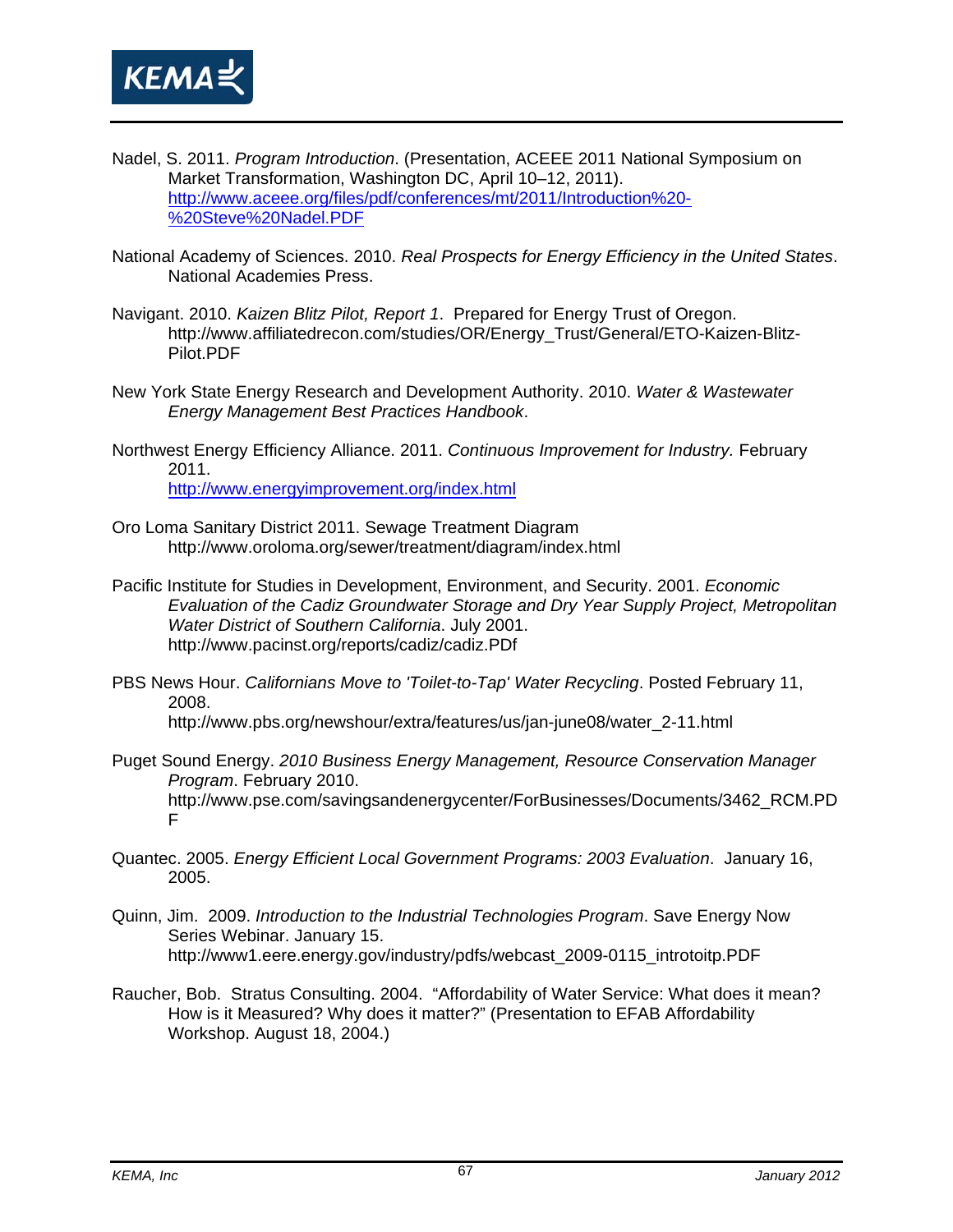

- Savitz, et al. 2009. *DOE Industrial Technologies Program 2008 Peer Review*. http://www1.eere.energy.gov/industry/about/pdfs/itp\_peerreview\_report2008.PDf
- SBW Consulting, 2006. *Municipal Water Treatment Plant Energy Baseline Study.* Pacific Gas and Electric Company, August 2006. http://www.pge.com/includes/docs/pdfs/mybusiness/energysavingsrebates/incentivesbyi ndustry/wastewater/watertreatmentbaselinestudyreport.PDF
- SCE EnVEST program, 1992-2002, http://docs.cpuc.ca.gov/published/Final\_decision/21625- 02.htm
- Standard & Poors. 2009. *Industry Surveys: Environmental and Waste Management.* New York, NY.
- Sullivan, M. 2009. *Behavioral Assumptions Underlying Energy Efficiency Programs for Businesses*. California Institute for Energy and Environment. January 2009. http://uc-ciee.org/downloads/ba\_ee\_prog\_bus\_wp.PDF
- Superior Energy Performance<sup>cm</sup> Certification Protocol, November 2011. http://www.superiorenergyperformance.net/pdfs/SEP\_Cert\_Framework.PDF
- Taylor, M. 2011. "Letter to Honorable Dan Hogue, California Legislative Analysts Office." May 13, 2011. http://www.lao.ca.gov/reports/2010/rsrc/ab32\_logue/ab32\_logue\_051310.PDF
- Thomson Reuters Point Carbon. 2011. *California Emissions in 2010 Down by 11%.* August http://www.pointcarbon.com/aboutus/pressroom/1.1564622
- U. S. Council for Energy-Efficient Manufacturing. 2010. *Superior Energy Performance*. http://www.superiorenergyperformance.net/pdfs/SEP\_Cert\_Framework.PDF
- U.S. Census Bureau, 2008. *Energy Consumption by End Use Sector*. http://www.census.gov/compendia/statab/2010/tables/10s0892.xls
- U.S. Department of Energy, Energy Efficiency and Renewable Energy, State and Regional Partnerships. 2011. http://www1.eere.energy.gov/industry/states/state\_activities/map\_new.asp?stid=CA
- U.S. Department of Energy, Energy Efficiency and Renewable Energy 2010. *Energy Technology Solutions. Public-Private Partnerships Transforming Industry.* http://www1.eere.energy.gov/industry/pdfs/itp\_successes.PDF
- U.S. Department of Energy, Energy Efficiency and Renewable Energy, Industrial Technologies Program. 2003. "Neville Chemical Company: Management Pursues Five Projects Following Plant-Wide Energy-Efficiency Assessment." *Chemicals: Best Practices Plant-Wide Assessment Case Study.* DOE/GO-102003-1666. July 2003. http://www1.eere.energy.gov/industry/bestpractices/pdfs/ch\_cs\_neville\_chemical\_compa ny.PDF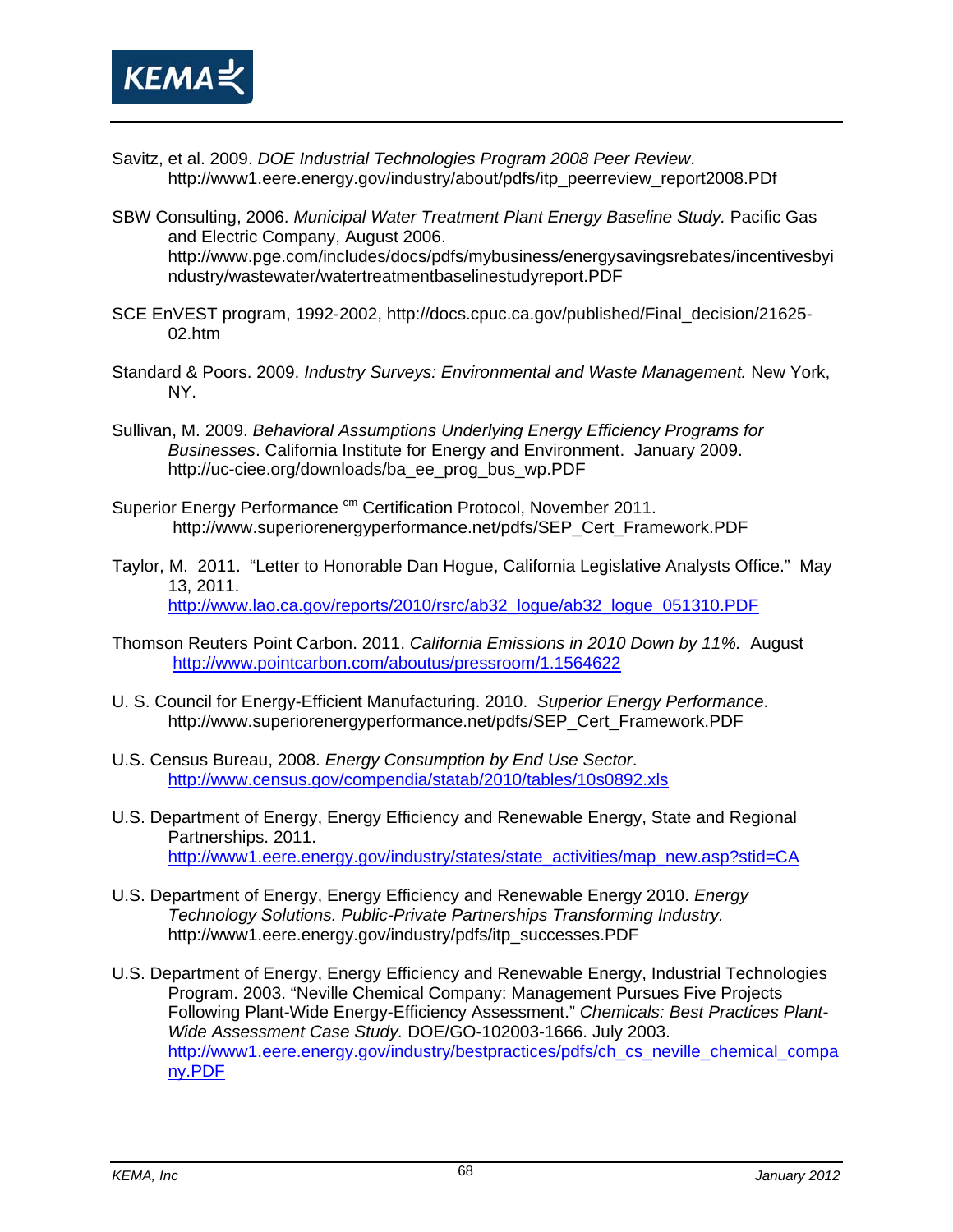

- U.S. Department of Energy, Energy Efficiency and Renewable Energy, Industrial Technologies Program. 2002. *Combined Heat & Power: Cost Reduction Strategies*. Factsheet, January 2002. http://www1.eere.energy.gov/industry/glass/pdfs/chp.PDF
- U.S. Department of Energy. 2002. Industrial Technologies Program, Combined Heat and Power, Cost Reduction Strategies. http://www1.eere.energy.gov/industry/glass/pdfs/chp.PDF
- U.S. Department of Energy. 2008. *Combined Heat and Power: Effective Solutions for a Sustainable Future*. Prepared by Oak Ridge National Laboratory, ORNL/TM-2008/224, December 2008.
- U.S. Department of Energy. 2010. Industrial Technologies Program, Manufacturing Energy and Carbon Footprint. http://www1.eere.energy.gov/industry/pdfs/glass\_footprint.PDF
- U.S. Department of Energy. 2011. *State Energy Consumption Estimates 1960 through 2009*. DOE/EIA-0214(2009). June 2011. http://205.254.135.7/state/seds/sep\_use/notes/use\_print2009.PDF
- U.S. Environmental Protection Agency, 2010. *Evaluation of Energy Conservation Measures for Wastewater Plants .* Washington, D.C.
- U.S. Environmental Protection Agency. 2002. *The Clean Water and Drinking Water Infrastructure Gap Analysis*. Office of Water, EPA-816-R-02-020. September 2002. http://www.epa.gov/ogwdw/gapreport.PDF
- U.S. Environmental Protection Agency. 2006. *FACTOIDS: Drinking Water and Ground Water Statistics for 2005*. Office of Water, EPA 816-K-03-001. December 2006. http://www.epa.gov/ogwdw/databases/pdfs/statistics\_data\_factoids\_2005.PDF
- U.S. Environmental Protection Agency. 2008. *Ensuring a Sustainable Future: An Energy Management Guidebook for Water and Wastewater Utilities*. Washington, D.C., January 2008.
- U.S. Environmental Protection Agency. 2009. *Clean Energy Lead by Example Guide: Strategies, Resources, and Action Steps for State Program.* Washington, D.C.
- U.S. Environmental Protection Agency. 2009. EPA's Clean Energy-Environment Tech Forum, Clean Energy Opportunities in Water and Wastewater Treatment Facilities. January 15. http://www.epa.gov/statelocalclimate/documents/pdf/background\_paper\_wastewater\_1- 15-2009.pdf
- U.S. Environmental Protection Agency. 2010. *ENERGY STAR for Wastewater Plants and Drinking Water Systems http://www.energystar.gov/index.cfm?c=water.wastewater\_drinking\_water*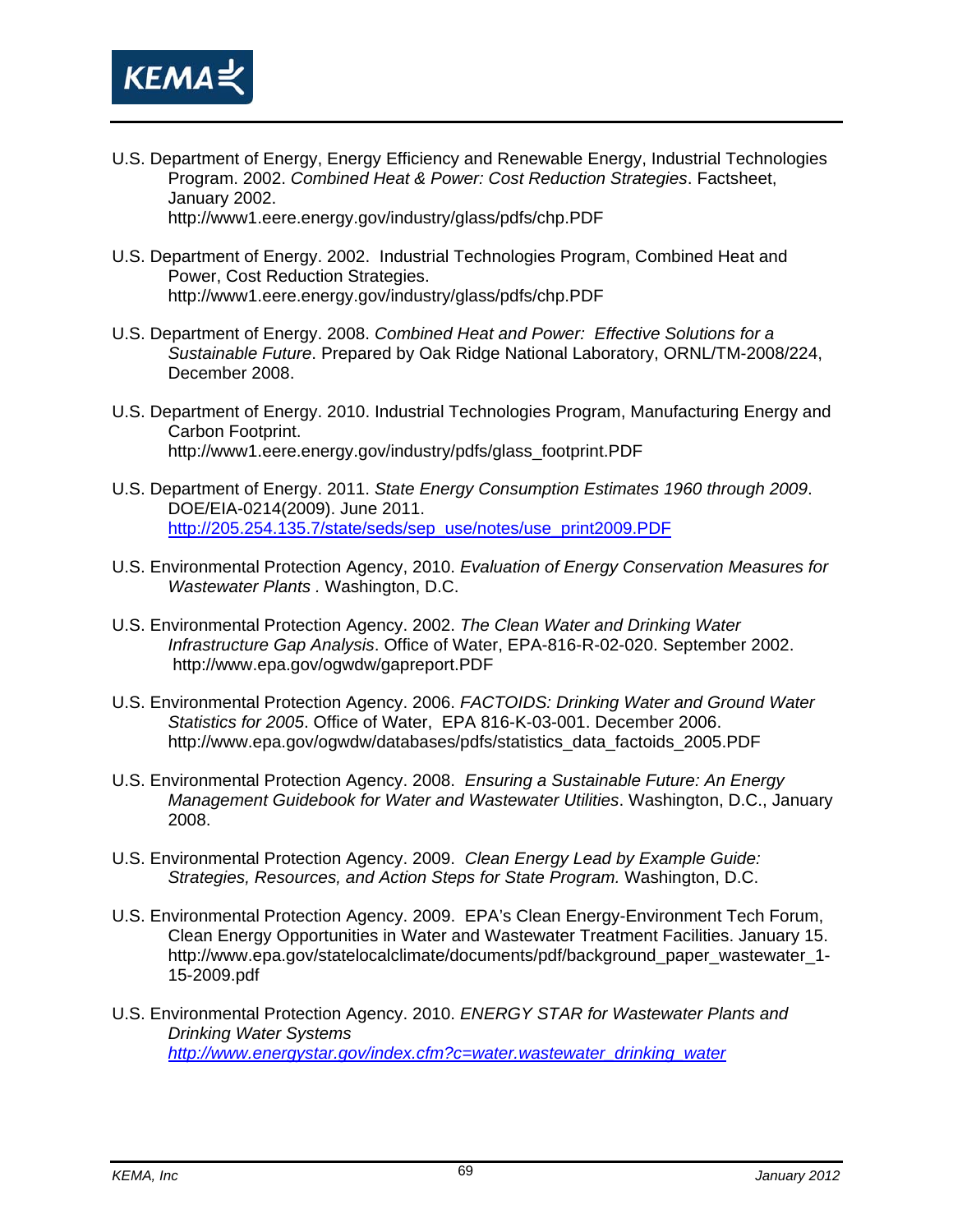

- U.S. National Academy of Sciences. 2010. *Real Prospects for Energy Efficiency in the United States*. Washington, D.C.
- Wallis, M., M Ambrose, C. Chan. 2008. *Climate change: charting a water course in an uncertain future.* American Water Works Association Journal 100:6, June 2008. http://www.ebmud.com/sites/default/files/pdfs/Journal-06-08\_0.PDF
- Wisconsin Focus on Energy. 2011. *Practical Energy Management.* http://www.wifocusonenergy.com/page.jsp?pageId=368
- XENERGY. 1998. *United States Industrial Electric Motor Systems Market Opportunities Assessment.* Prepared for the U.S. Department of Energy's Office of Industrial Technology and Oak Ridge National Laboratory. December 1998.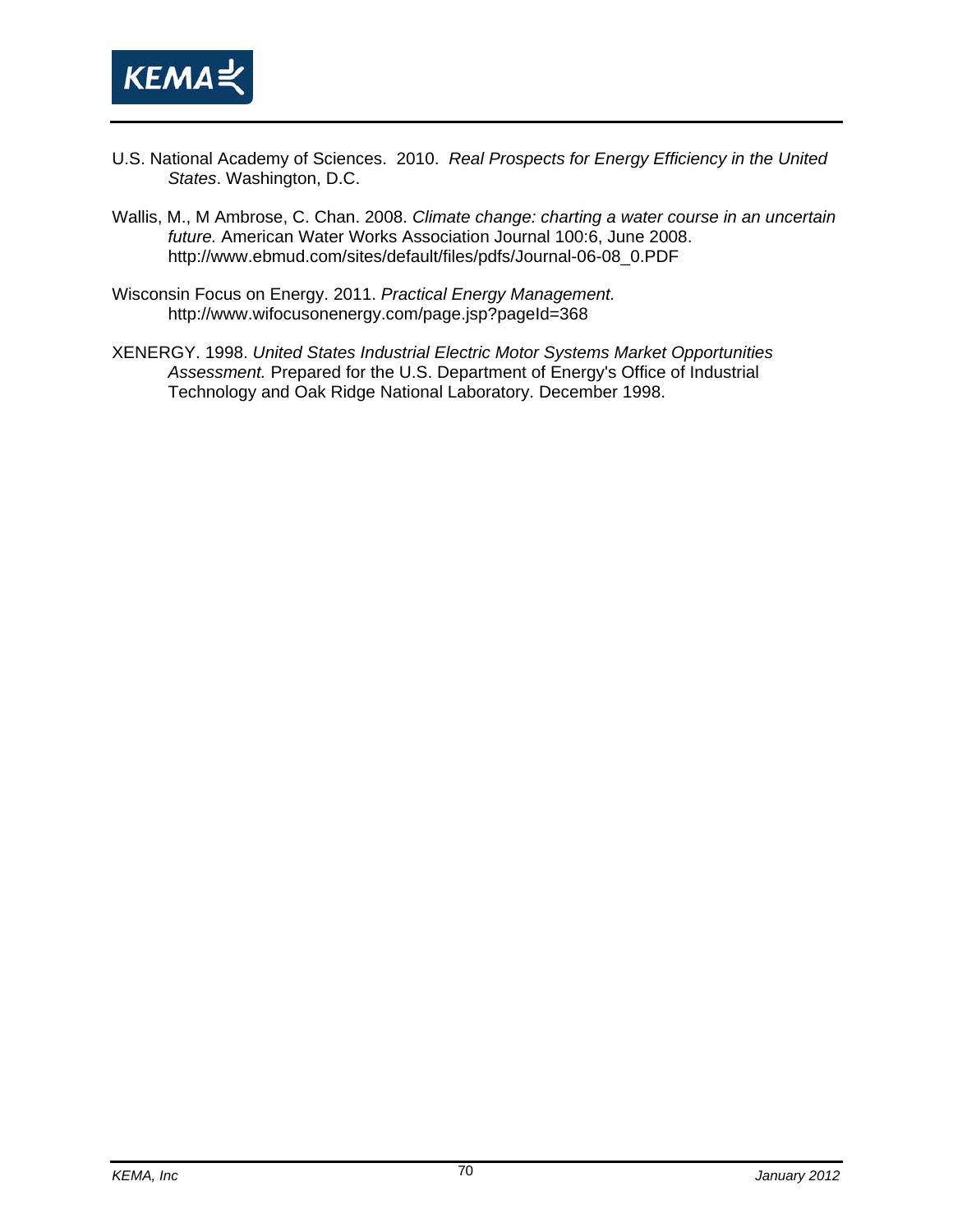

# **A. Customer Interview Guide**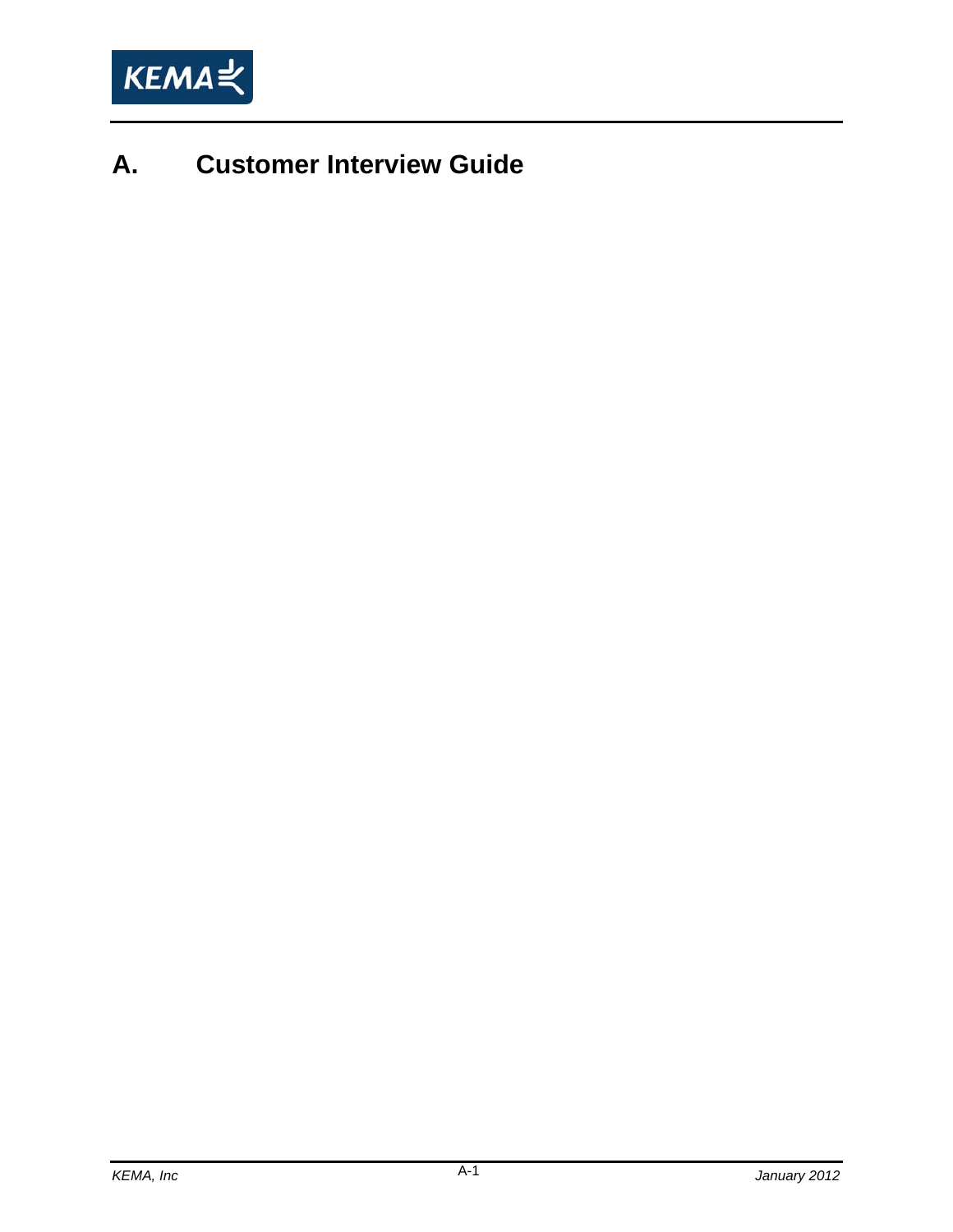

Strategic Industrial Research Water and Wastewater Industry Customer Interview Guide PG&E/SCE

Hello. My name is [Interviewer Name] calling from KEMA Inc., an energy consulting firm. Your utility [Pacific Gas & Electric or Southern California Edison] has hired my company to conduct research to improve their industrial energy efficiency programs in the [name of sector] industrial sector. We have identified you as someone knowledgeable about decision regarding energy efficiency and participation in utility efficiency programs. Is this correct? [If no, ask for a colleague referral. If so, start the interview questions below.]

First, I'd like to ask you about what drives decision-making in energy efficiency first, then ask about your thoughts on your utility's energy efficiency programs. Your responses are confidential. This interview will take approximately 30 minutes.

What Drives Energy Efficiency Decision‐Making?

- 1. What does energy efficiency mean to your organization?
- 2. On a scale of one to ten, with one being the highest and ten the lowest, how would you describe your organization's commitment to implementing energy efficiency practices or investments? (where 1 = your company has taken all or nearly all cost‐effective actions to reduce energy costs, or invests heavily in energy efficiency)
- *3.* Where does energy rank in terms of the priorities in your business operations? (Not at all a priority, low priority, medium priority, high priority, very high priority)
	- a. Please explain why you give it that ranking? (i.e., need energy reliability for production/will pay any costs; energy costs in top 10 operating costs/huge impact on variable costs; or both?)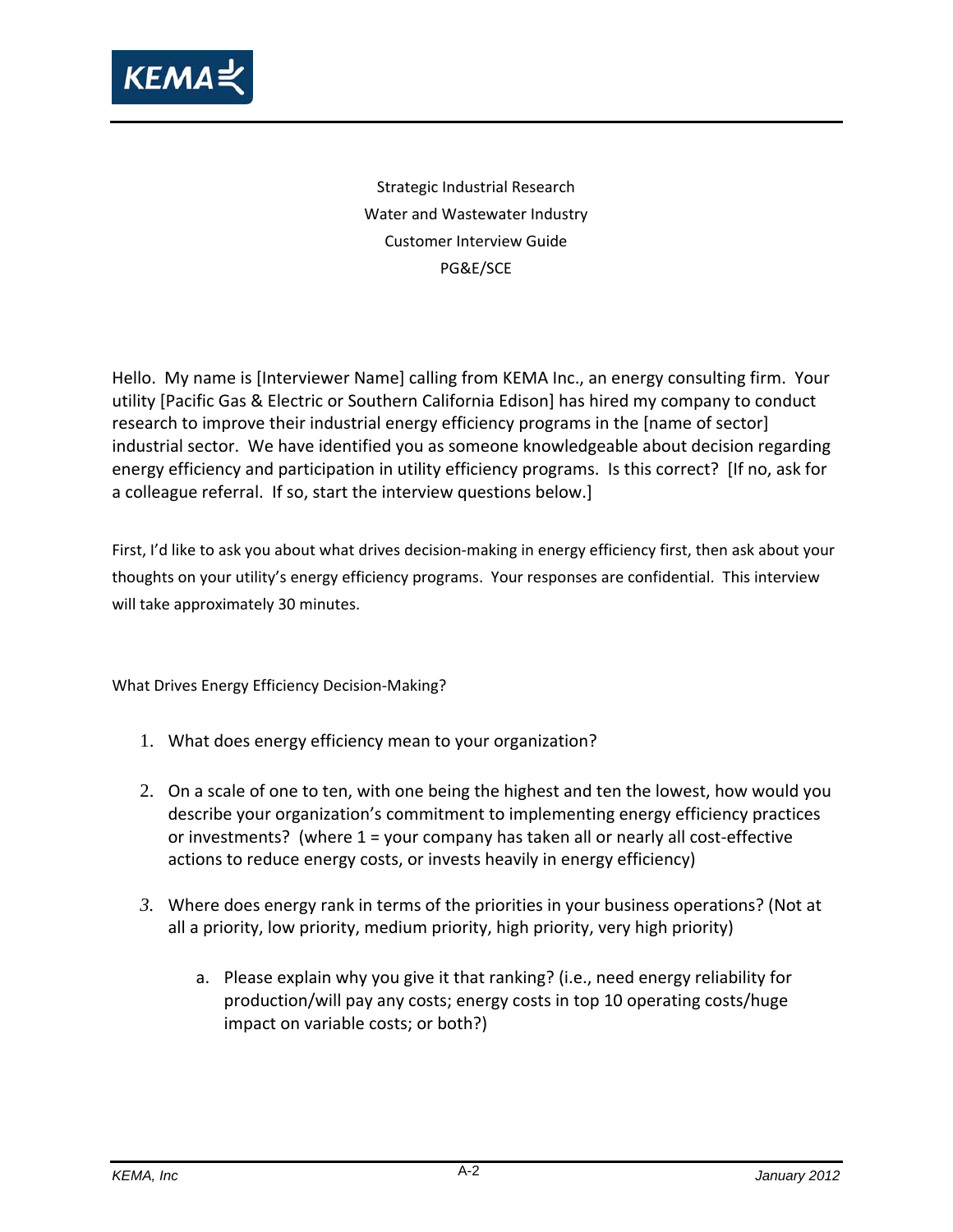

- 4. What are the primary energy efficiency improvements that you company intends to make or would like to make over the next 2‐5 years? 5‐10 years?
- 5. How does your utility acquire capital for investment? What does the appropriation cycle look like? What are the challenges involved with access to capital? How can the utility help with those barriers?
- 6. How short of a payback does your organization require to invest in energy efficient measures?
- 7. What other barriers are there to investment in energy efficiency in the Water/Wastewater industries? (What are the key differences between water and wastewater? Does it vary by region?)

Utility Programs: Communications

- 1. Please describe the typical process at your organization, from how you hear about energy efficiency programs offered by your utility to the final decision to participate or not. Who is involved? Who needs to participate in the decision-making process?
- 2. How do you gather the necessary knowledge about utility energy efficiency programs that allow you to make an informed decision?

Utility Programs: Experience

- 1. Do you feel you utility offers energy efficiency and/or energy management programs that address your important energy concerns? If no, what is missing?
- 2. Has your company participated in any recent (past 2 3 years) utility sponsored energy efficiency program? Which ones?

If no,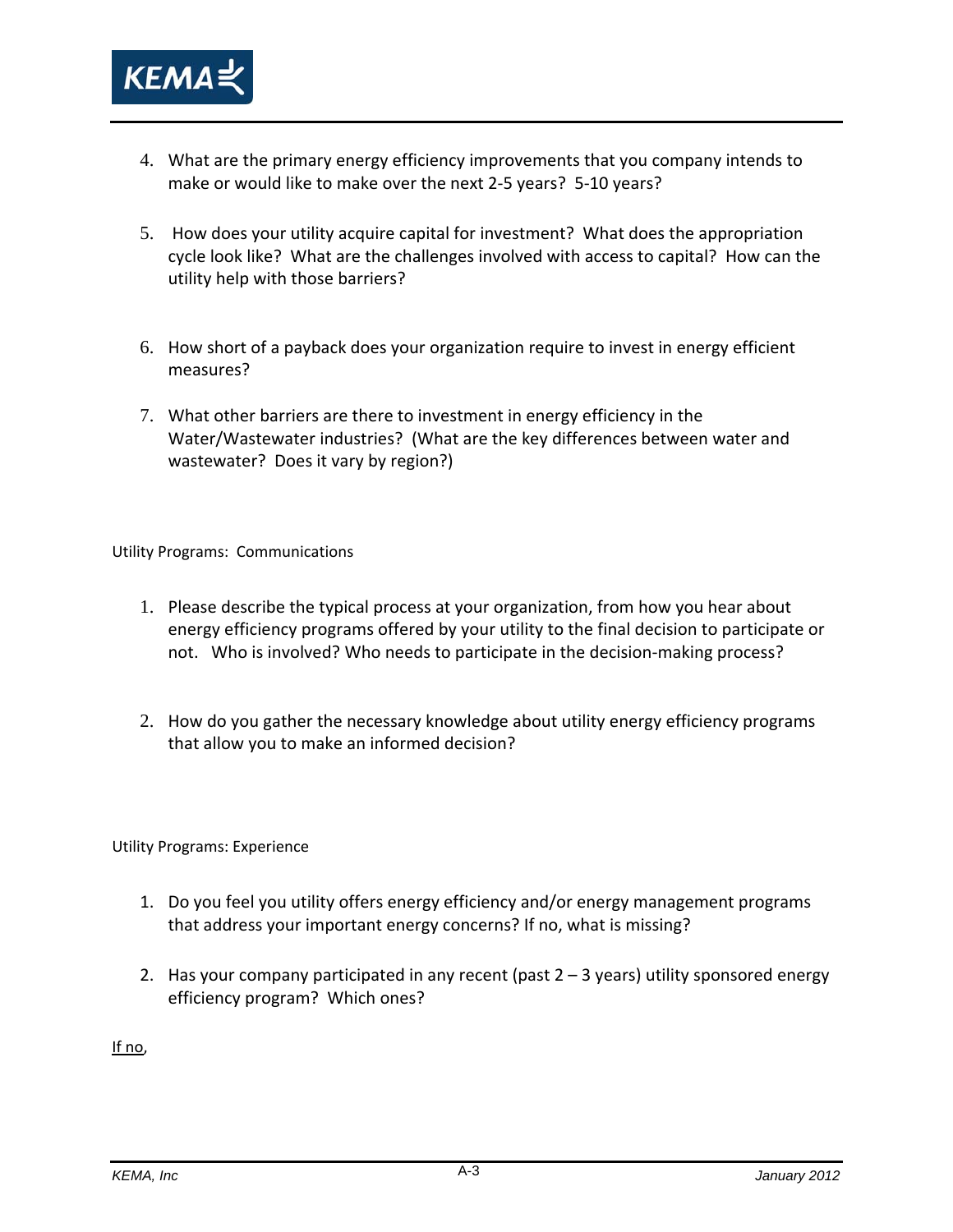

3.a. What factors have contributed the most to your decision not to participate in an energy efficiency program?

3.b. What would encourage you to participate? (i.e. different type of program offerings; better/more communication about program opportunities; business need; etc.) [then skip to question 4]

#### If yes,

3.c. What is the most effective and beneficial energy efficiency program you have participated in? Which organization sponsored it? Please explain what you found beneficial.

3.d. What key factors led to your company's decision to participate (i.e., how did you learn about the program, who at your company spearheaded the decision to participate?)

- 3.e. Did participating meet your expectations? If yes, how? If not, why not?
- 3.f. What aspects of the program could be improved?
- 3.g. Would you participate in this program again? Why or why not?
- 3. In the future, what type of utility sponsored program(s) are you most likely to participate? Least likely? Has this shifted over time? If so, why?
- 4. For future programs, what are your expectations in working with [PG&E/SCE] on Energy Efficiency Projects?
- 5. What does PG&E/SCE need to do to help your organization increase investment in energy efficient technologies and practices?

Would you mind if I contacted you again as needed?

Thank you for your participation.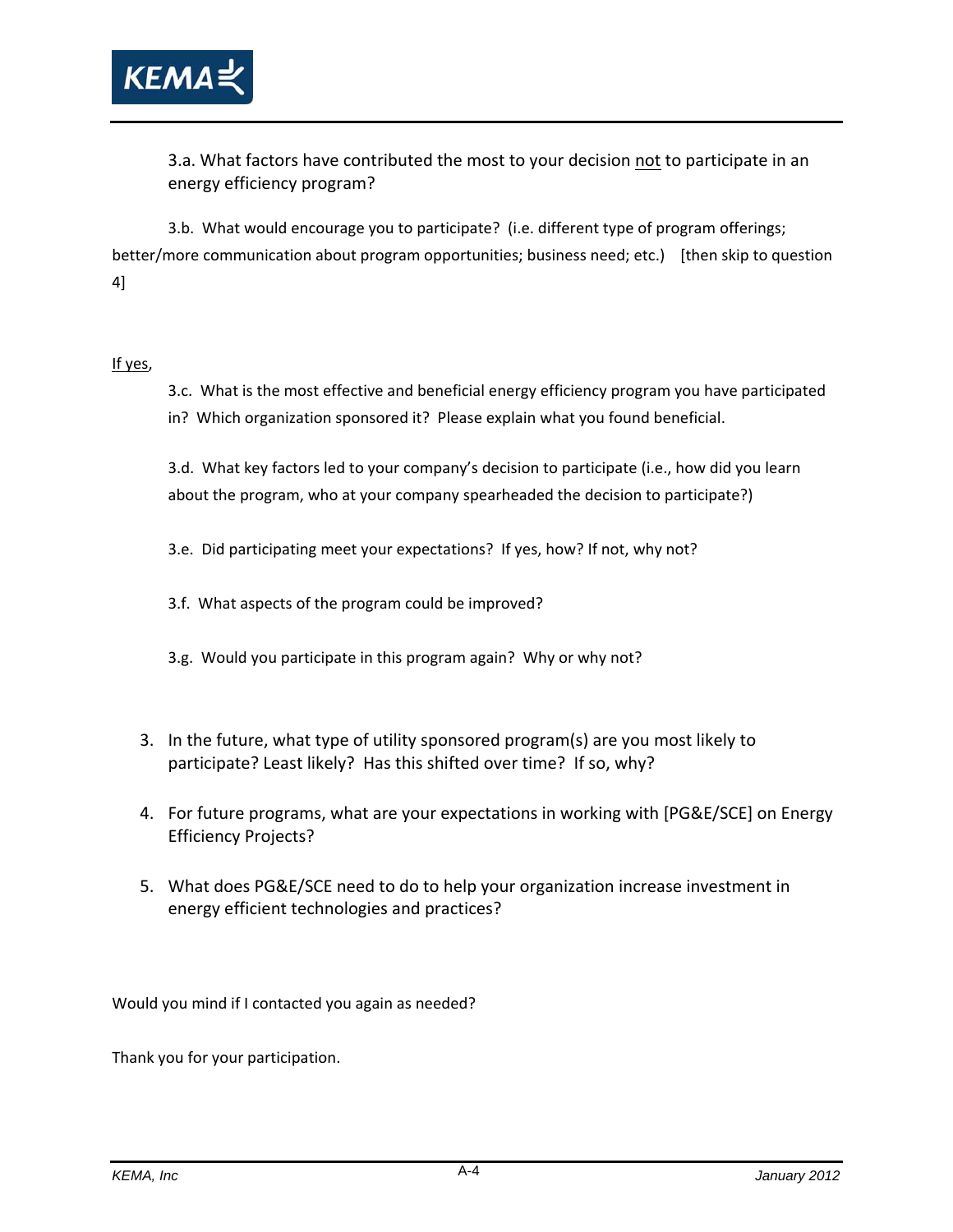

# **B. Leader Forum Guide**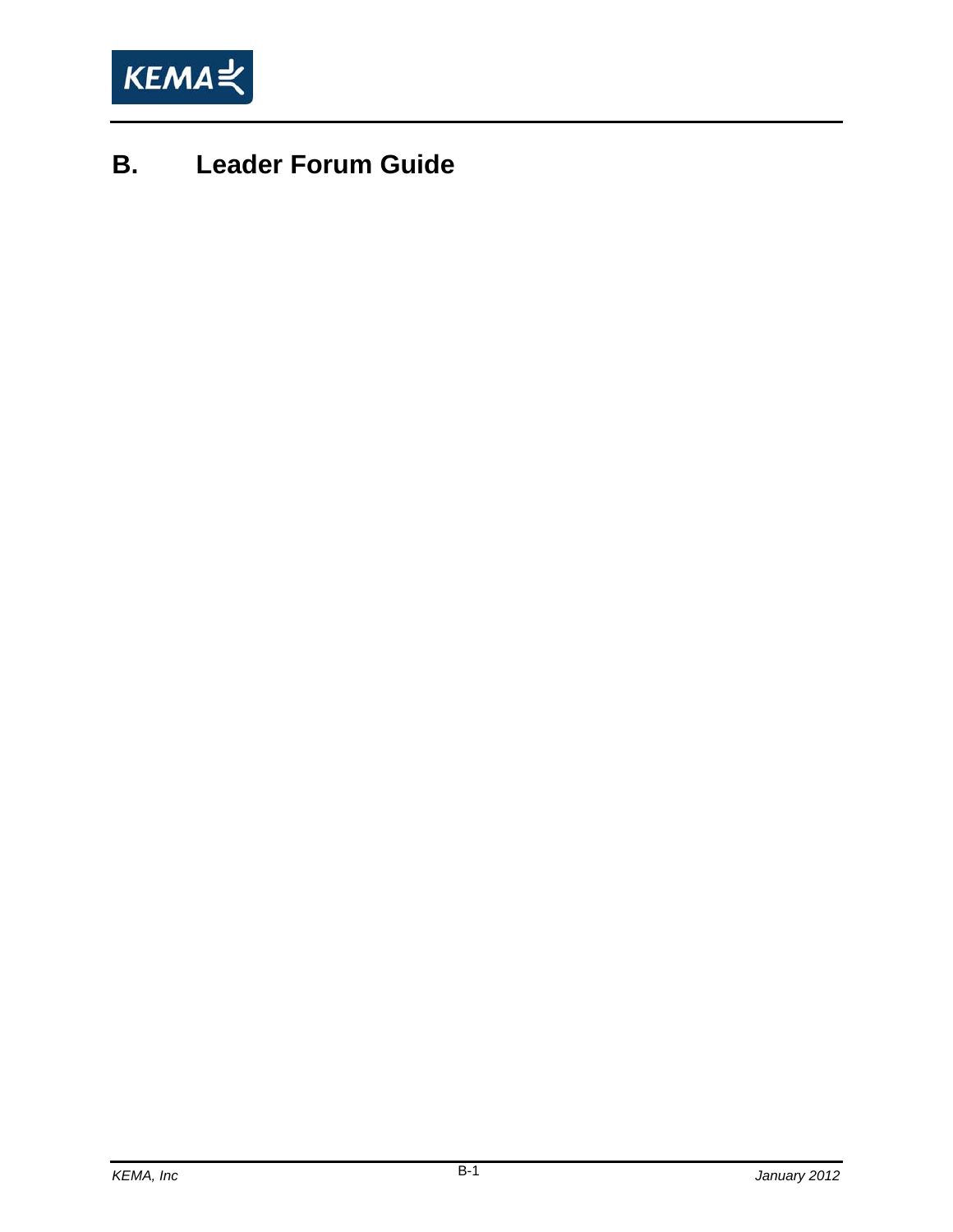

## **Water Wastewater Industrial Research Forums: Question Set**

Introduction:

- Introduce KEMA
- Go over the project and the objectives
- Go around the room for introductions: Tell us about your job. How do you contribute to the decisions around energy in your organization?

#### **Section 1: What drives decision-making for energy? Who initiates ideas for projects?**

How does energy fit in with key priorities in your industry? (**For KEMA forum leader: list priorities identified in each report here and prompt discussion as required. Typically, priorities are safety, quality, meeting regulations, cost, competition, suppliers.)** 

- 1. Where does energy rank in the management and operations of your business? Would your senior management and/or board of directors agree with this ranking of importance?
	- a. In your knowledge of the industry, is energy efficiency an integral part of strategic planning and risk assessment? Why or why not? If yes, in what ways? If not, what are other factors that are more important?
	- b. Generally speaking, what proportion are energy costs relative to your operating costs? Do you see this proportion increasing in the future? By how much?
- 2. How have energy use patterns changed over the past 10 years? What drives the growth of energy use?
- 3. What drives investment in energy efficiency in the water and wastewater industries? What are the key differences between them?
- 4. What are the main opportunities for water and wastewater treatment organizations to save energy?
	- a. Behavioral, operations? (i.e., Smart Mfr. use of sensors, controls to optimize all operations including EE)
	- b. Equipment upgrades?
- 5. What are the primary barriers to adoption of these opportunities?
- 6. Regarding capital and maintenance investments at your organization? (i.e. major capital projects of any type, including mid-sized retrofits)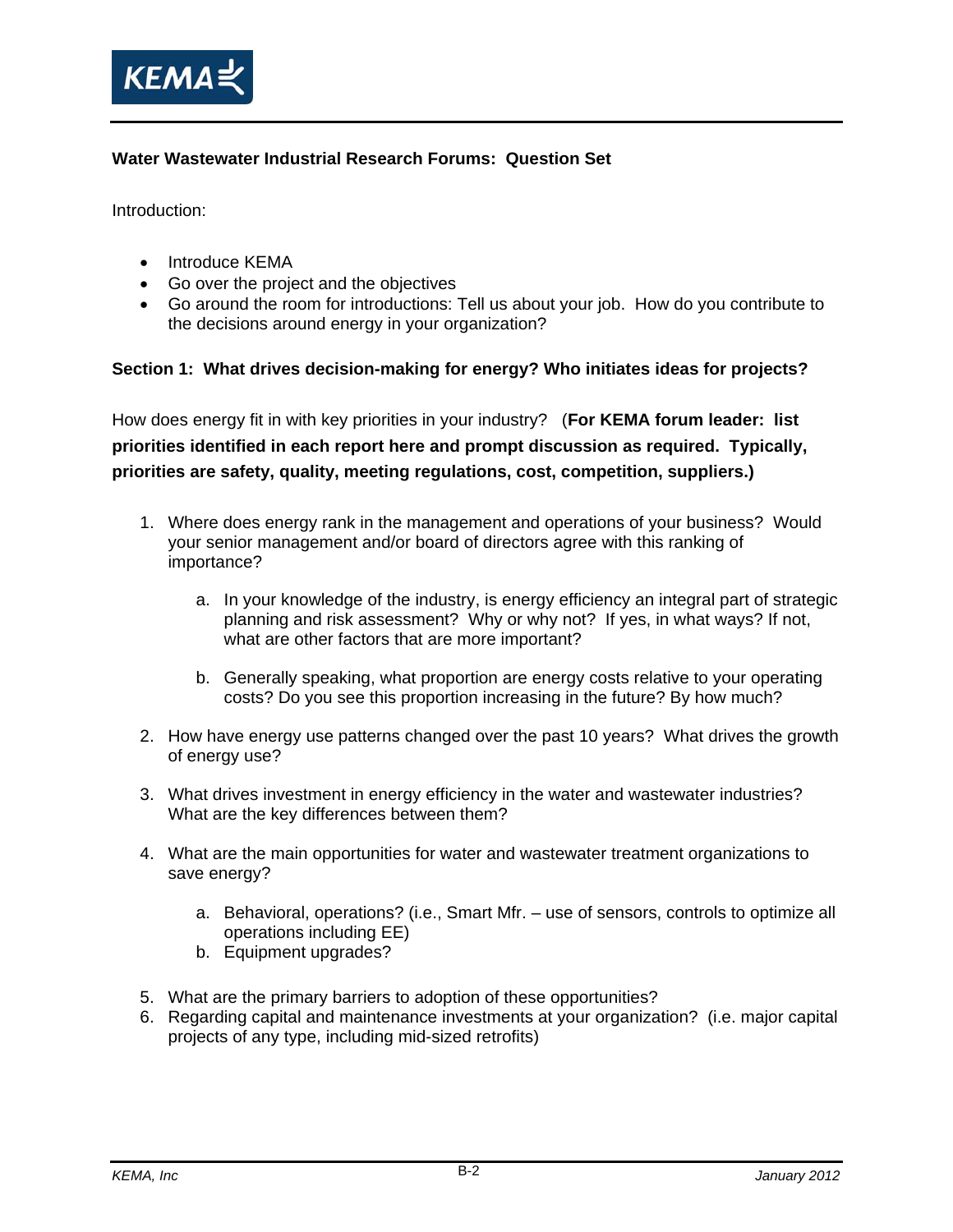

- a. How is energy efficiency financed at municipal utilities? Rates? Bonds? Public/Private Partnerships?
- b. For private utilities; are all capital investments included in a rate case? How long does a typical rate case take to achieve a decision?
- c. Has raising capital been challenging or not? Why or why not?
- d. How difficult is it to acquire capital for investment? What does the appropriation cycle look like? How has the state budget crisis affected your access to capital? Similarly, how has ARRA funding affected capital purchases, now and in the future?
- e. Does the industry have alternative or innovative ways of raising capital outside of a rate case or bond issuance? (i.e., private partnerships)
- f. How aware are you of IOU programs to help you manage your energy? Their technical support? Their incentives?
- 7. Would you say it is typical or not for firms to solicit input from employees at various levels and departments into investment decision making? If not typical, does it happen at all If so, in what way(s)?
- 8. For major investment decisions, what is the typical process and timing from idea to start of implementation?
- 9. How are investment priorities determined?
	- a. What is your investment criteria? How short of a payback period is needed to make an efficiency upgrade that requires capital investment attractive?
	- b. How do you determine which project to invest in? How does management determine a project is worthwhile? What are the key deciding criteria to move forth on a project? (regulatory, safety, cost, increased water capability, etc). How would you rank these criteria in terms of influencing how projects are prioritized?

# **Section 2: Cycle of innovation. What kinds of changes or innovations would cause you to retool or rebuild? Examples?**

### **(KEMA: list factors of innovation for your segment.)**

- 10. How mature is the industry infrastructure in regards to age of equipment and systems? Do you foresee a need for substantial upgrades in the future? About how long? Nearterm? Long-term?
- 11. What types of efficiency investments have been popular in the past ten years?
- 12. What do you see the trend will be (in regards to efficiency investments) in the future?